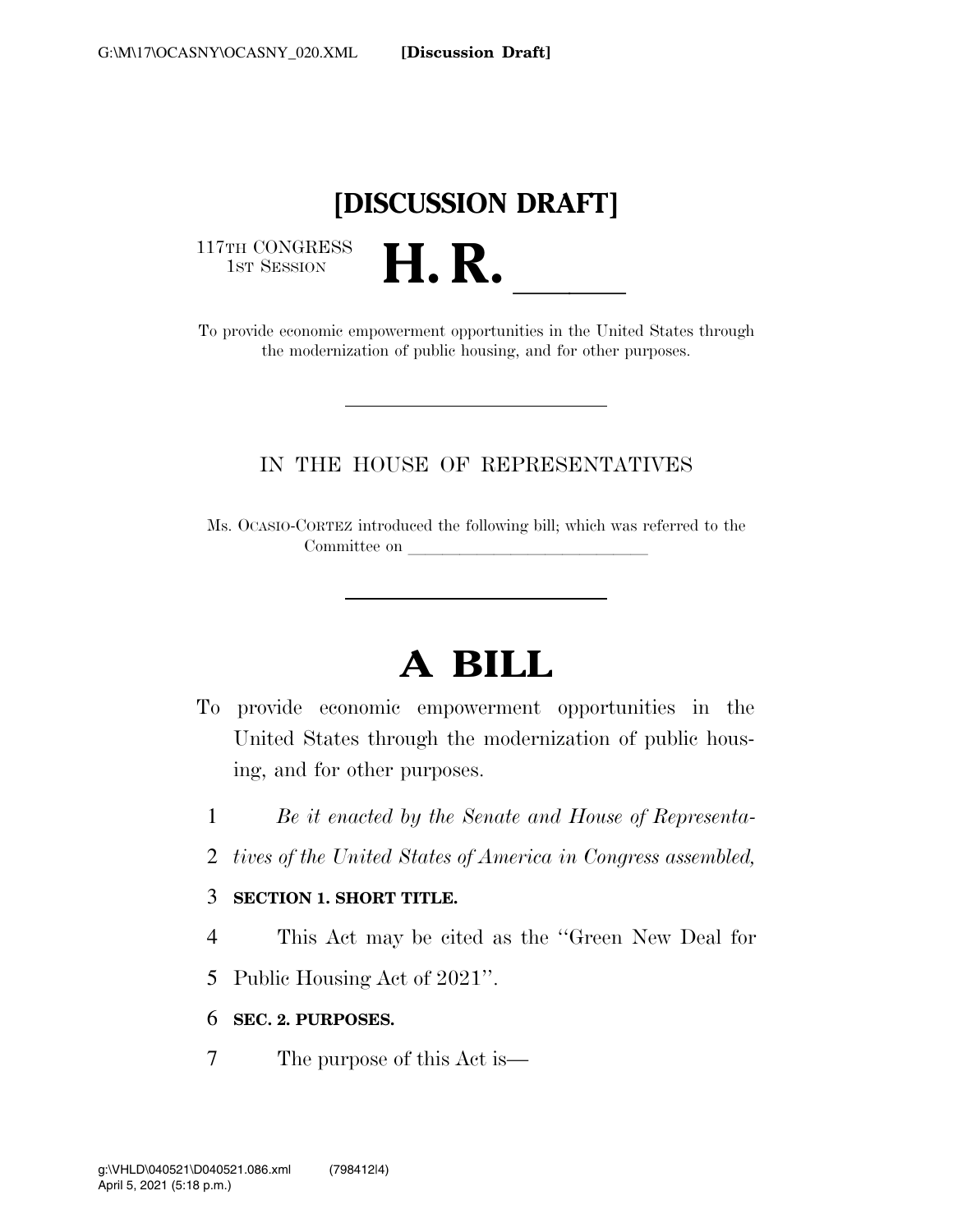$\mathfrak{D}$ 

 (1) to stimulate, gather, and develop the work- force capacity, tools, financing, and materials needed to rehabilitate, upgrade, modernize, and transition public housing;

 (2) to rehabilitate public housing that is se- verely distressed and causing residents to be exposed to unhealthy and unsafe environments;

 (3) to upgrade and equip all public housing with cutting-edge materials, infrastructure, and all- electric appliances made in the United States in order to improve energy efficiency, water quality, and material living standards in public housing and to support United States manufacturing;

 (4) to modernize public housing laws in order to maximize tenant participation and management by low- and very low-income individuals in the rehabili- tation, upgrade, and transition of public housing through education, training, and jobs; and

 (5) to transition the entire public housing stock of the United States, as swiftly and seamlessly as possible, into highly energy-efficient homes that produce on-site, or procure, enough carbon-free re- newable energy to meet total energy consumption annually.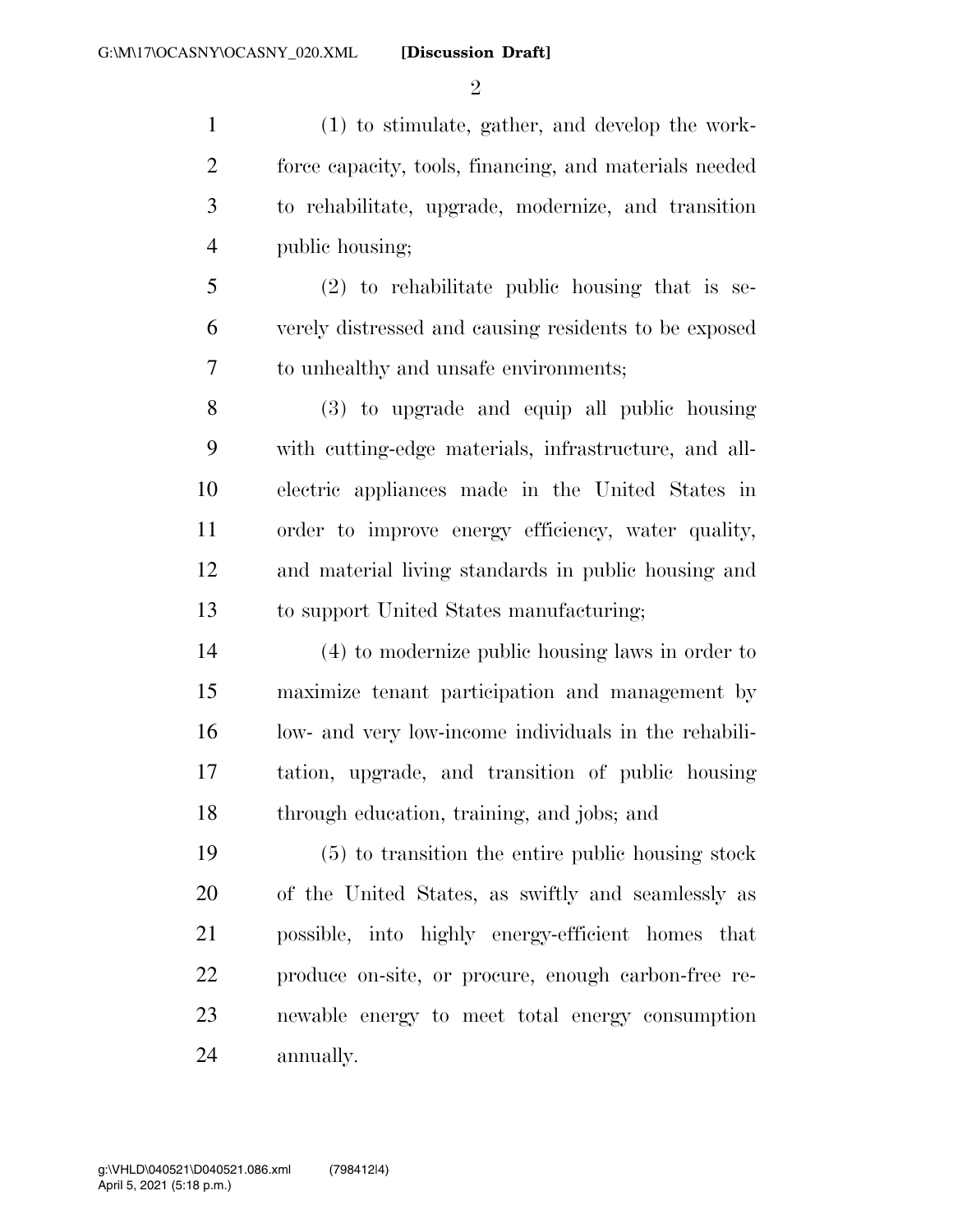## **SEC. 3. DEFINITIONS.**

In this Act:

| 3              | (1) COMMUNITY RESILIENCE CENTER.-The                  |
|----------------|-------------------------------------------------------|
| $\overline{4}$ | term "community resilience center" means a com-       |
| 5              | munal space in public housing that is used as a cool- |
| 6              | ing center, heating center, or disaster relief center |
| 7              | during extreme weather.                               |
| 8              | (2) ELIGIBLE ENTITY.—The term "eligible enti-         |
| 9              | $ty''$ means—                                         |
| 10             | $(A)$ a public housing agency;                        |
| 11             | (B) an Indian tribe or a tribally designated          |
| 12             | housing entity that is eligible to receive assist-    |
| 13             | ance under the Native American Housing As-            |
| 14             | sistance and Self-Determination Act of 1996           |
| 15             | $(25 \text{ U.S.C. } 4101 \text{ et seq.});$ and      |
| 16             | (C) the Department of Hawaiian Home                   |
| 17             | Lands, as defined in section 801 of the Native        |
| 18             | American Housing Assistance and Self-Deter-           |
| 19             | mination Act of 1996 (25 U.S.C. 4221).                |
| 20             | (3) INDIAN TRIBE; TRIBALLY DESIGNATED                 |
| 21             | HOUSING ENTITY.—The terms "Indian tribe" and          |
| 22             | "tribally designated housing entity" have the mean-   |
| 23             | ings given those terms in section 4 of the Native     |
| 24             | American Housing Assistance and Self-Determina-       |
| 25             | tion Act of 1996 (25 U.S.C. 4103).                    |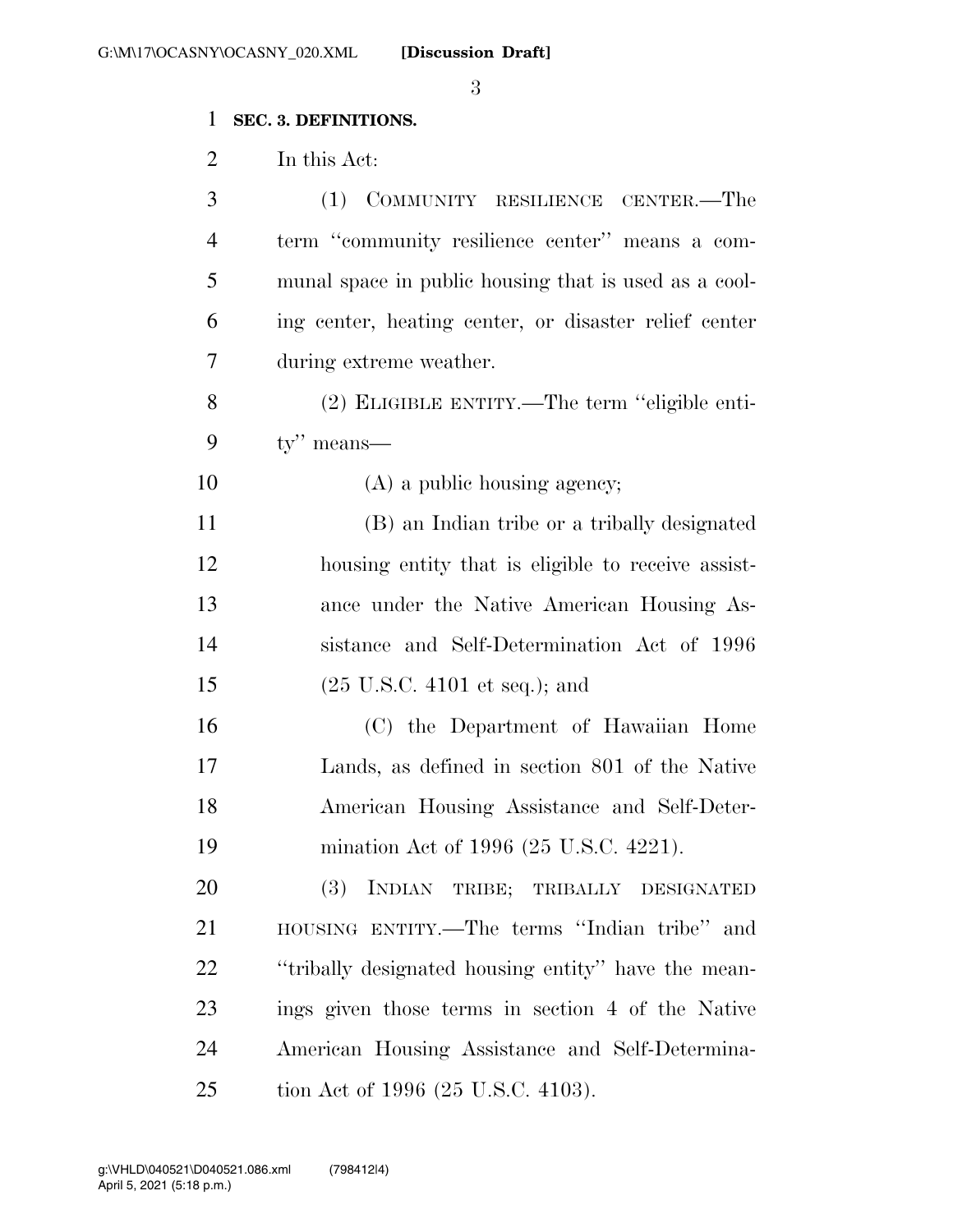| $\mathbf{1}$   | (4) PUBLIC HOUSING.—The term "public hous-    |
|----------------|-----------------------------------------------|
| 2              | $ing''$ —                                     |
| 3              | (A) has the meaning given the term in sec-    |
| $\overline{4}$ | tion 3(b) of the United States Housing Act of |
| 5              | 1937 (42 U.S.C. 1437a(b)); and                |
| 6              | (B) includes—                                 |
| $\tau$         | (i) any dwelling unit owned by an In-         |
| 8              | dian tribe that is or was a dwelling unit in  |
| 9              | public housing;                               |
| 10             | (ii) any low-income housing dwelling          |
| 11             | unit described in section $302(b)(1)$ of the  |
| 12             | Native American Housing Assistance and        |
| 13             | Self-Determination Act of 1996 (25 U.S.C.     |
| 14             | 4152(b)(1));                                  |
| 15             | (iii) any dwelling unit assisted under        |
| 16             | section 802 of the Native American Hous-      |
| 17             | ing Assistance and Self-Determination Act     |
| 18             | of 1996 (25 U.S.C. 4222); and                 |
| 19             | (iv) any dwelling unit that—                  |
| 20             | (I) was a low-income housing                  |
| 21             | dwelling unit described in section            |
| 22             | $302(b)(1)$ of the Native American            |
| 23             | Housing Assistance and Self-Deter-            |
| 24             | mination Act of $1996$ $(25 \text{ U.S.C.})$  |
| 25             | $4152(b)(1)$ ; and                            |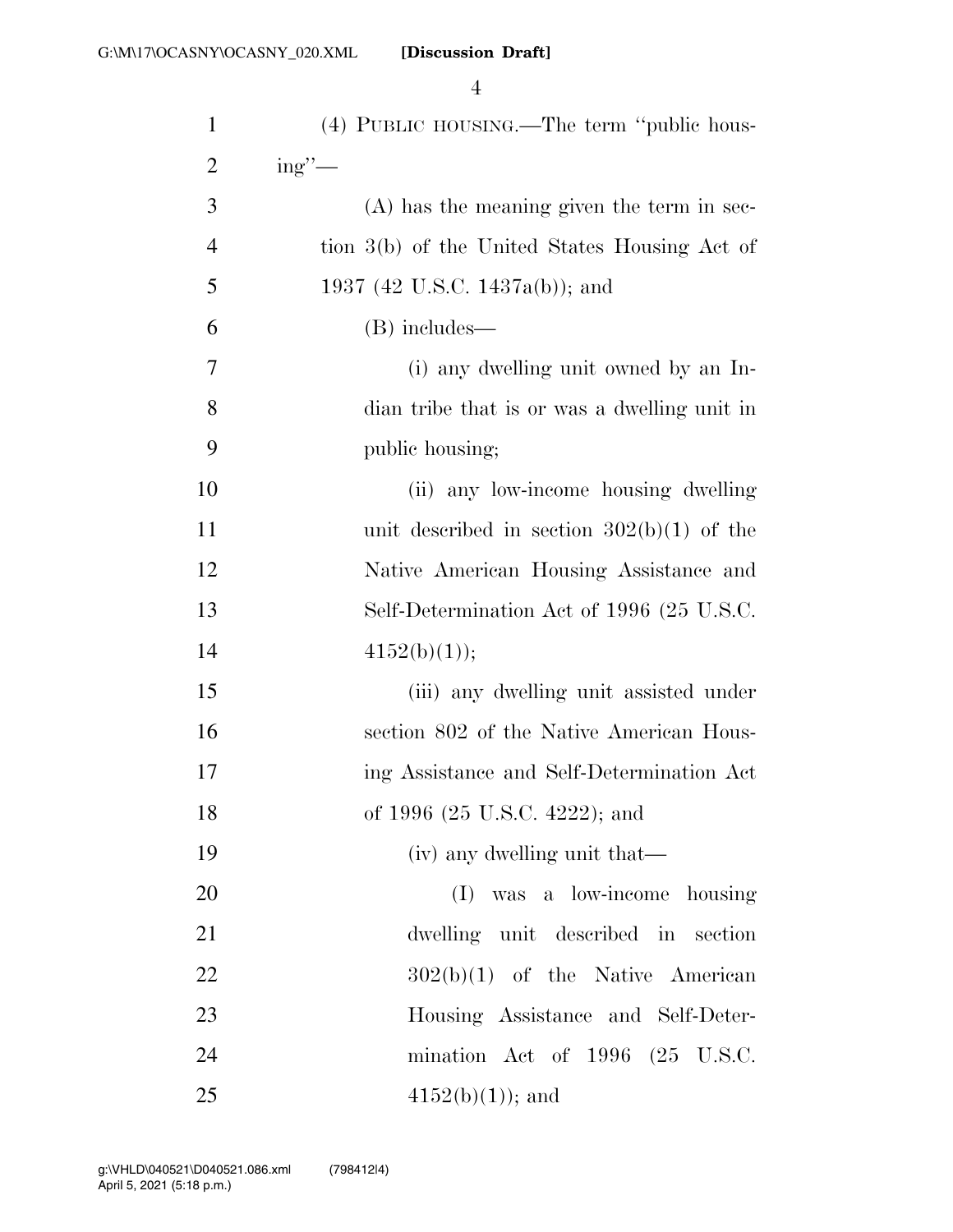| $\mathbf{1}$   | (II) is rented only to households                 |
|----------------|---------------------------------------------------|
| $\overline{2}$ | with an income that is not more than              |
| 3              | 80 percent of the area median income.             |
| $\overline{4}$ | (5) PUBLIC HOUSING AGENCY.—The term               |
| 5              | "public housing agency" has the meaning given the |
| 6              | term in section 3(b) of the United States Housing |
| 7              | Act of 1937 (42 U.S.C. 1437a(b)).                 |
| 8              | (6) PUBLIC HOUSING RESIDENT-OWNED BUSI-           |
| 9              | NESS.—The term "public housing resident-owned     |
| 10             | business" means a business concern that—          |
| 11             | (A) provides economic opportunities, as de-       |
| 12             | fined in section $3(e)$ of the Housing and Urban  |
| 13             | Development Act of 1968 (12 U.S.C.                |
| 14             | $1701u(e)$ ; and                                  |
| 15             | (B) is owned by public housing residents.         |
| 16             | (7) RENEWABLE ENERGY.—The term "renew-            |
| 17             | able energy" means—                               |
| 18             | (A) utility-, community-, and small-scale         |
| 19             | photovoltaic and thermal solar energy;            |
| 20             | (B) utility- and small-scale wind energy;         |
| 21             | (C) geothermal energy;                            |
| 22             | (D) microturbine hydroelectricity;                |
| 23             | (E) energy efficiency;                            |
| 24             | $(F)$ building electrification;                   |
| 25             | (G) energy storage;                               |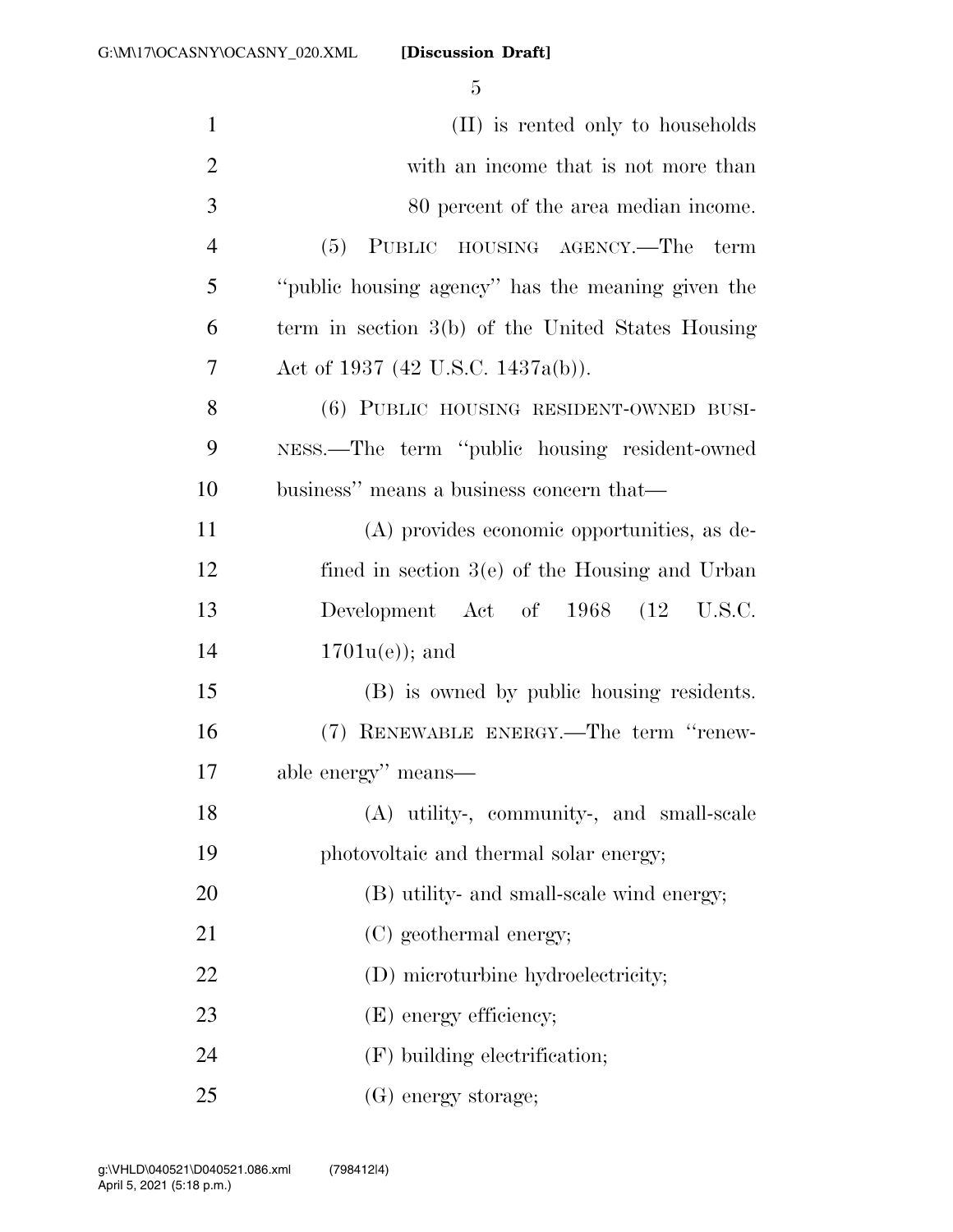| $\mathbf{1}$   | (H) microgrids; and                                      |
|----------------|----------------------------------------------------------|
| $\overline{2}$ | (I) modern distribution grid infrastructure.             |
| 3              | (8) SECRETARY.—The term "Secretary" means                |
| $\overline{4}$ | the Secretary of Housing and Urban Development.          |
| 5              | (9) ZERO-CARBON HOME.—The term "zero-car-                |
| 6              | bon home" means a highly energy-efficient home           |
| 7              | that produces on-site, or procures, enough carbon-       |
| 8              | free renewable energy to meet the total annual en-       |
| 9              | ergy consumption of the home.                            |
| 10             | SEC. 4. CONGRESSIONAL FINDINGS AND SENSE OF CON-         |
| 11             | <b>GRESS FOR IMPROVED ARCHITECTURAL DE-</b>              |
| 12             | SIGN IN GOVERNMENT HOUSING PROGRAMS.                     |
| 13             | Section 4 of the Housing and Urban Development           |
| 14             | Act of 1968 (12 U.S.C. 1701v) is amended to read as fol- |
| 15             | lows:                                                    |
| 16             | "SEC. 4. IMPROVED ARCHITECTURAL DESIGN IN GOVERN-        |
| 17             | <b>MENT HOUSING PROGRAMS.</b>                            |
| 18             | "(a) FINDINGS.—Congress finds that—                      |
| 19             | $\lq(1)$ if Federal aid is to make its full commu-       |
| 20             | nity-wide contribution toward improving our urban        |
| 21             | and rural environments, Federal aid must have a          |
| 22             | greater impact on improvements in architectural de-      |
| 23             | sign; and                                                |
| 24             | $\lq(2)$ even within the necessary budget limita-        |
| 25             | tions on housing for low- and moderate-income fami-      |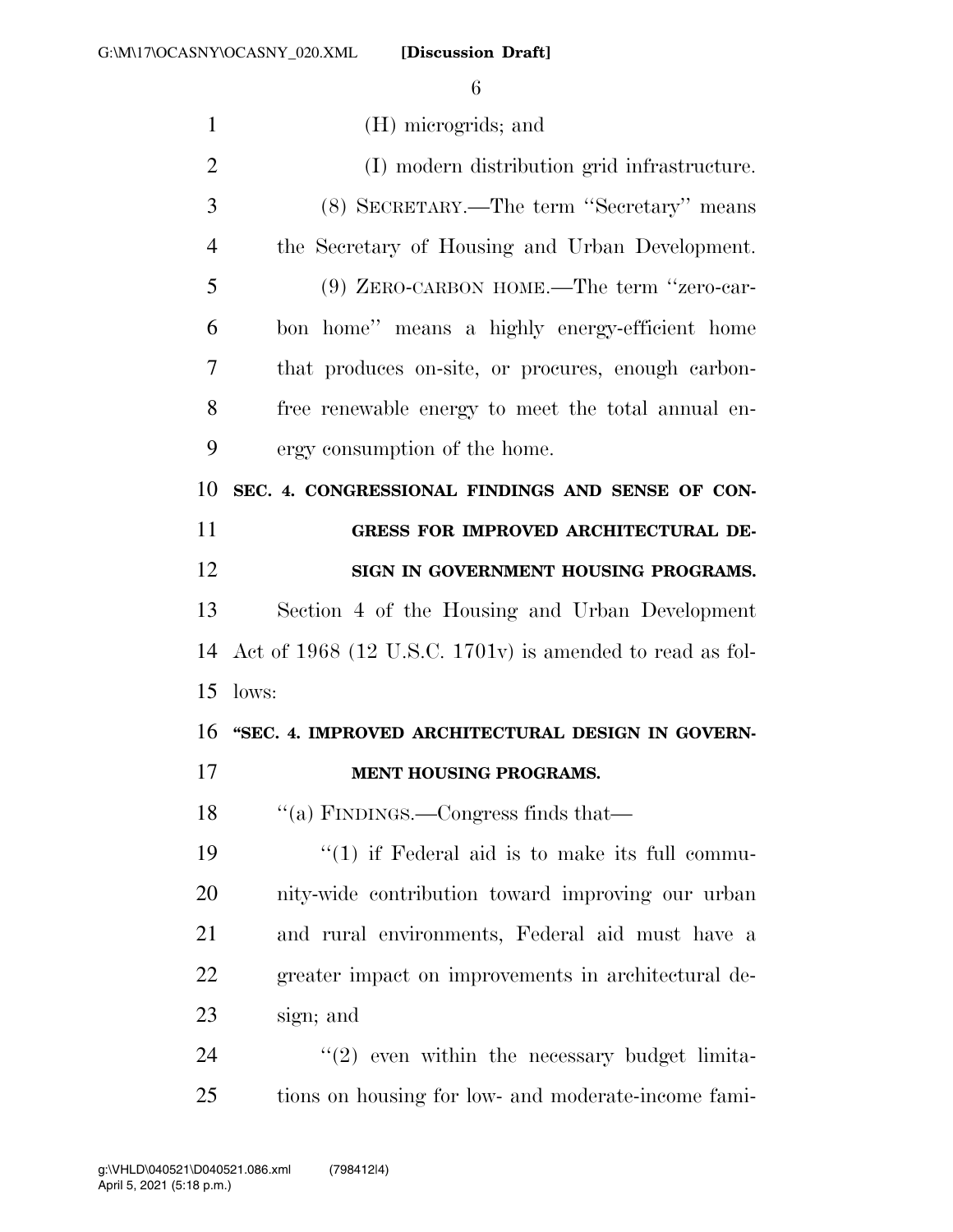lies, architectural design and environmental perform- ance can be improved not only to make the housing more livable, but also to better suit the needs of oc- cupants including human and environmental health, zero carbon emissions, well-being, accessibility, and equity.

 ''(b) SENSE OF CONGRESS.—It is the sense of Con- gress that in the administration of housing programs that assist in the provision of housing for low- and moderate-income families, emphasis should be given to—

11 ''(1) encouraging good architectural design that yields maximal environmental performance and ad- heres to accessibility guidelines established in ac- cordance with the Americans With Disabilities Act of 1990 (42 U.S.C. 12101 et seq.) as an essential component of such housing; and

 $\frac{17}{20}$  ''(2) developing, with opportunities for resident involvement, housing that will be of such quality as to reflect the highest international architectural standards and the architectural standards of the neighborhood and the community in which it is situ-ated, consistent with prudent budgeting.''.

### **SEC. 5. DECLARATION OF POLICY.**

 Section 2(a) of the United States Housing Act of 25 1937 (42 U.S.C. 1437(a)) is amended to read as follows: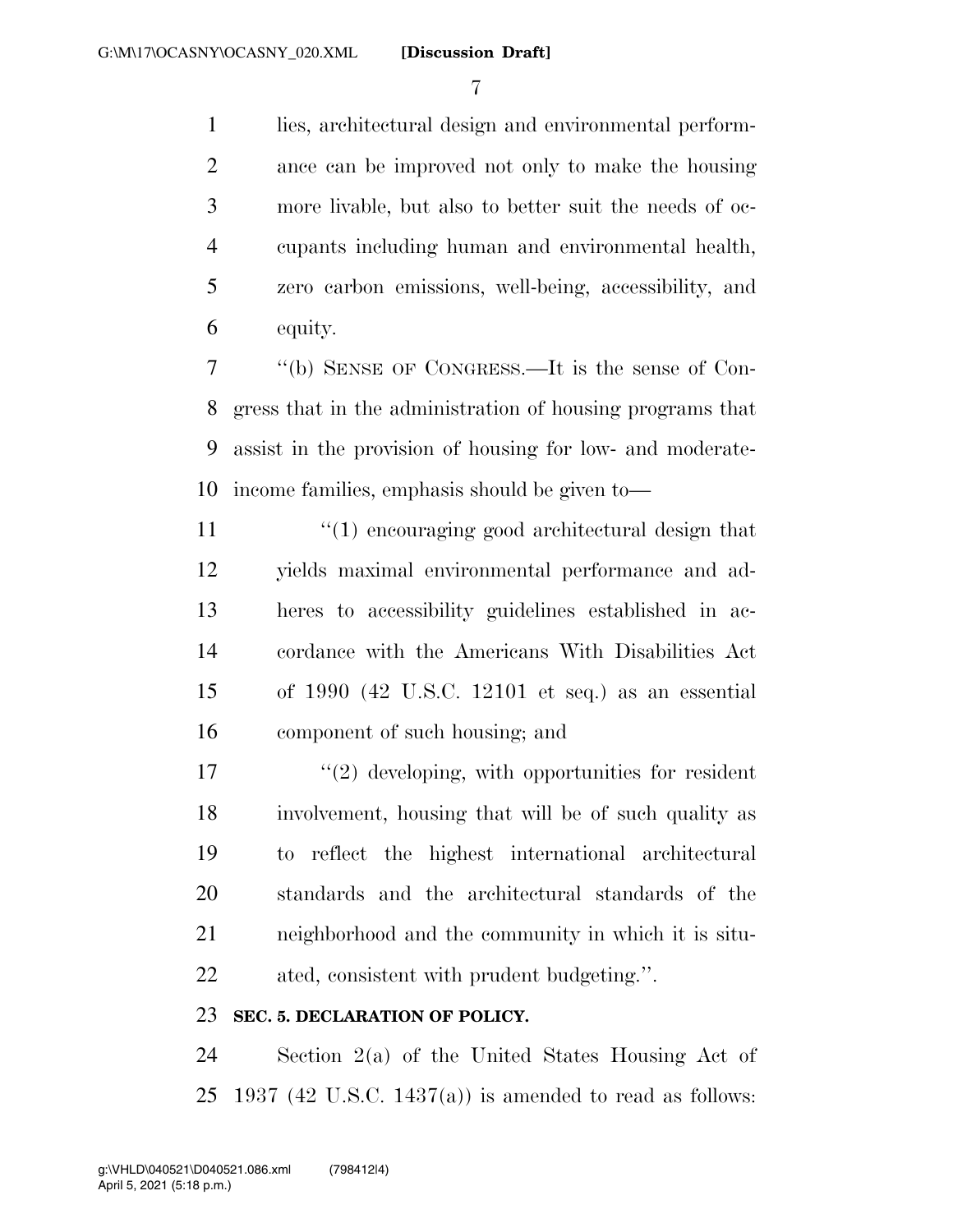| $\mathbf{1}$   | "(a) DECLARATION OF POLICY.—It is the policy of       |
|----------------|-------------------------------------------------------|
| 2              | the United States—                                    |
| 3              | $\lq(1)$ to modernize the intersections of Federal    |
| $\overline{4}$ | and local government by employing the funds and       |
| 5              | credit of the United States, as provided in this      |
| 6              | $Act$ —                                               |
| 7              | $\lq\lq$ to guarantee the right to housing for        |
| 8              | every individual;                                     |
| 9              | $\lq\lq$ to assist States and political subdivi-      |
| 10             | sions of States in ensuring that—                     |
| 11             | "(i) all housing in the United States                 |
| 12             | is habitable, highly energy-efficient, and            |
| 13             | safe; and                                             |
| 14             | "(ii) housing conditions lead to good                 |
| 15             | health, security, and adequate protection             |
| 16             | from the economic fears relating to old               |
| 17             | age, disability, sickness, accident, and un-          |
| 18             | employment; and                                       |
| 19             | "(C) to protect, maintain, preserve, and              |
| 20             | expand public housing as a sustainable safety         |
| 21             | net for all people;                                   |
| 22             | $\lq(2)$ that it is the responsibility of the Federal |
| 23             | Government, in conjunction with public housing        |
| 24             | agencies, to incentivize, promote, and protect the    |
| 25             | independent, collaborative, and collective actions of |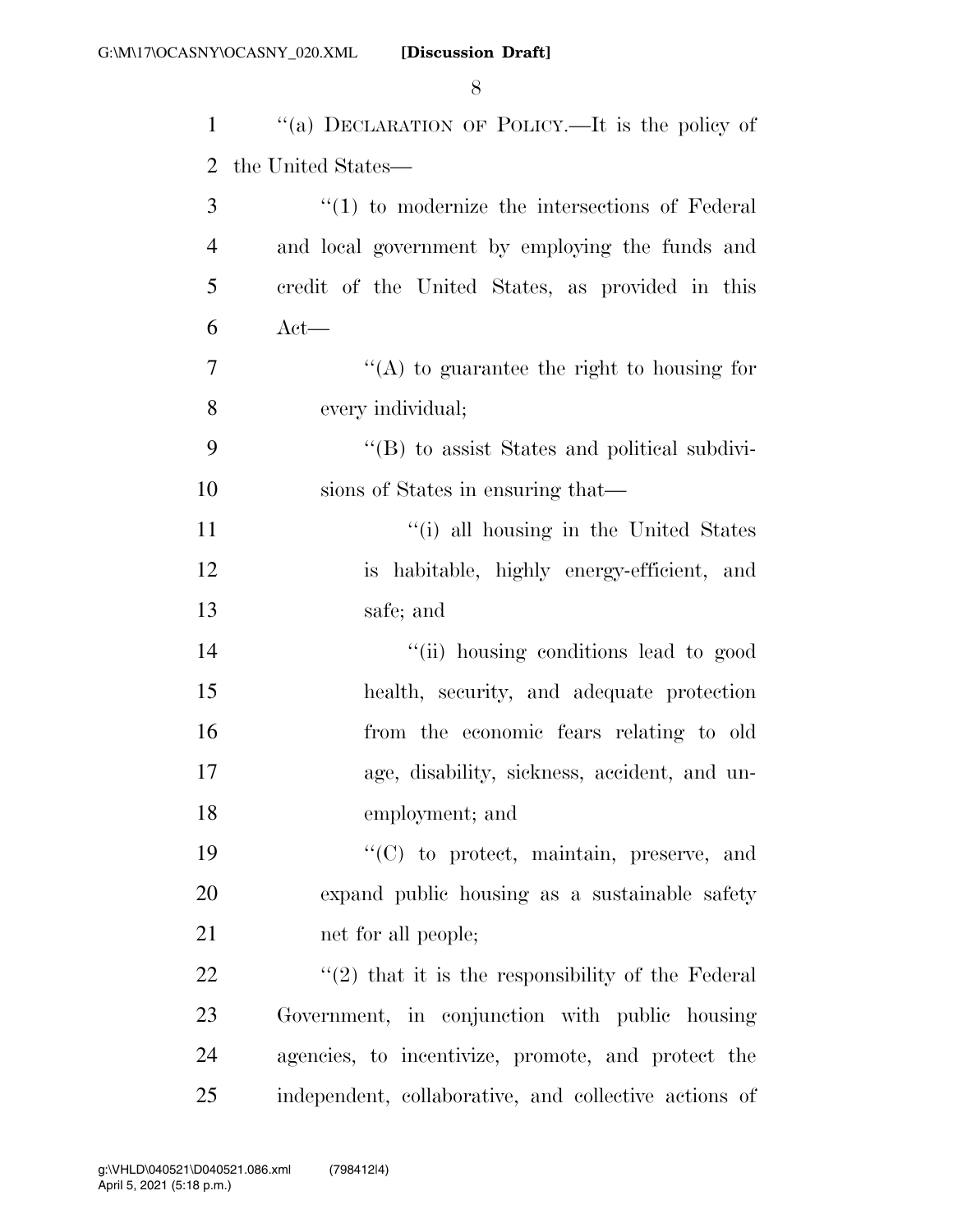| $\mathbf{1}$   | public housing residents and other private citizens to |
|----------------|--------------------------------------------------------|
| $\overline{2}$ | develop housing in a manner that strengthens entire    |
| 3              | neighborhoods; and                                     |
| $\overline{4}$ | $(3)$ that the Federal Government should act           |
| 5              | and build new public housing where there is a seri-    |
| 6              | ous need that the free market cannot address or is     |
| 7              | not addressing responsibly.".                          |
| 8              | SEC. 6. GREEN NEW DEAL PUBLIC HOUSING GRANTS.          |
| 9              | (a) ESTABLISHMENT OF GRANT PROGRAMS.—                  |
| 10             | (1) GRANTS FOR COMMUNITY WORKFORCE DE-                 |
| 11             | VELOPMENT.-                                            |
| 12             | (A) IN GENERAL.—The Secretary shall es-                |
| 13             | tablish a grant program that provides amounts          |
| 14             | to eligible entities to facilitate workforce devel-    |
| 15             | opment projects and high-income employment             |
| 16             | transition at public housing.                          |
| 17             | (B) PREFERENCE.—In awarding grants                     |
| 18             | under this paragraph, the Secretary shall give         |
| 19             | preference to applications submitted by—               |
| 20             | (i) eligible entities located in rural                 |
| 21             | areas;                                                 |
| 22             | (ii) eligible entities described in sub-               |
| 23             | paragraph $(B)$ or $(C)$ of section $3(2)$ ; and       |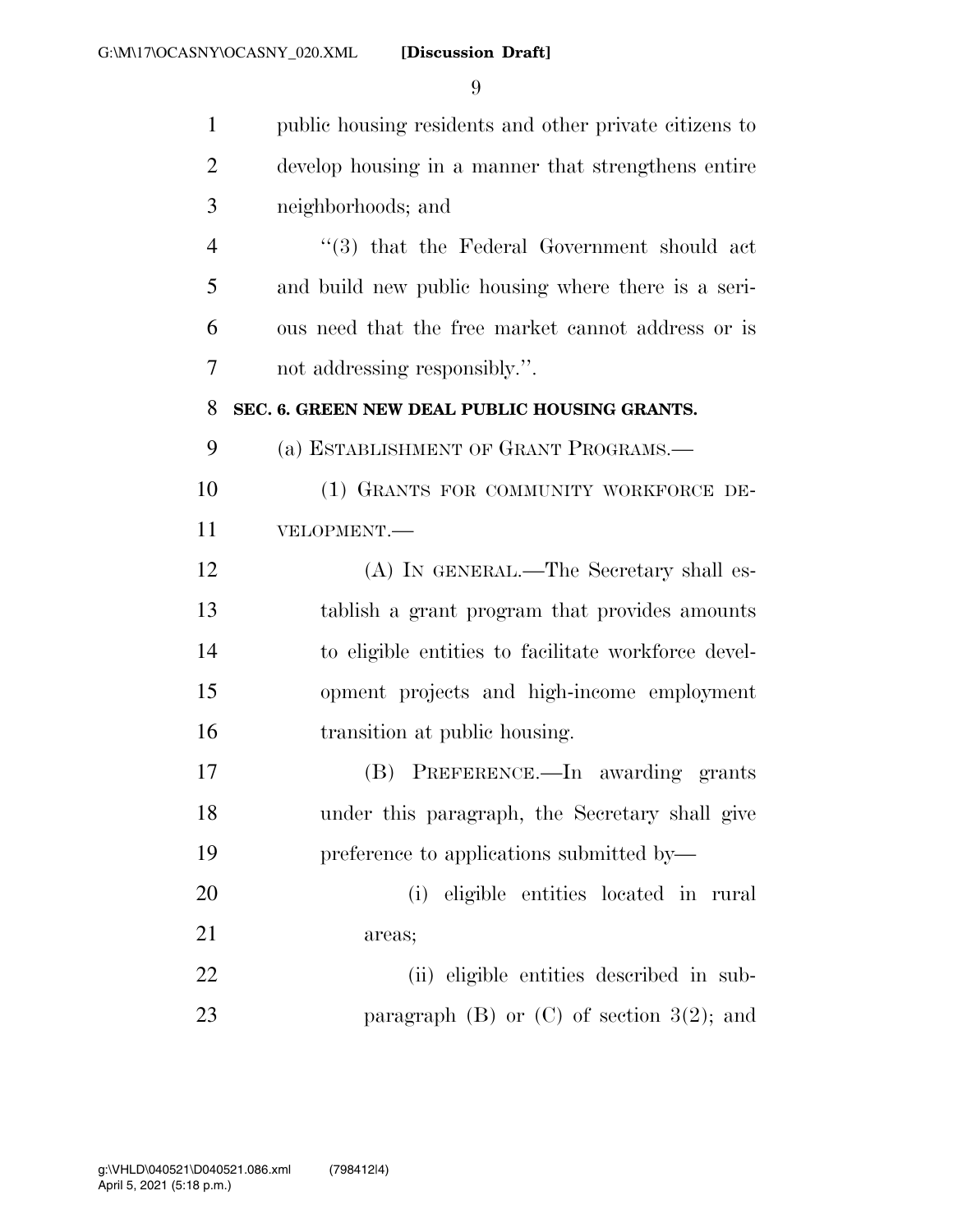| $\mathbf{1}$   | (iii) eligible entities that demonstrate      |
|----------------|-----------------------------------------------|
| $\overline{2}$ | a capacity to facilitate a workforce develop- |
| 3              | ment program that includes—                   |
| $\overline{4}$ | (I) the development of career and             |
| 5              | related skills, including financial and       |
| 6              | economic empowerment education;               |
| 7              | (II) direct entry to apprentice-              |
| 8              | ship programs;                                |
| 9              | (III) certification or associate de-          |
| 10             | gree acquisition;                             |
| 11             | (IV) technical assistance and re-             |
| 12             | sources for public housing resident-          |
| 13             | owned businesses for purposes of com-         |
| 14             | pliance with the requirements under           |
| 15             | section 3 of the Housing and Urban            |
| 16             | Development Act of 1968 (12 U.S.C.            |
| 17             | $1701u$ , including—                          |
| 18             | (aa) legal or compliance                      |
| 19             | services on behalf of public hous-            |
| 20             | ing resident-owned businesses for             |
| 21             | purposes of helping them access               |
| 22             | and apply for government pro-                 |
| 23             | curement and contracting oppor-               |
| 24             | tunities;                                     |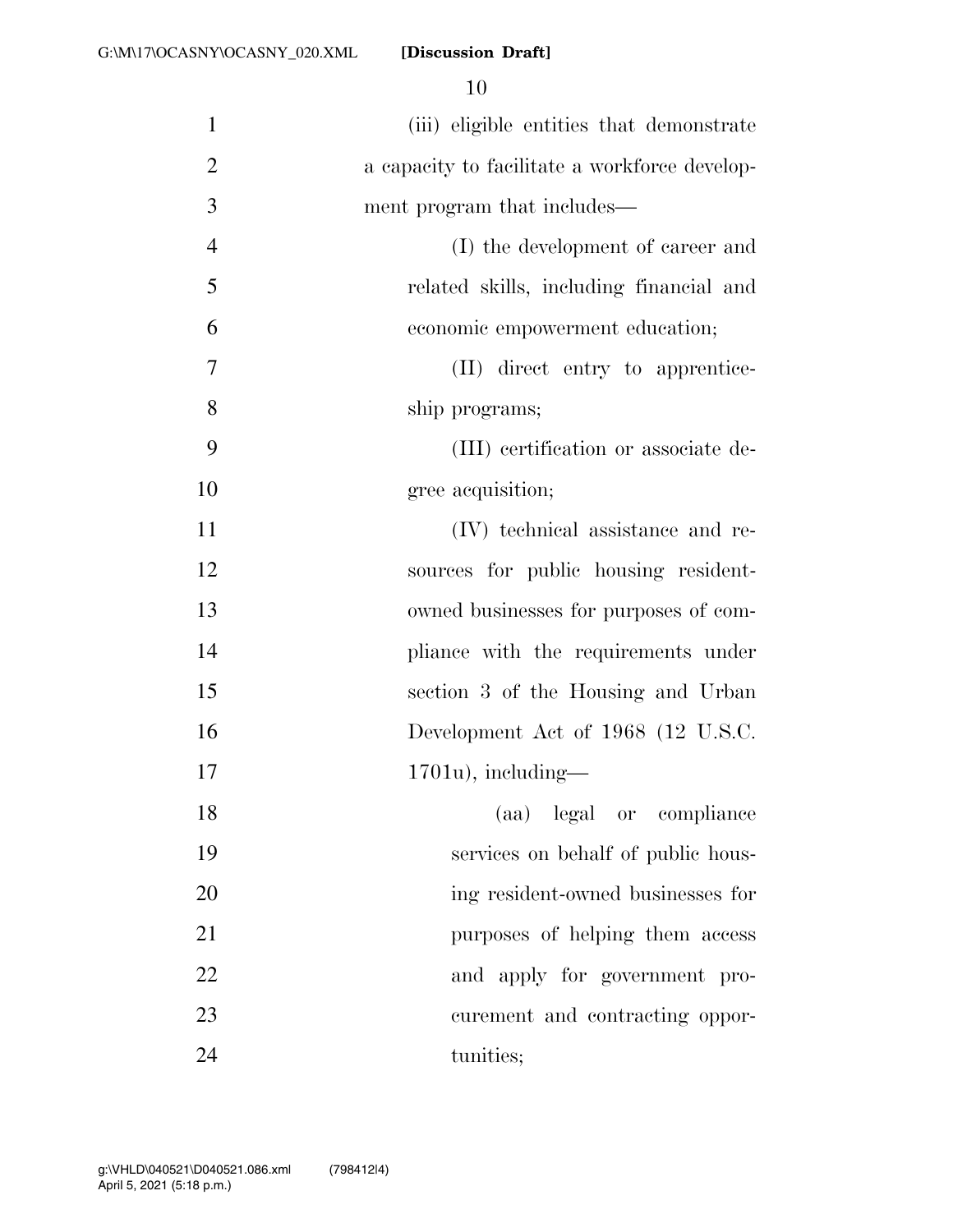| $\mathbf{1}$   | (bb) education on starting               |
|----------------|------------------------------------------|
| $\overline{2}$ | and sustaining a business;               |
| 3              | (cc) accessing insurance and             |
| $\overline{4}$ | bonds; and                               |
| 5              | (dd) demonstrating capacity              |
| 6              | and sustainable operations;              |
| 7              | (V) training and development of          |
| 8              | skills necessary for career develop-     |
| 9              | ment in the fields, trades, and services |
| 10             | reasonably determined during the first   |
| 11             | public comment period held in accord-    |
| 12             | ance with subsection $(b)(3)$ to be of   |
| 13             | interest to public housing residents;    |
| 14             | (VI) educational and organiza-           |
| 15             | tional tools for public housing resi-    |
| 16             | dents in order to advance the models     |
| 17             | of worker cooperatives and collective    |
| 18             | bargaining;                              |
| 19             | (VII) education, engagement, and         |
| 20             | empowerment resources to help both       |
| 21             | residents of public housing and local    |
| 22             | low- and very low-income individuals     |
| 23             | avail themselves of opportunities made   |
| 24             | available under the workforce develop-   |
| 25             | ment program, including education,       |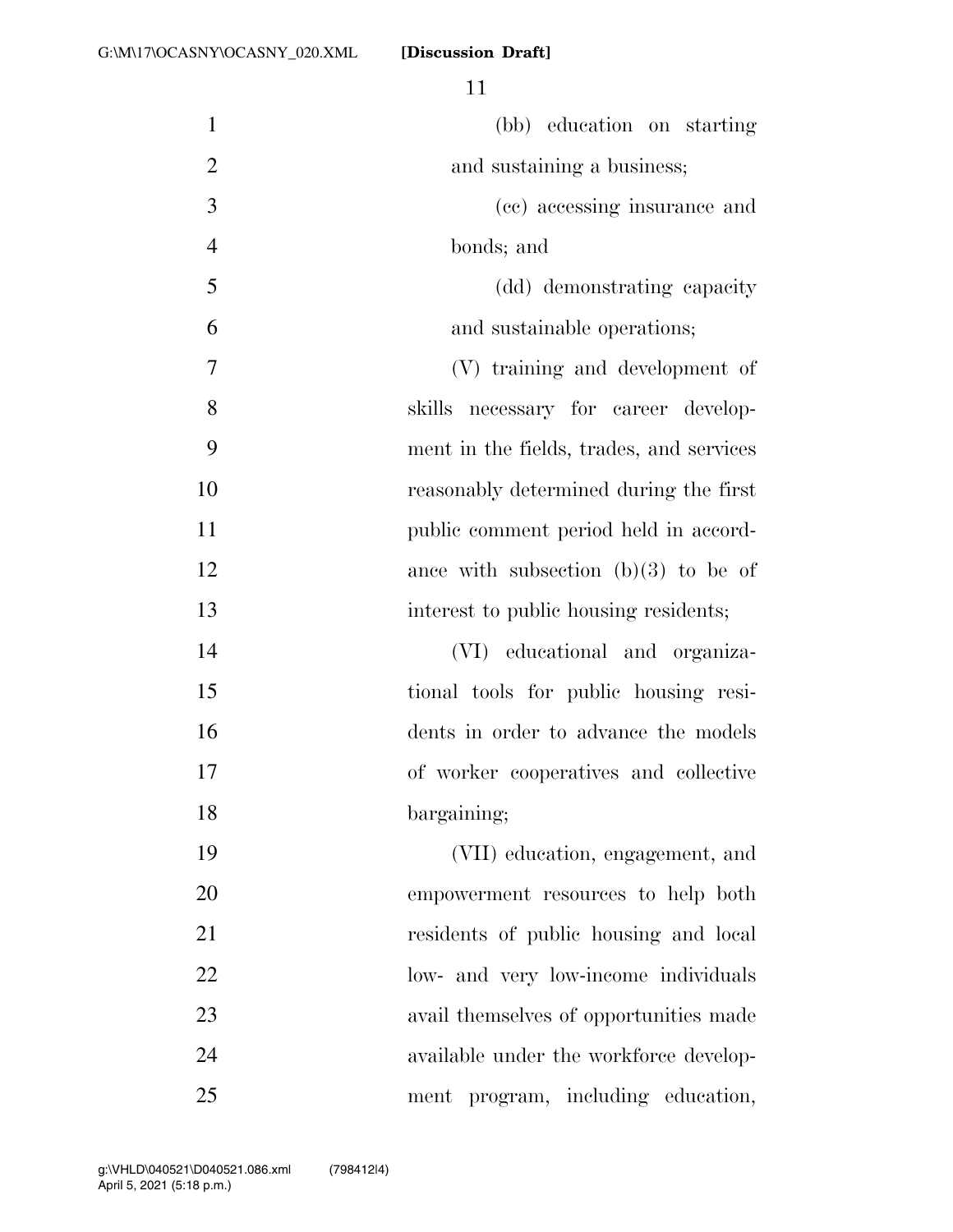engagement, and empowerment re- sources provided in partnership with—

 (aa) a local entity that oper-5 ates a Family Self-Sufficiency program under section 23 of the United States Housing Act of 1937 (42 U.S.C. 1437u); and (bb) community-based orga-

 nizations that demonstrate a commitment to and history of or- ganizing with public housing resi-dents;

 (VIII) innovative design partner-15 ships with local schools and architec-16 tural firms;

 (IX) training and employment opportunities reserved specifically for local low- and very low-income people 20 that were formerly incarcerated; and

 (X) stipends valued at not less 22 than \$250 per week to individuals 23 participating in the workforce develop-ment program.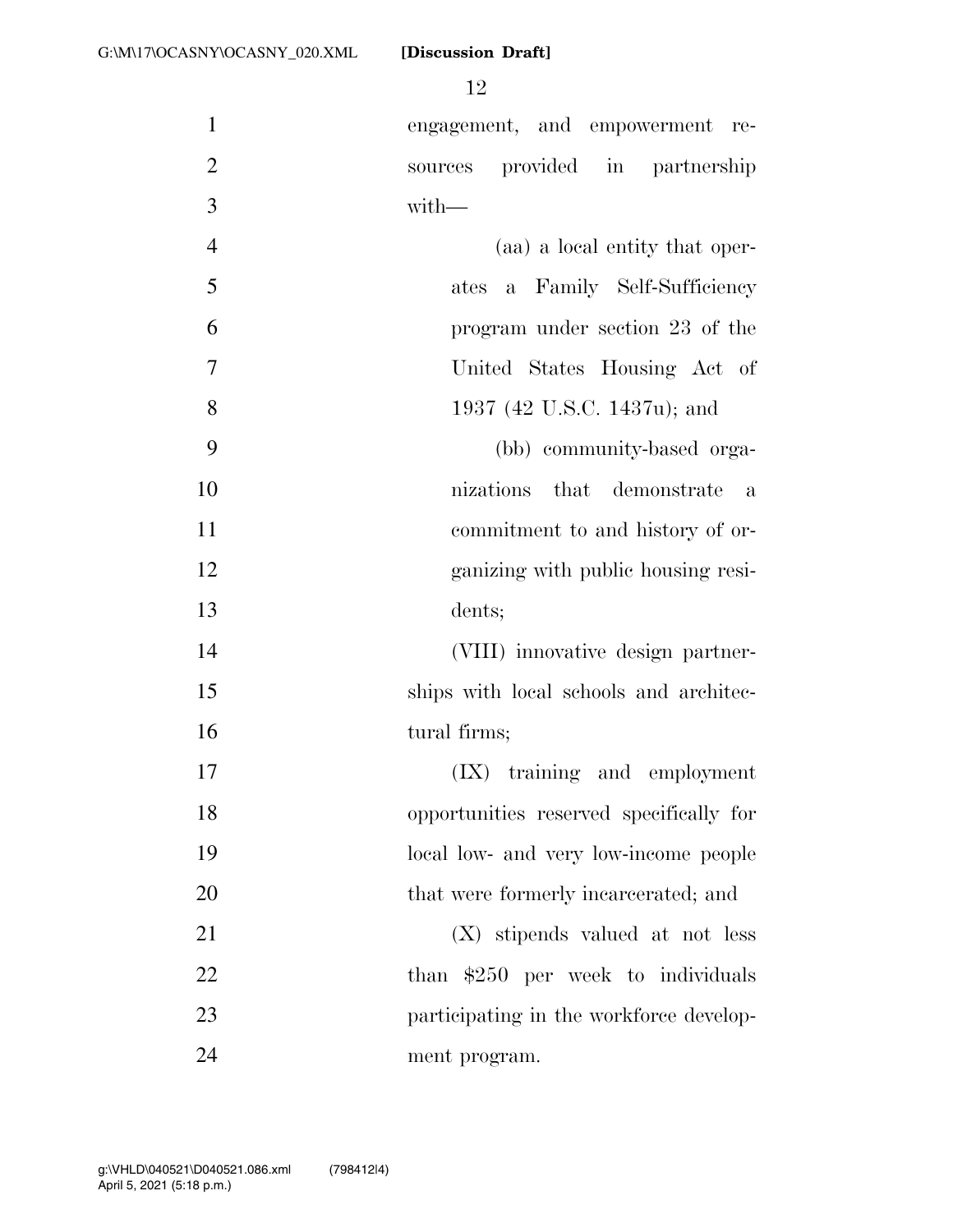1 (C) COMPLIANCE MANAGERS.—Not more 2 than 10 percent of the amount of a grant re- ceived by an eligible entity under this para- graph may be used by an eligible entity to hire or otherwise retain reporting and compliance managers with sufficient expertise to ensure that the eligible entity can comply with the re- quirements of section 3 of the Housing and Urban Development Act of 1968 (12 U.S.C. 1701u). (2) GRANTS FOR DEEP ENERGY RETROFITS.— The Secretary shall establish a grant program that provides amounts to eligible entities to conduct phys- ical needs assessments and subsequent deep energy retrofits in public housing, including— (A) retrofits for— (i) energy-efficient windows; (ii) super insulation of roofs and exte- rior walls, including the addition of new cladding to buildings and the rerouting of 21 plumbing and electricity; (iii) electrification of water heating and building heating systems using electric

heat pumps; and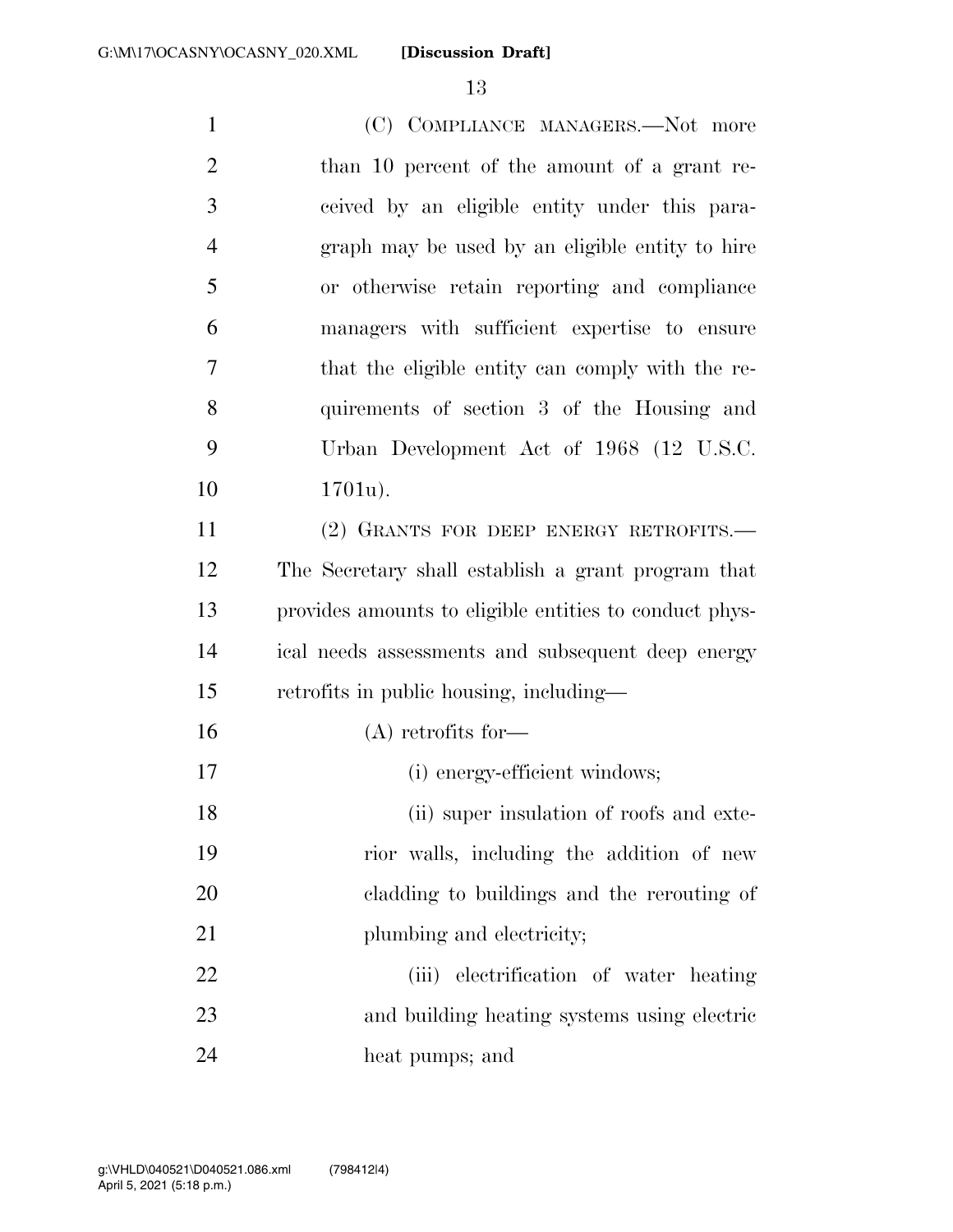| $\mathbf{1}$   | (iv) electric heat pumps to provide air           |
|----------------|---------------------------------------------------|
| $\overline{2}$ | conditioning, where feasible;                     |
| 3              | (B) strategies to increase airtightness of        |
| $\overline{4}$ | building envelope, including air sealant paints;  |
| 5              | and                                               |
| 6              | (C) acquisition and installation of heat-re-      |
| 7              | covery ventilation systems.                       |
| 8              | (3) GRANTS FOR ENERGY EFFICIENCY, BUILD-          |
| 9              | $\rm{ING}$<br>ELECTRIFICATION UPGRADES, AND WATER |
| 10             | QUALITY.-                                         |
| 11             | (A) IN GENERAL.—The Secretary shall es-           |
| 12             | tablish a grant program that provides amounts     |
| 13             | to eligible entities for upgrades, replacements,  |
| 14             | and improvements in public housing to energy      |
| 15             | efficiency, building electrification, including   |
| 16             | $for-$                                            |
| 17             | (i) conducting physical needs assess-             |
| 18             | ments of public housing dwelling units;           |
| 19             | (ii) in-unit energy efficiency product            |
| 20             | upgrades, including upgrading to-                 |
| 21             | (I) modern, energy-efficient insu-                |
| 22             | lation;                                           |
| 23             | $(II)$ all-electric state-of-the-art ef-          |
| 24             | ficient appliances;                               |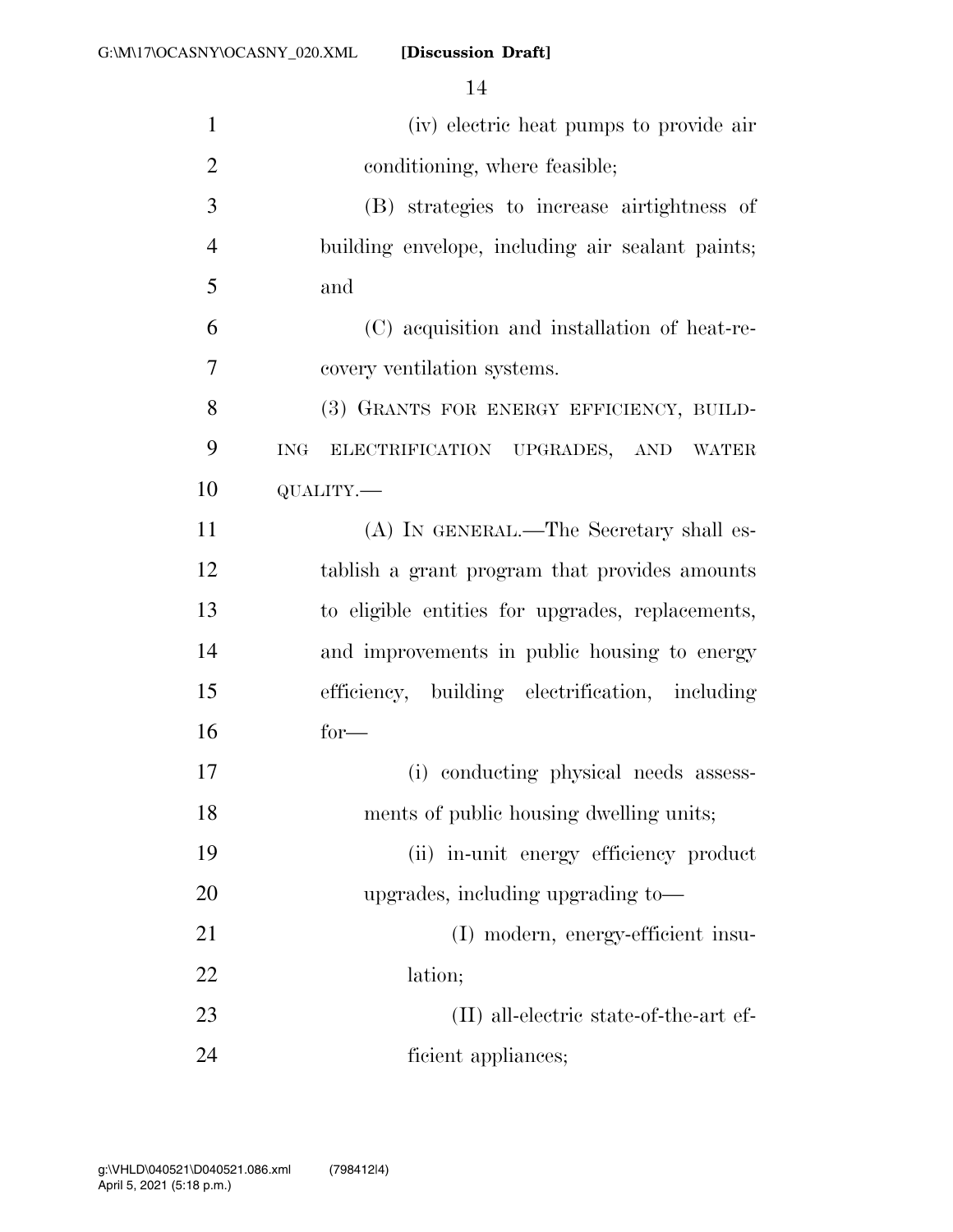| $\mathbf{1}$   | energy-efficient bathroom<br>(III)         |
|----------------|--------------------------------------------|
| $\overline{2}$ | plumbing, including low-flow toilets;      |
| 3              | (IV) energy-efficient laundry ma-          |
| $\overline{4}$ | chines;                                    |
| 5              | (V) energy-efficient air filters;          |
| 6              | (VI) energy monitoring devices             |
| 7              | including smart meters and<br>smart        |
| 8              | thermostats;                               |
| 9              | (VII) energy-efficient lightbulbs;         |
| 10             | (VIII) highly insulated windows;           |
| 11             | $(IX)$ reflective roofing; and             |
| 12             | (X) smart Supervisory Control              |
| 13             | and Data Acquisition systems and           |
| 14             | building-to-grid integration;              |
| 15             | (iii) infrastructure related to building   |
| 16             | electrification, including the upgrade of- |
| 17             | (I) electric heating, ventilation,         |
| 18             | and air conditioning systems, includ-      |
| 19             | ing cold-climate heat pumps;               |
| 20             | (II) electrical panels; and                |
| 21             | (III) electric appliances to re-           |
| 22             | place appliances reliant on fossil fuels,  |
| 23             | such as gas stoves and hot water           |
| 24             | heaters; and                               |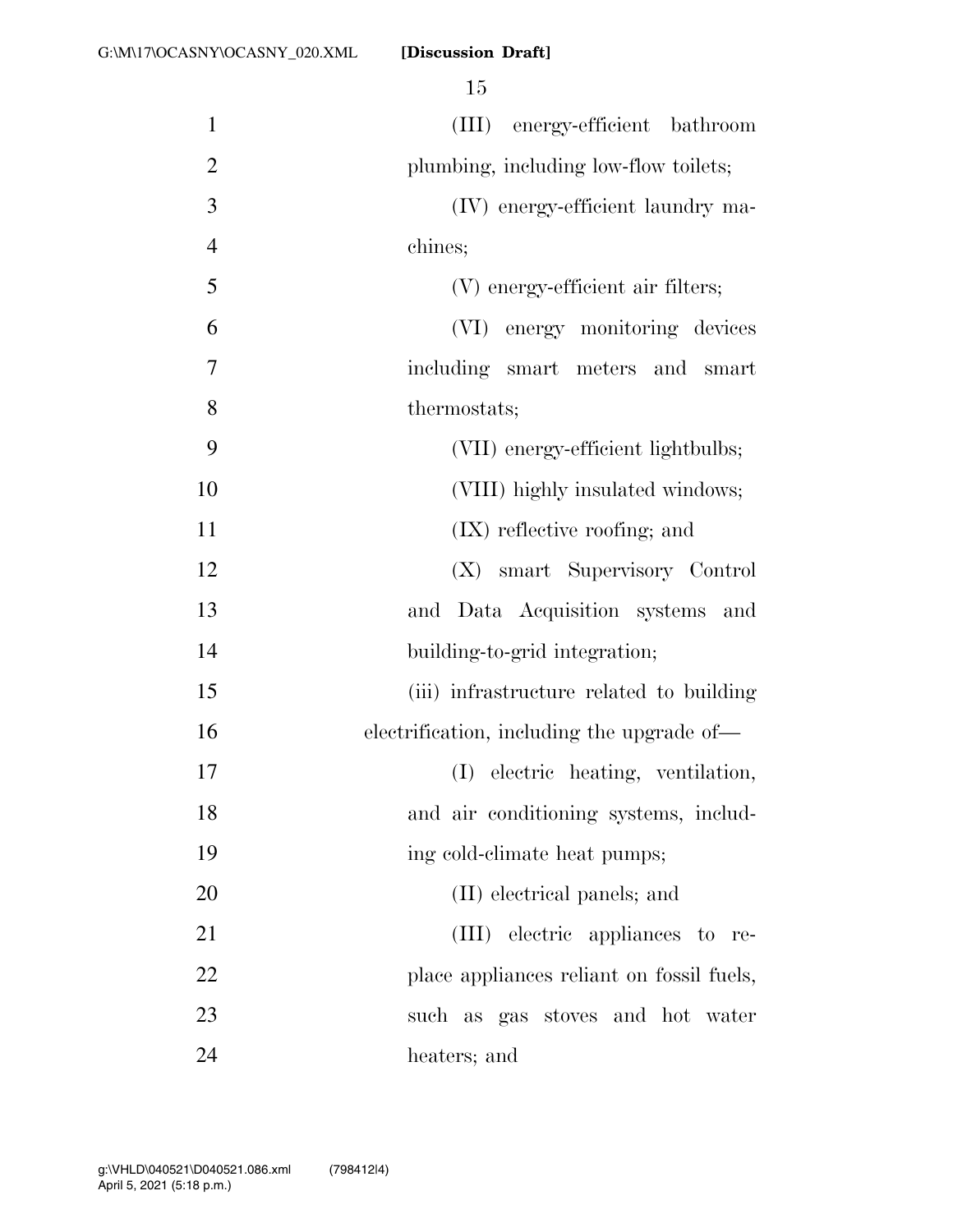| $\mathbf{1}$   | (iv) water quality upgrades, including      |
|----------------|---------------------------------------------|
| $\overline{2}$ | the replacement of water pipes in public    |
| 3              | housing if a quality test of drinking water |
| $\overline{4}$ | concentrations in public housing exceeds—   |
| 5              | $(I)$ 3.1 parts per billion of lead;        |
| 6              | (II) 20 parts per trillion com-             |
| 7              | bined of the 5 perfluoroalkyl and           |
| 8              | polyfluoroalkyl substances,<br>which        |
| 9              | are—                                        |
| 10             | (aa) perfluorooctanoic acid;                |
| 11             | (bb)<br>perfluorooctane                     |
| 12             | sulfonate;                                  |
| 13             | (cc) perfluorohexane sulfonic               |
| 14             | acid;                                       |
| 15             | (dd) perfluoroheptanoic acid;               |
| 16             | and                                         |
| 17             | (ee) perfluorononanoic acid;                |
| 18             | $(III)$ 0.010 mg/L of arsenic;              |
| 19             | $(IV)$ 1.3 mg/L of copper;                  |
| 20             | (V) drinking water standards of             |
| 21             | the Environmental Protection Agency         |
| 22             | for organic and inorganic contami-          |
| 23             | nants, radionuclides,<br>and<br>micro-      |
| 24             | biological contaminants; and                |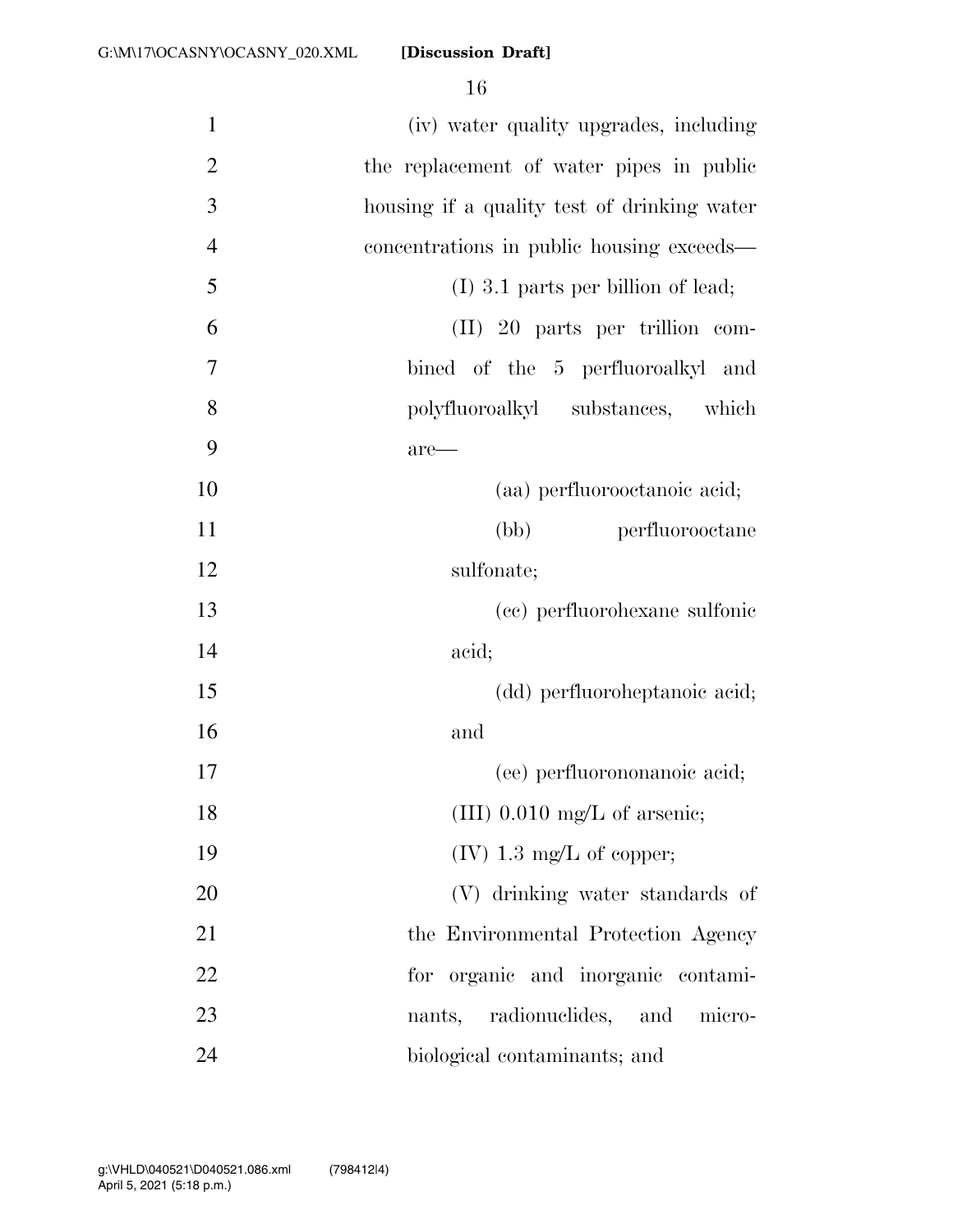(VI) any other Environmental Protection Agency standard adopted under the Safe Drinking Water Act 4 (42 U.S.C. 300f et seq.).

 (B) BENCHMARKING ENERGY AND WATER CONSUMPTION.—In addition to the require- ments described in subsection (b), an eligible entity desiring a grant under this paragraph shall include in the grant application a commit- ment to benchmarking energy and water con- sumption using ENERGY STAR Portfolio Manager, or another system approved by the Department of Housing and Urban Develop- ment, for a period of not less than 5 years be- ginning on the date on which the eligible entity receives the grant.

 (4) GRANTS FOR COMMUNITY ENERGY GENERA-TION.—

 (A) IN GENERAL.—The Secretary shall es- tablish a grant program that provides amounts to eligible entities to build and expand commu- nity energy generation in public housing, in- cluding the construction of and ongoing costs associated with—

(i) renewable energy rooftops;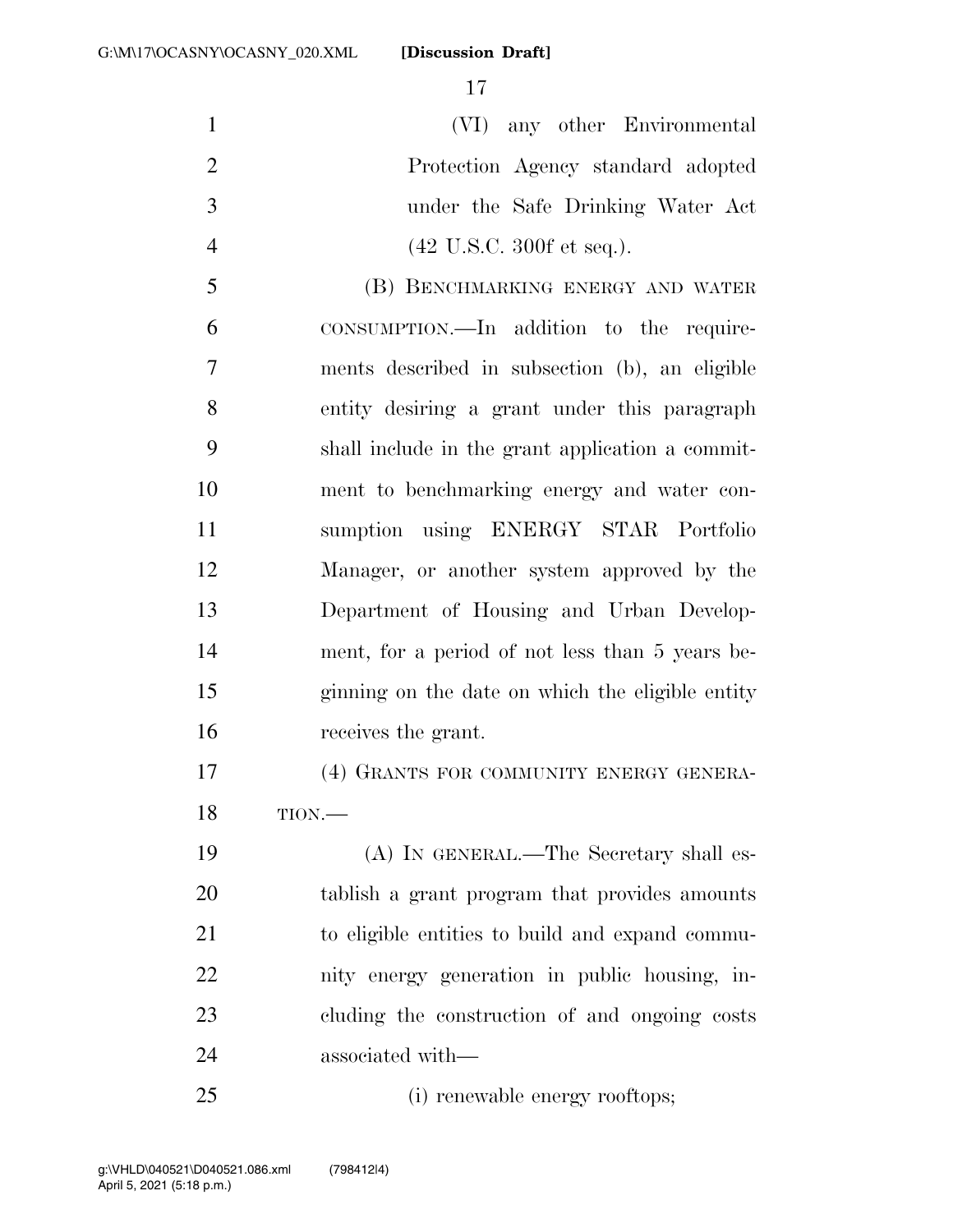| $\mathbf{1}$   | (ii) renewable energy generation;                  |
|----------------|----------------------------------------------------|
| $\overline{2}$ | (iii) photovolatic glass windows;                  |
| 3              | (iv) the bulk purchase of clean energy             |
| $\overline{4}$ | grid supply from energy utilities; and             |
| 5              | (v) community-scale energy storage                 |
| 6              | systems.                                           |
| 7              | (B) PRIORITY.—In awarding grants under             |
| 8              | this paragraph, the Secretary shall give pref-     |
| 9              | erence to applications submitted by eligible enti- |
| 10             | ties that—                                         |
| 11             | (i) demonstrate an ability to generate             |
| 12             | the greatest amount of renewable energy            |
| 13             | that can be consumed by public housing             |
| 14             | projects and transferred to the local energy       |
| 15             | grid; and                                          |
| 16             | (ii) demonstrate a commitment to pro-              |
| 17             | vide job training and contracting opportu-         |
| 18             | nities to public housing residents and pub-        |
| 19             | lic housing resident-owned businesses.             |
| 20             | (C) PROFITS.-                                      |
| 21             | (i) IN GENERAL.—With respect to any                |
| 22             | energy produced by an eligible entity car-         |
| 23             | rying out a grant under this paragraph,            |
| 24             | the eligible entity may retain 90 percent of       |
| 25             | any profits earned from selling the energy.        |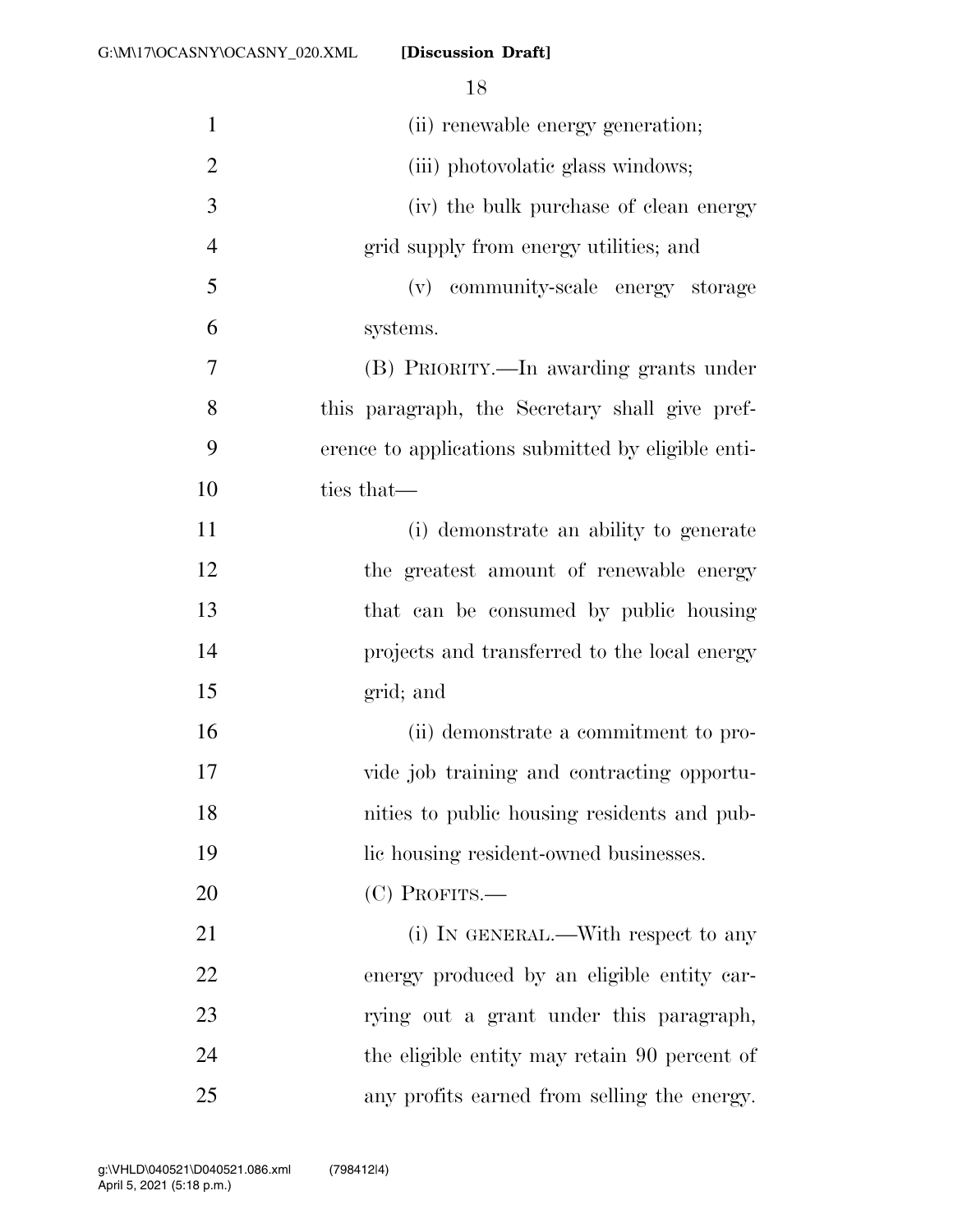(ii) VOTE.—An eligible entity de- scribed in clause (i) with not less than 50 public housing dwelling units shall provide residents of the public housing the oppor- tunity to vote on how the profits earned under clause (i) shall be used. (iii) OTHER REVENUE.—Any profits not retained under this subparagraph shall be transferred to the Department of the Treasury for deposit in the General Fund. (5) GRANTS FOR RECYCLING AND ZERO-WASTE PROGRAMS.—The Secretary shall establish a grant program that provides amounts to eligible entities to establish or expand recycling and zero-waste pro- grams in public housing, including the recycling of appliances and machines that were replaced through the grant program described in paragraph (3). 18 (6) GRANTS FOR COMMUNITY RESILIENCY AND

 SUSTAINABILITY.—The Secretary shall establish a grant program that provides amounts to eligible en- tities for community resilience and sustainability projects in public housing, including—

 (A) the purchase and installation of energy storage, including batteries, flywheels, com-pressed air, and pumped hydroelectric or ther-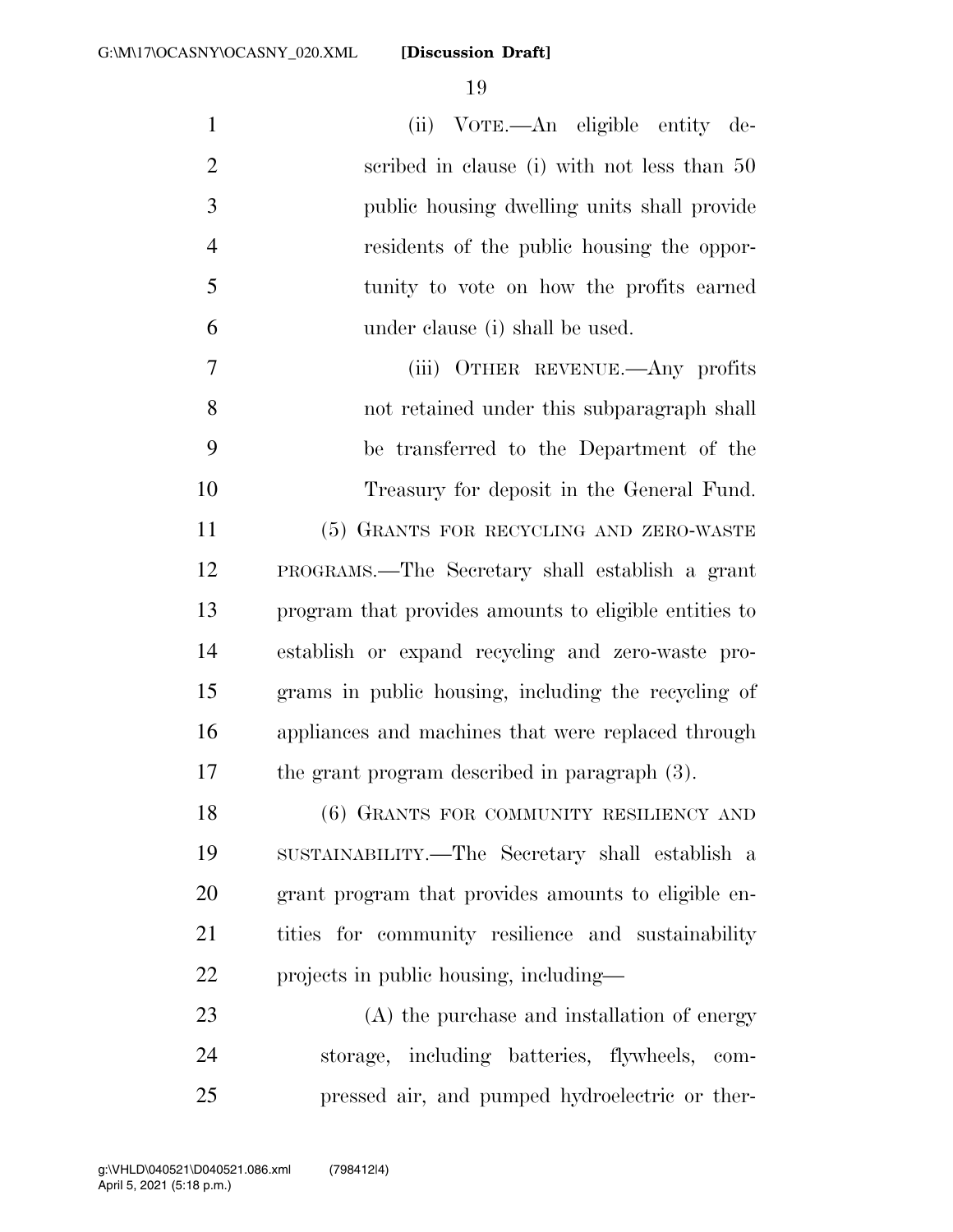| $\mathbf{1}$   | mal energy storage, in order to ensure energy     |
|----------------|---------------------------------------------------|
| $\overline{2}$ | backup of not less than 48 hours in the event     |
| 3              | of an emergency or disaster;                      |
| $\overline{4}$ | (B) the construction of childcare centers         |
| 5              | and ongoing costs associated with childcare cen-  |
| 6              | ters;                                             |
| 7              | (C) the construction of senior centers and        |
| 8              | ongoing costs associated with senior centers;     |
| 9              | (D) the construction of community gardens         |
| 10             | and ongoing costs associated with community       |
| 11             | gardens;                                          |
| 12             | (E) the maintenance of entire public hous-        |
| 13             | ing developments;                                 |
| 14             | (F) the installation of publicly owned high       |
| 15             | speed internet in order to provide universal      |
| 16             | internet access for all residents with an upload  |
| 17             | speed of not less than 100Mbps and a download     |
| 18             | speed of not less than 100Mbps, and the ongo-     |
| 19             | ing costs associated with providing that internet |
| 20             | infrastructure and access;                        |
| 21             | (G) the establishment or improvement, and         |
| 22             | painting, of community centers and other          |
| 23             | shared community spaces, the personnel of         |
| 24             | which shall earn the higher of—                   |
| 25             | (i) the local prevailing wage; or                 |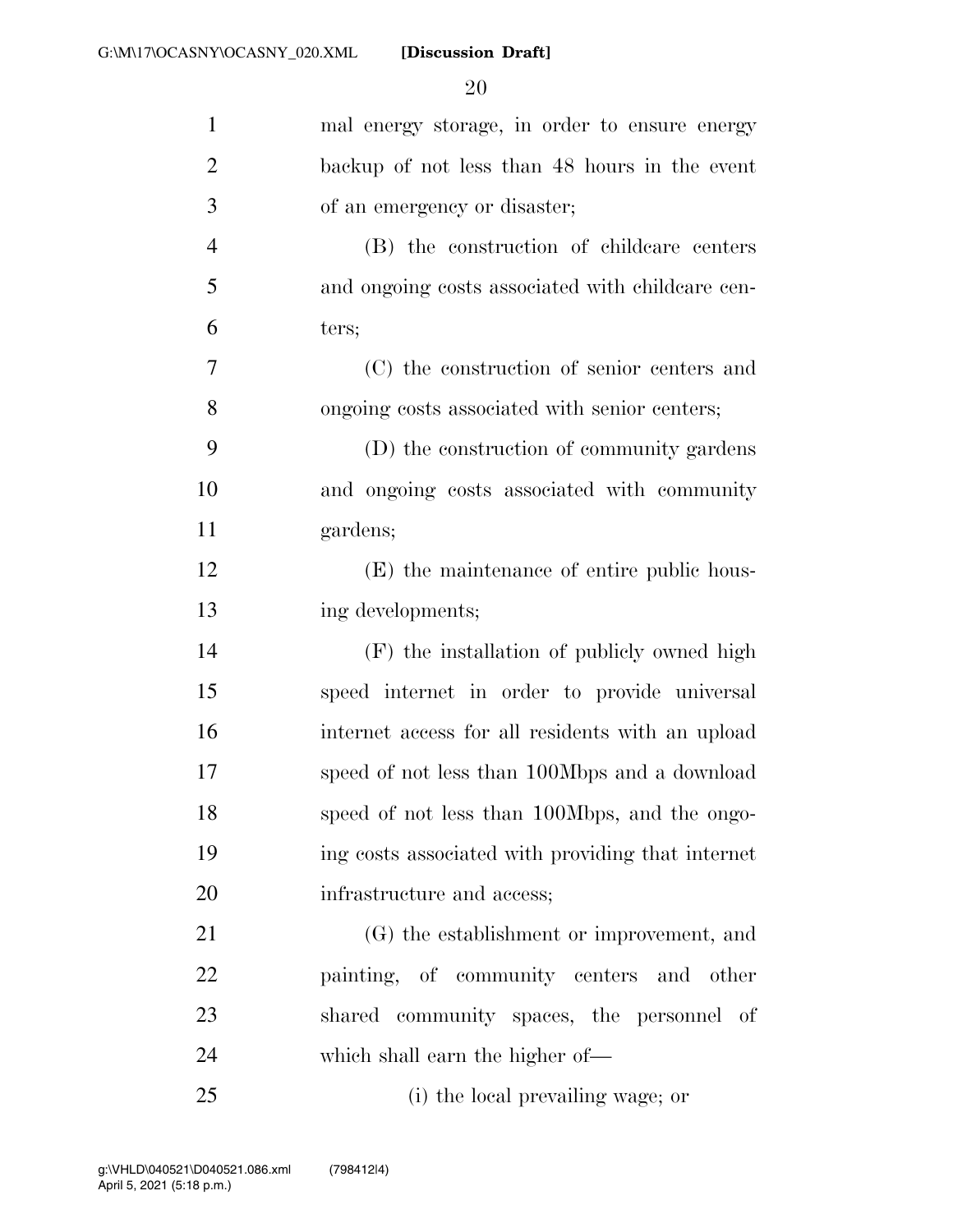1 (ii) a wage of \$15 per hour;

 (H) the establishment or improvement of dedicated infrastructure for transportation by bicycle, including lanes, parking spots, and the bulk purchase of enough bicycles to offer 1 bi- cycle to every low- and very low-income public housing resident;

 (I) the establishment and leasing of com- mercial activity that offers public housing resi- dents on-site access to goods and services, in- cluding good-quality healthcare clinics, dental clinics, bookstores, learning and tutoring cen-ters, and affordable organic groceries; and

 (J) repairs and upgrades to public housing to ensure compliance with the physical condi-16 tion standards under section 5.703 of title 24, Code of Federal Regulations.

 (7) GRANTS FOR CLIMATE ADAPTATION AND EMERGENCY DISASTER RESPONSE.—The Secretary shall establish a grant program that provides amounts and technical assistance to eligible entities for construction and ongoing costs associated with climate adaptation and emergency disaster response for public housing, including—

April 5, 2021 (5:18 p.m.) g:\VHLD\040521\D040521.086.xml (798412|4)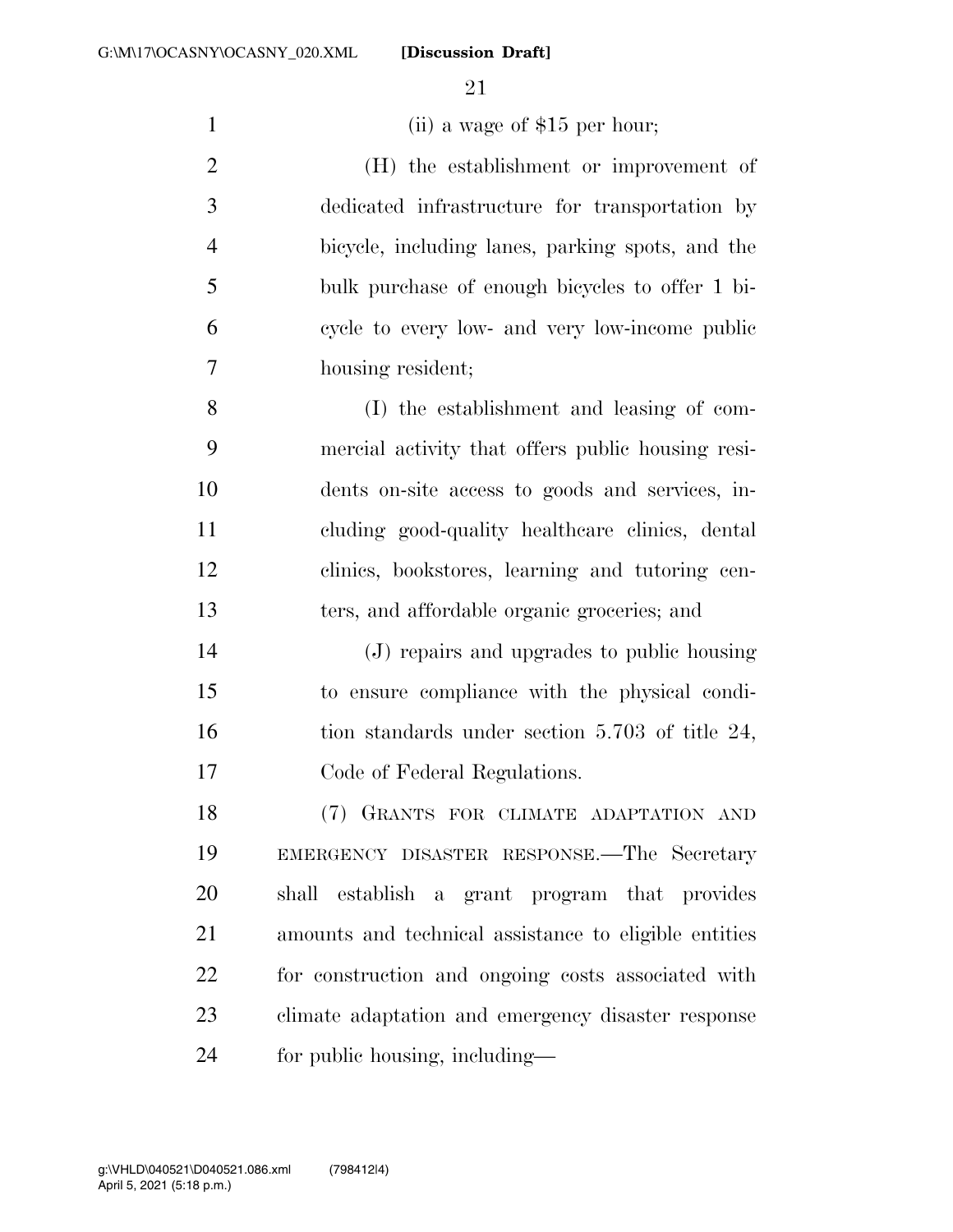(A) integrated solutions that combine bet- ter walls, heating, cooling, ventilation, solar, and storage into a single easy-to-install and af- fordable retrofit for public housing; (B) additional solar and storage on site, or through a local community microgrid, in order to allow residents to access essential energy during power outages; (C) insulating and eliminating air leakage in order to ensure that individual dwelling units can retain a safe temperature during a power outage until power is restored or emergency as- sistance arrives; and (D) installing rigid foam wall insulation in hurricane and earthquake-prone areas in order to create shear walls to resist structural dam- age from walls tilting or falling during high winds and earthquakes. (b) GRANT APPLICATION.— 20 (1) COMMON APPLICATION FORM.—The Sec-

 retary shall develop a single common grant applica-22 tion that an eligible entity shall use to apply for 1 or more grants under subsection (a).

 (2) REQUIRED CONTENTS.—As a condition of receiving a grant under subsection (a), each eligible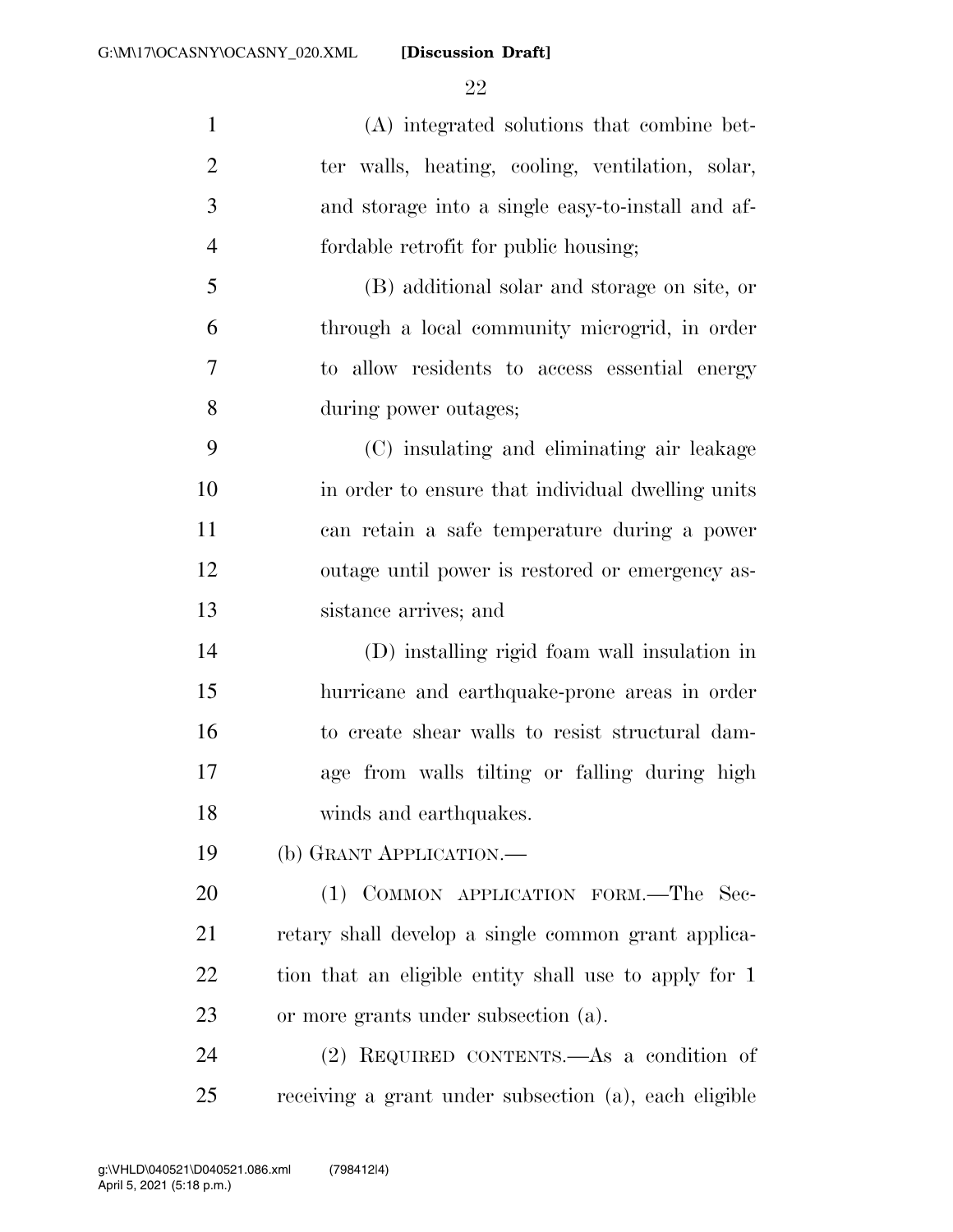| $\mathbf{1}$   | entity shall include in the grant application sub- |
|----------------|----------------------------------------------------|
| $\overline{2}$ | mitted to the Secretary—                           |
| 3              | $(A)$ a certification that, in carrying out ac-    |
| $\overline{4}$ | tivities under the grant—                          |
| 5              | (i) the eligible entity shall—                     |
| 6              | ensure that the materials<br>(I)                   |
| $\tau$         | used by all contractors and sub-                   |
| 8              | contractors receiving grant funds are              |
| 9              | substantially manufactured, mined,                 |
| 10             | and produced in the United States in               |
| 11             | accordance with chapter 83 of title                |
| 12             | 41, United States Code (commonly                   |
| 13             | known as the "Buy American Act");                  |
| 14             | (II) ensure that all laborers and                  |
| 15             | mechanics employed by contractors or               |
| 16             | subcontractors in the performance of               |
| 17             | construction, alteration, or repair                |
| 18             | work financed in whole or in part with             |
| 19             | assistance under this section shall be             |
| 20             | paid wages at rates not less than                  |
| 21             | those prevailing on similar construc-              |
| 22             | tion in the locality, as determined by             |
| 23             | the Secretary of Labor—                            |
| 24             | (aa) in accordance with sub-                       |
| 25             | chapter IV of chapter 31 of title                  |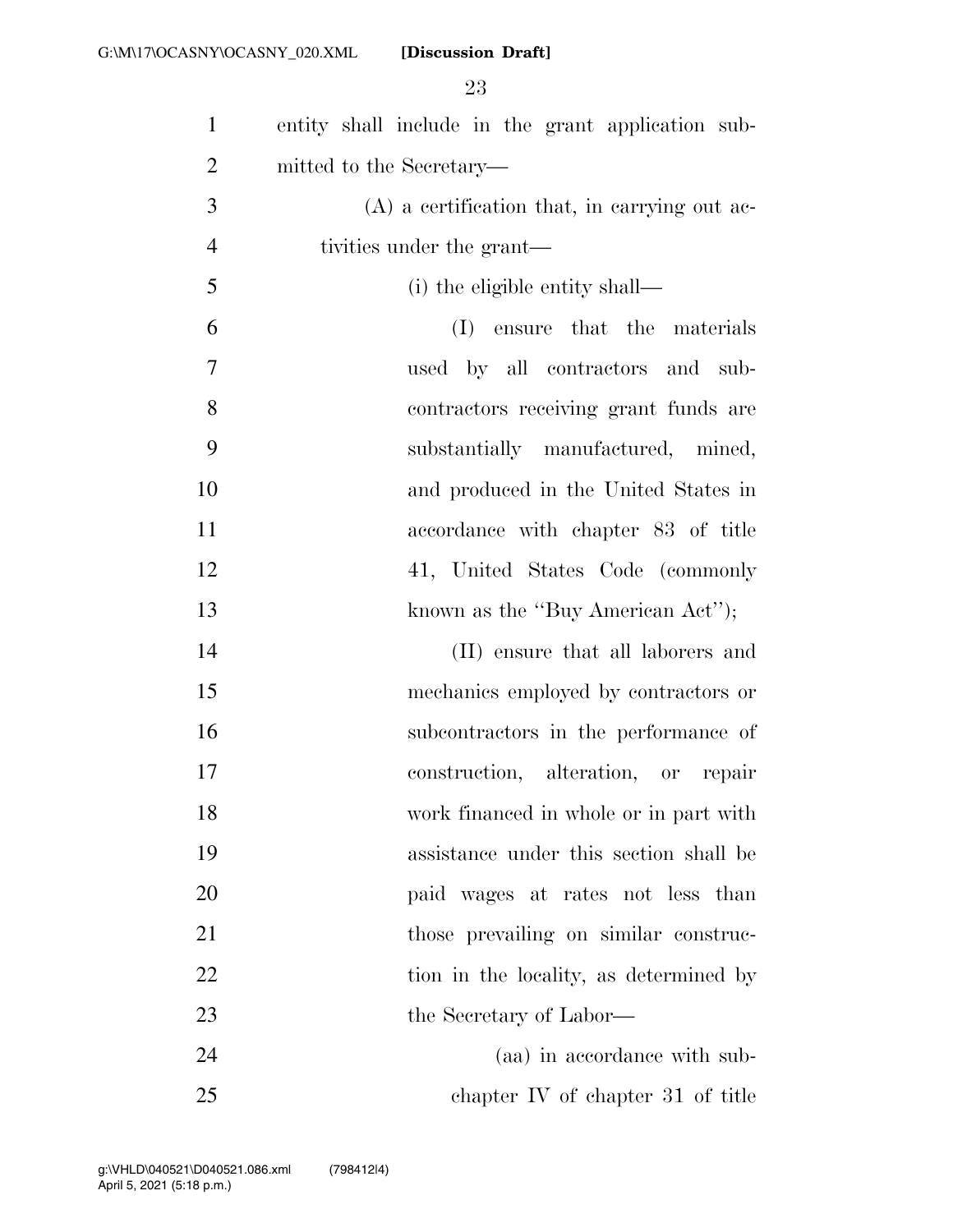| $\mathbf{1}$   | 40, United States Code (com-           |
|----------------|----------------------------------------|
| $\mathfrak{2}$ | monly known as the "Davis-             |
| 3              | Bacon Act"); and                       |
| $\overline{4}$ | (bb) who, in carrying out              |
| 5              | this subclause, shall have the au-     |
| 6              | thority and functions set forth in     |
| 7              | Reorganization Plan Numbered           |
| 8              | 14 of 1950 (64 Stat. 1267; 5           |
| 9              | U.S.C. App.) and section 3145 of       |
| 10             | title 40, United States Code;          |
| 11             | (III) be a party to a project labor    |
| 12             | agreement or require contractors and   |
| 13             | subcontractors receiving grant funds   |
| 14             | to consent to a project labor agree-   |
| 15             | ment;                                  |
| 16             | (IV) require all project labor         |
| 17             | agreements to be in compliance with    |
| 18             | the hiring and contracting require-    |
| 19             | ments described in subsections (c) and |
| 20             | (d) of section 3 of the Housing and    |
| 21             | Urban Development Act of 1968 (12)     |
| 22             | U.S.C. 1701u);                         |
| 23             | (V) prohibit all contractors and       |
| 24             | subcontractors receiving grant funds   |
| 25             | from hiring employees through a tem-   |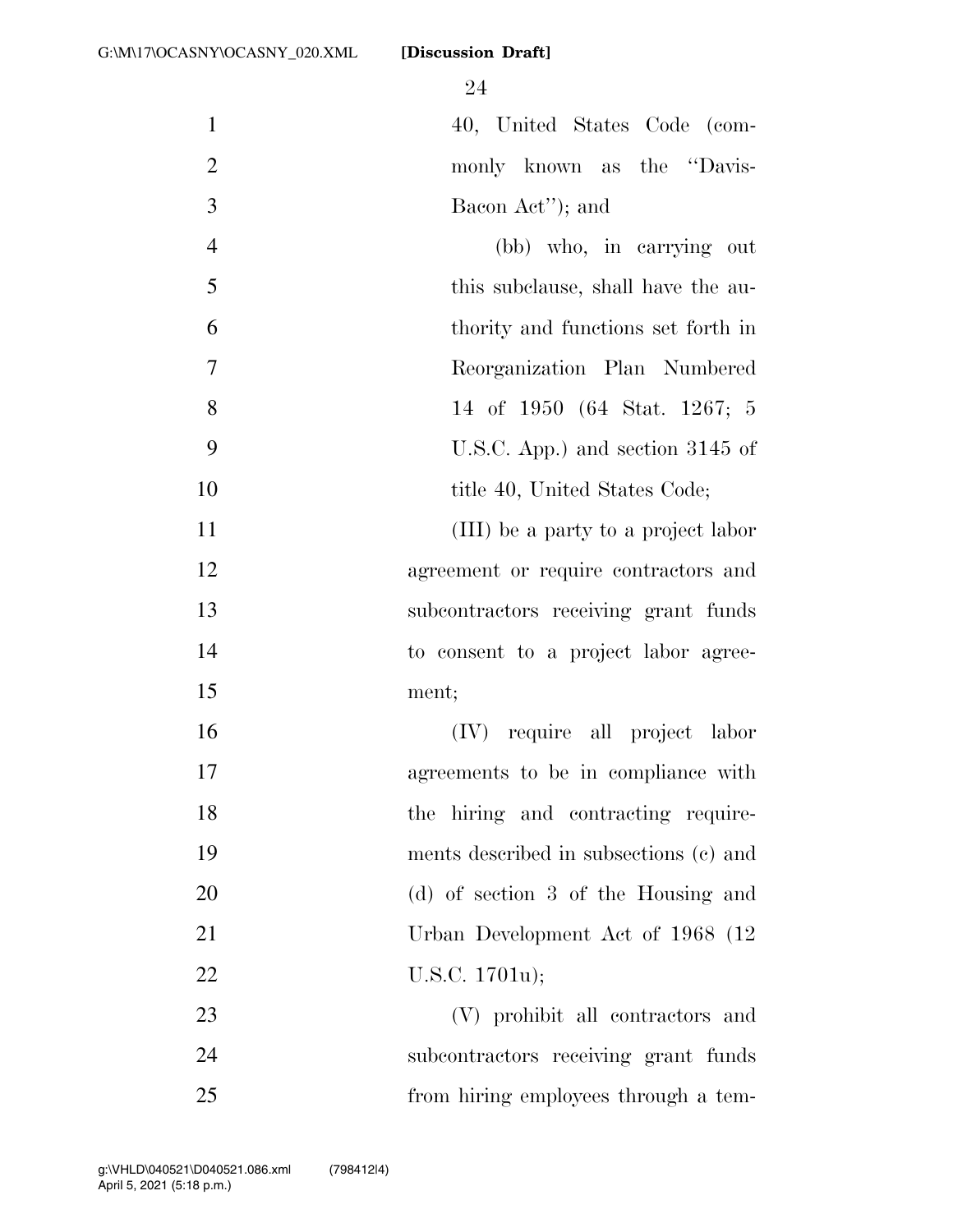porary staffing agency unless the rel- evant State workforce agency certifies 3 that temporary employees are nec- essary to address an acute, short-term labor demand;

 (VI) require all contractors and subcontractors receiving grant funds to have an explicit neutrality policy on any issue involving the organization of employees of the contractor or subcon- tractor, and all contractors and sub- contractors, for purposes of collective bargaining;

 (VII) for each skilled craft em- ployed to rehabilitate, upgrade, inno- vate and transition public housing de- velopments, demonstrate an ability to use and to commit to use individuals enrolled in a registered apprenticeship 20 program who shall, to the greatest ex- tent practicable, constitute not less 22 than 20 percent of the individuals working on the project; and

 (VIII) to the greatest extent practicable, ensure that contractors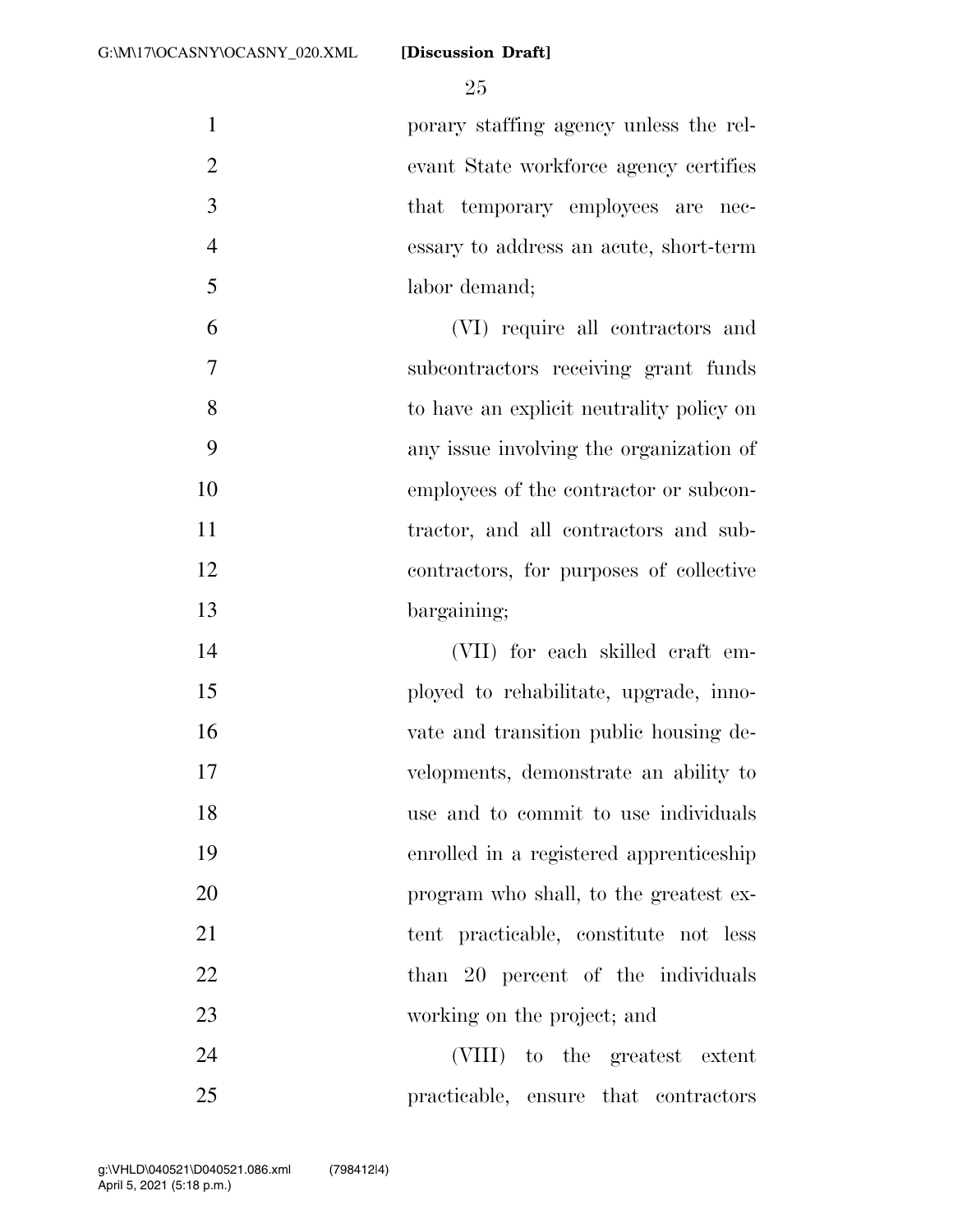| $\mathbf{1}$   | and subcontractors provide pref-              |
|----------------|-----------------------------------------------|
| $\overline{2}$ | erential treatment in hiring laborers         |
| 3              | and mechanics that are—                       |
| $\overline{4}$ | (aa) public housing resi-                     |
| 5              | dents;                                        |
| 6              | (bb) hired from within 50                     |
| 7              | miles of their official residence;            |
| 8              | (cc) veterans or active or re-                |
| 9              | tired military;                               |
| 10             | (dd) highly skilled union                     |
| 11             | workers; or                                   |
| 12             | (ee) returning citizens who                   |
| 13             | were formerly incarcerated indi-              |
| 14             | viduals; and                                  |
| 15             | (ii) the eligible entity and all contrac-     |
| 16             | tors and subcontractors of the eligible enti- |
| 17             | ty receiving grant funds—                     |
| 18             | (I) shall not require mandatory               |
| 19             | arbitration for any dispute involving a       |
| 20             | worker engaged in a service for the el-       |
| 21             | igible entity, contractor, or subcon-         |
| 22             | tractor; and                                  |
| 23             | (II) shall consider an individual             |
| 24             | performing any service under the              |
| 25             | grant as an employee, and not an              |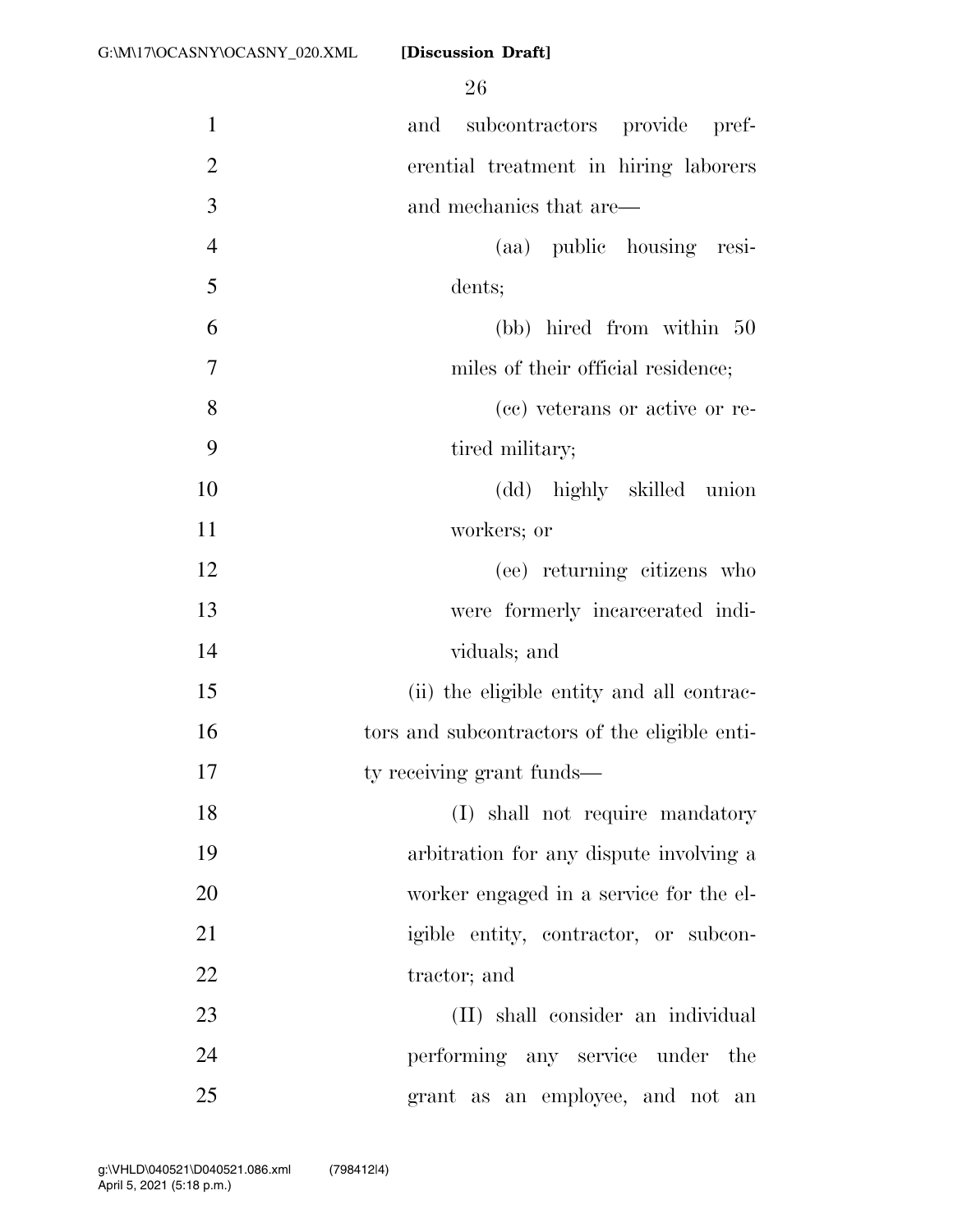independent contractor, of the eligible entity, contractor, or subcontractor, respectively, unless—

 (aa) the individual is free from control and direction in connection with the performance of the service, both under the contract for the performance of the service and in fact;

 (bb) the service is performed outside the usual course of the 12 business of the eligible entity, contractor, or subcontractor, re-spectively; and

 (cc) the individual is cus-16 tomarily engaged in an independ- ently established trade, occupa-18 tion, profession, or business of the same nature as that involved 20 in such service;

 (B) a signed acknowledgment indicating a commitment to transition all public housing owned or managed by the eligible entity into zero-carbon homes not later than 10 years after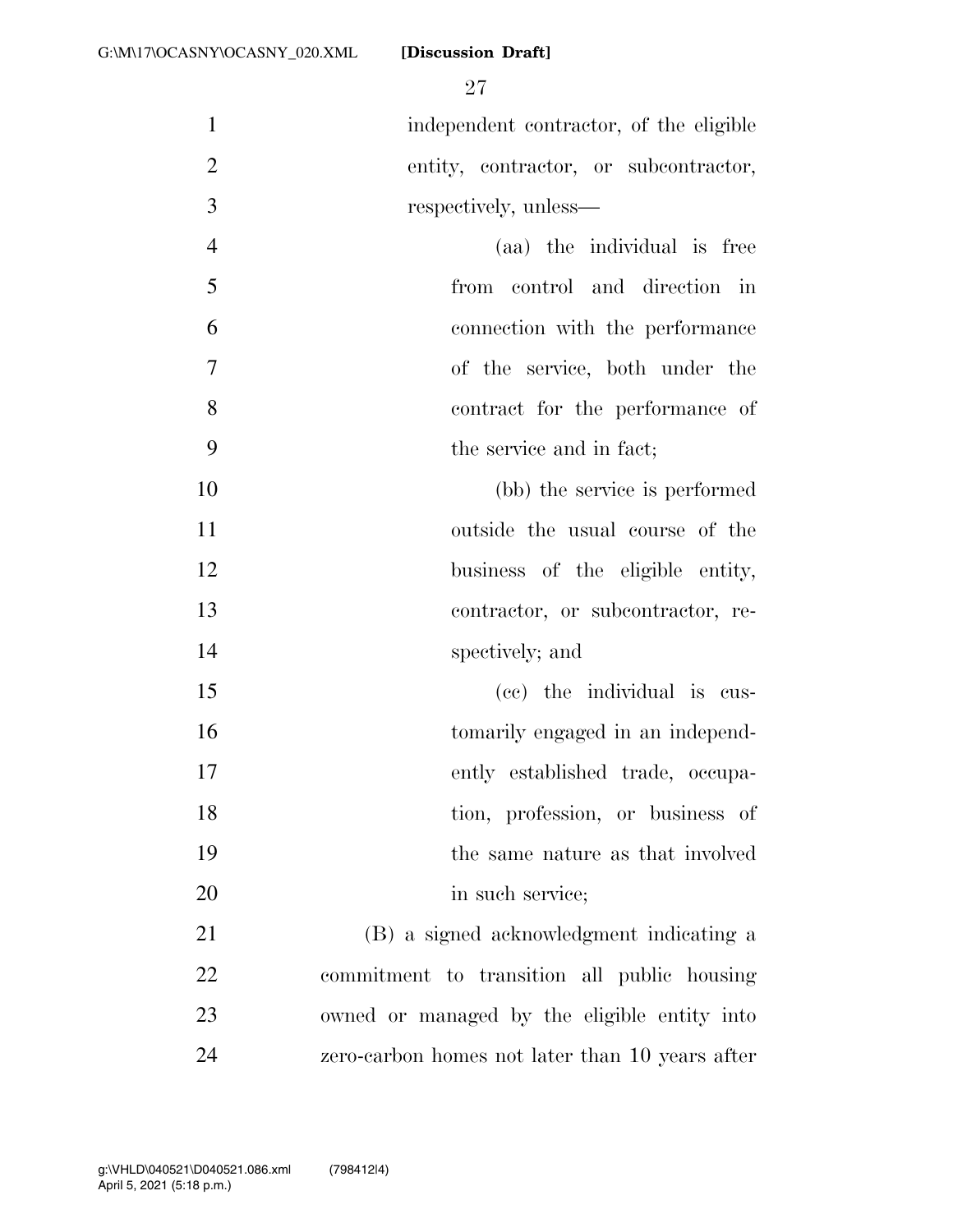| $\mathbf{1}$   | the date on which the eligible entity receives the |
|----------------|----------------------------------------------------|
| $\overline{2}$ | grant;                                             |
| 3              | (C) a full accounting of the amount of             |
| $\overline{4}$ | funds required to complete the activities under    |
| 5              | the grant, which shall—                            |
| 6              | (i) be complete and reasonably cal-                |
| 7              | culated to accomplish the purposes of this         |
| 8              | Act;                                               |
| 9              | (ii) include costs related to complying            |
| 10             | with local wage and labor laws;                    |
| 11             | (iii) include the amount of funds ex-              |
| 12             | pended by the eligible entity to comply            |
| 13             | with the resident and community engage-            |
| 14             | ment requirements under paragraph (3);             |
| 15             | and                                                |
| 16             | (iv) be updated and submitted to Con-              |
| 17             | gress on a quarterly basis; and                    |
| 18             | (D) a community impact assessment and              |
| 19             | analysis of—                                       |
| 20             | (i) the likely direct and indirect im-             |
| 21             | pact the grant funds, if awarded, will have        |
| 22             | on the economic empowerment and social             |
| 23             | mobility of traditionally disadvantaged in-        |
| 24             | dividuals and communities; and                     |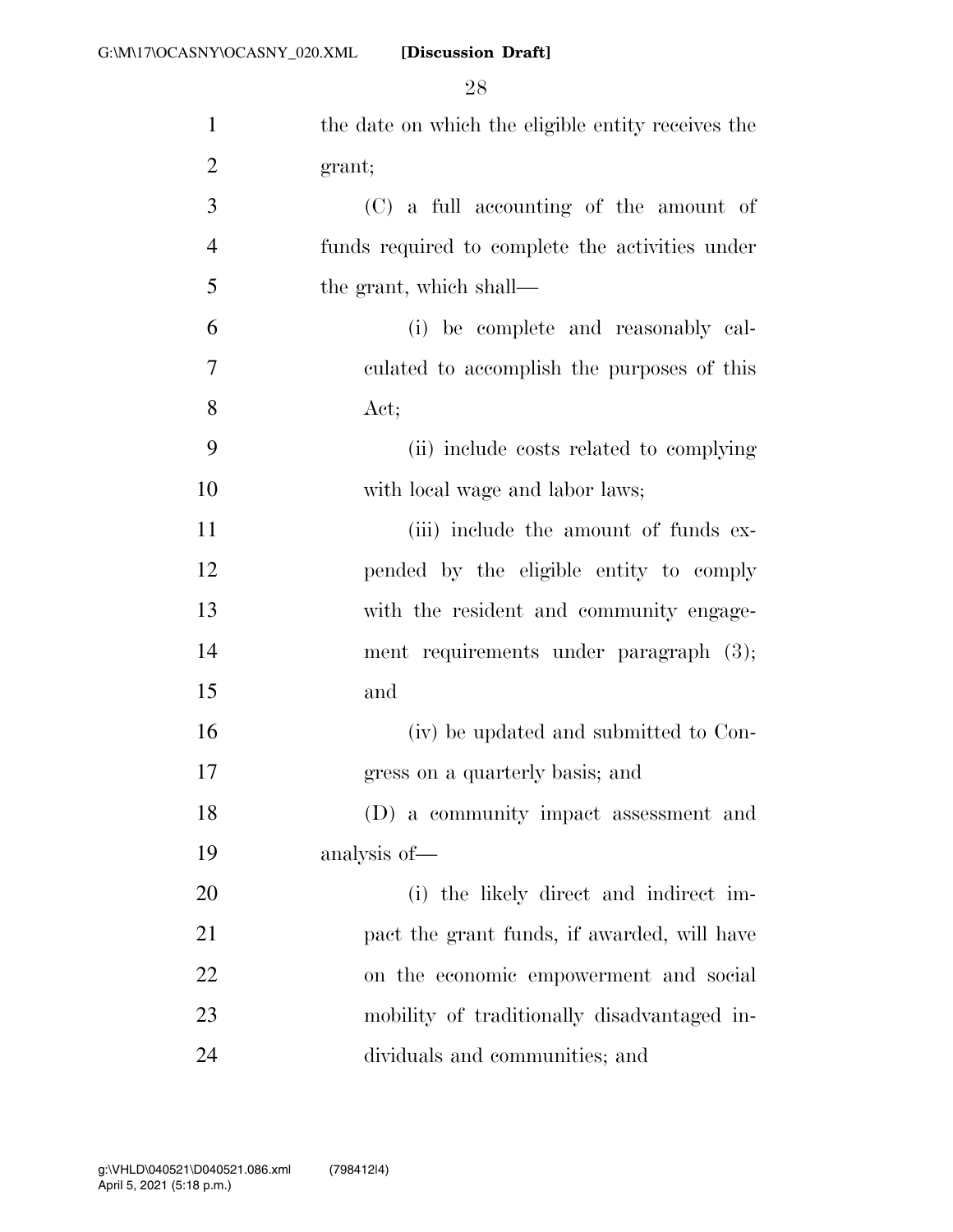| $\mathbf{1}$   | (ii) whether the proposed actions to be                |
|----------------|--------------------------------------------------------|
| $\overline{2}$ | taken under the grant would be affirma-                |
| 3              | tively furthering fair housing, as defined in          |
| $\overline{4}$ | section 5.152 of title 24, Code of Federal             |
| 5              | Regulations, or any successor regulation.              |
| 6              | (3) RESIDENT AND COMMUNITY ENGAGEMENT                  |
| 7              | BEFORE SUBMITTING APPLICATION.—Before submit-          |
| 8              | ting an application for a grant under this subsection, |
| 9              | an eligible entity shall—                              |
| 10             | (A) solicit and consider community and                 |
| 11             | public feedback, to the maximum extent pos-            |
| 12             | sible, by providing for opportunities to comment       |
| 13             | via a cloud-based content collaboration provider       |
| 14             | that is certified by the Federal Risk and Au-          |
| 15             | thorization Management Program, through-               |
| 16             | (i) an initial public comment period,                  |
| 17             | for which the eligible entity shall—                   |
| 18             | $(I)$ publish—                                         |
| 19             | (aa) a description of each of                          |
| 20             | the grant programs established                         |
| 21             | under subsection (a); and                              |
| 22             | (bb) a form to be used to                              |
| 23             | submit comments; and                                   |
| 24             | (II) give interested persons<br>-90                    |
| 25             | days to $-$                                            |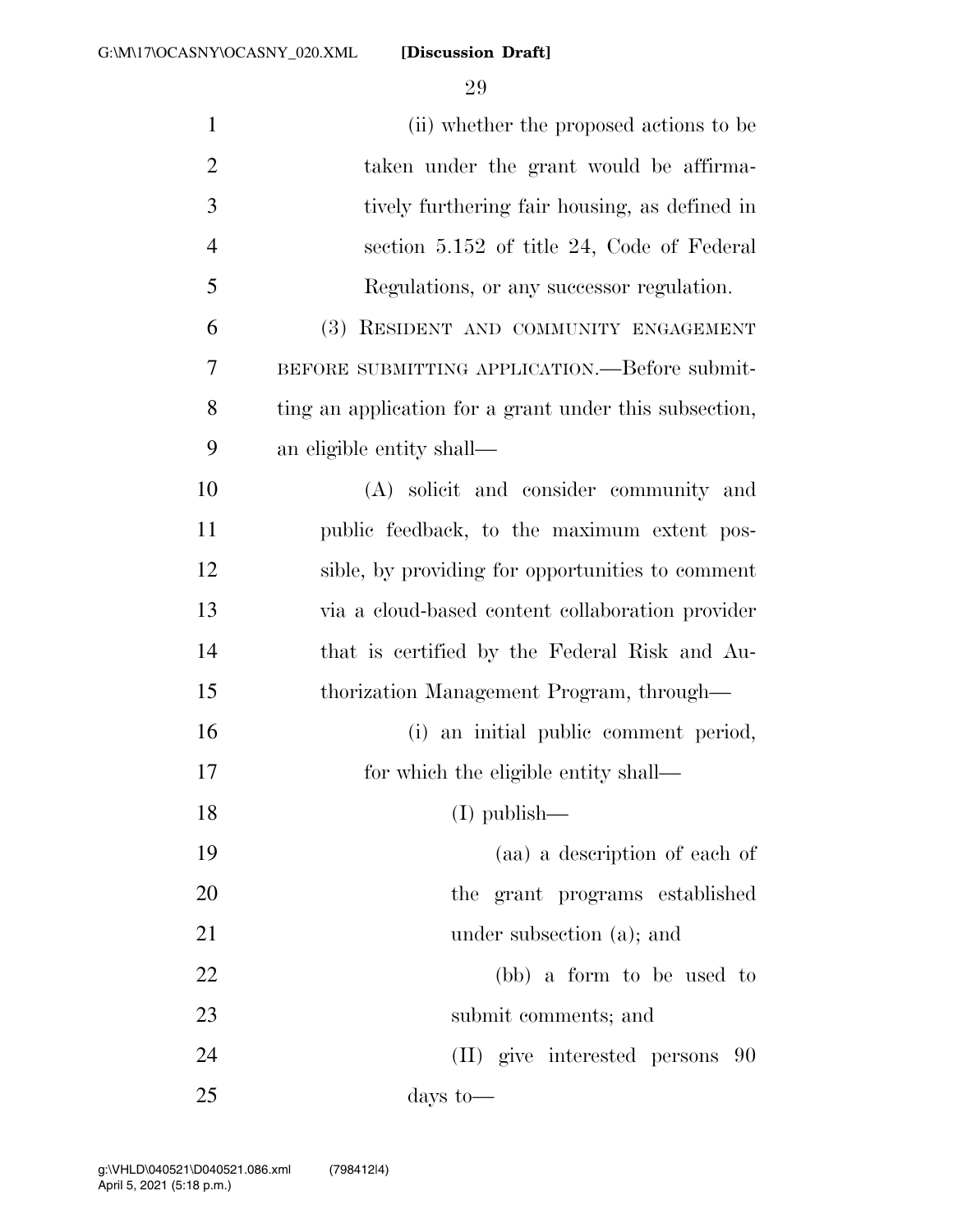| $\mathbf{1}$   | (aa) submit draft text di-                     |
|----------------|------------------------------------------------|
| $\overline{2}$ | rectly into the application;                   |
| 3              | (bb) submit written data                       |
| $\overline{4}$ | and accounting estimates; and                  |
| 5              | (cc) submit general com-                       |
| 6              | ments; and                                     |
| $\overline{7}$ | (ii) a second public comment period            |
| 8              | beginning not later than 30 days after the     |
| 9              | end of the initial public comment period       |
| 10             | under clause (i), for which the eligible enti- |
| 11             | ty shall—                                      |
| 12             | (I) publish a draft version of the             |
| 13             | completed common application form              |
| 14             | described in subsection (a) that con-          |
| 15             | tains, at a minimum—                           |
| 16             | (aa) a short analysis and                      |
| 17             | evaluation of the relevant signifi-            |
| 18             | cant proposals set forth during                |
| 19             | the initial public comment period;             |
| 20             | and                                            |
| 21             | (bb) a clear and concise                       |
| 22             | statement of the basis, purpose,               |
| 23             | and goals of the application; and              |
| 24             | (II) give interested persons 30                |
| 25             | days to submit feedback on and rec-            |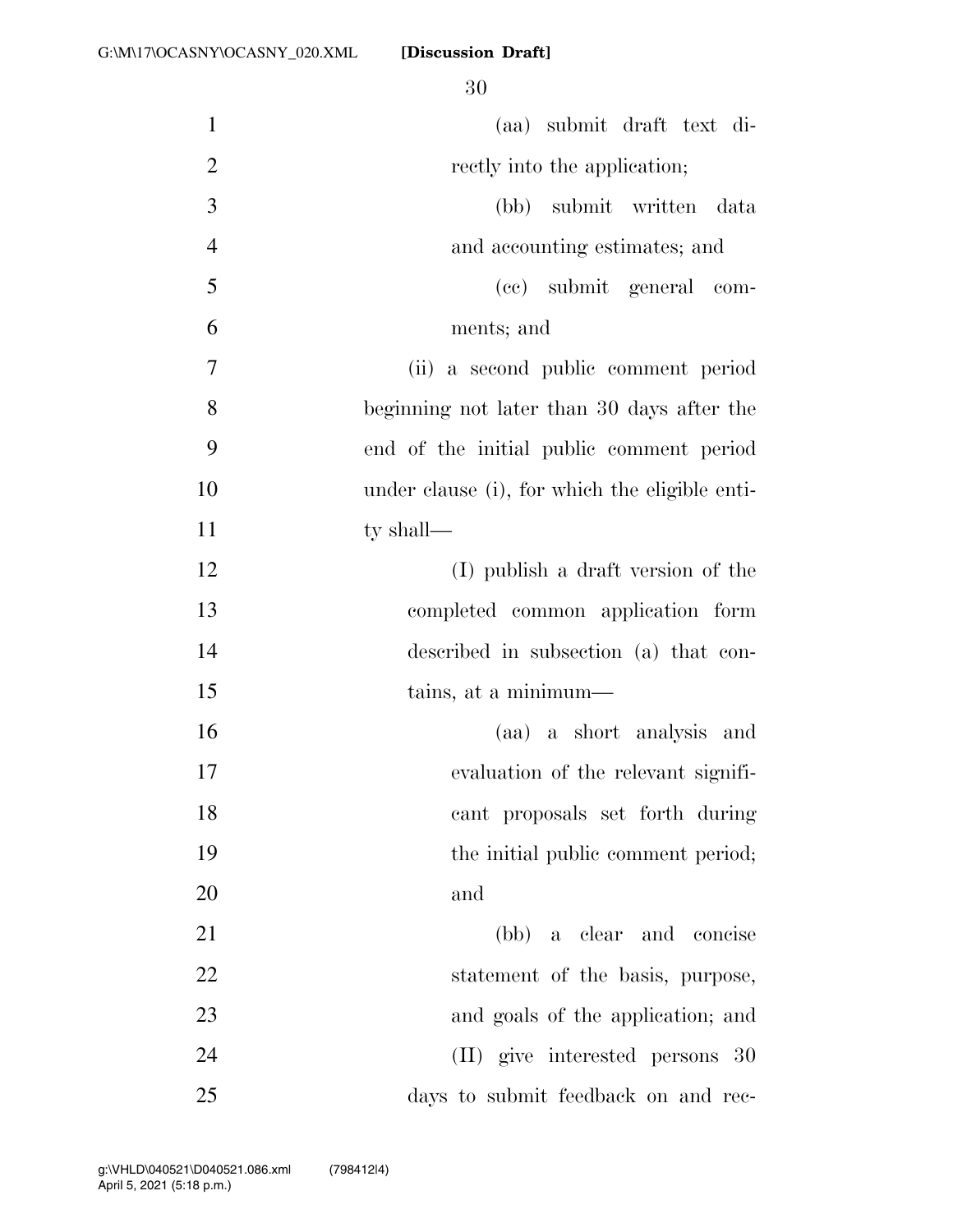|               | ommended improvements to the draft        |
|---------------|-------------------------------------------|
|               | final grant application;                  |
| $\mathcal{R}$ | (B) host not less than 2 public hearings, |

 which shall be recorded and held at a conven- ient location for public housing residents, for each public comment period described in sub- paragraph (A), to provide public housing resi- dents with an opportunity to comment, with not less than 1 occurring in the afternoon and not less than 1 occurring in the evening; and

 (C) solicit input and acquire signed ap- proval of the completed common application form from the resident council or resident coun- cils, if existing and active, of the public housing that will receive assistance under the grant.

 (4) PRIORITY FOR WORKFORCE DEVELOPMENT GRANTS.—The Secretary shall prioritize the review and funding of applications submitted for grants under subsection (a)(1) over applications submitted for any other grant described in subsection (a).

21 (5) EXCEPTIONS FOR INDIGENOUS GROUPS AND TRIBES.—

 (A) IN GENERAL.—Any eligible entity de-24 seribed in section  $3(2)(B)$  that submits an ap-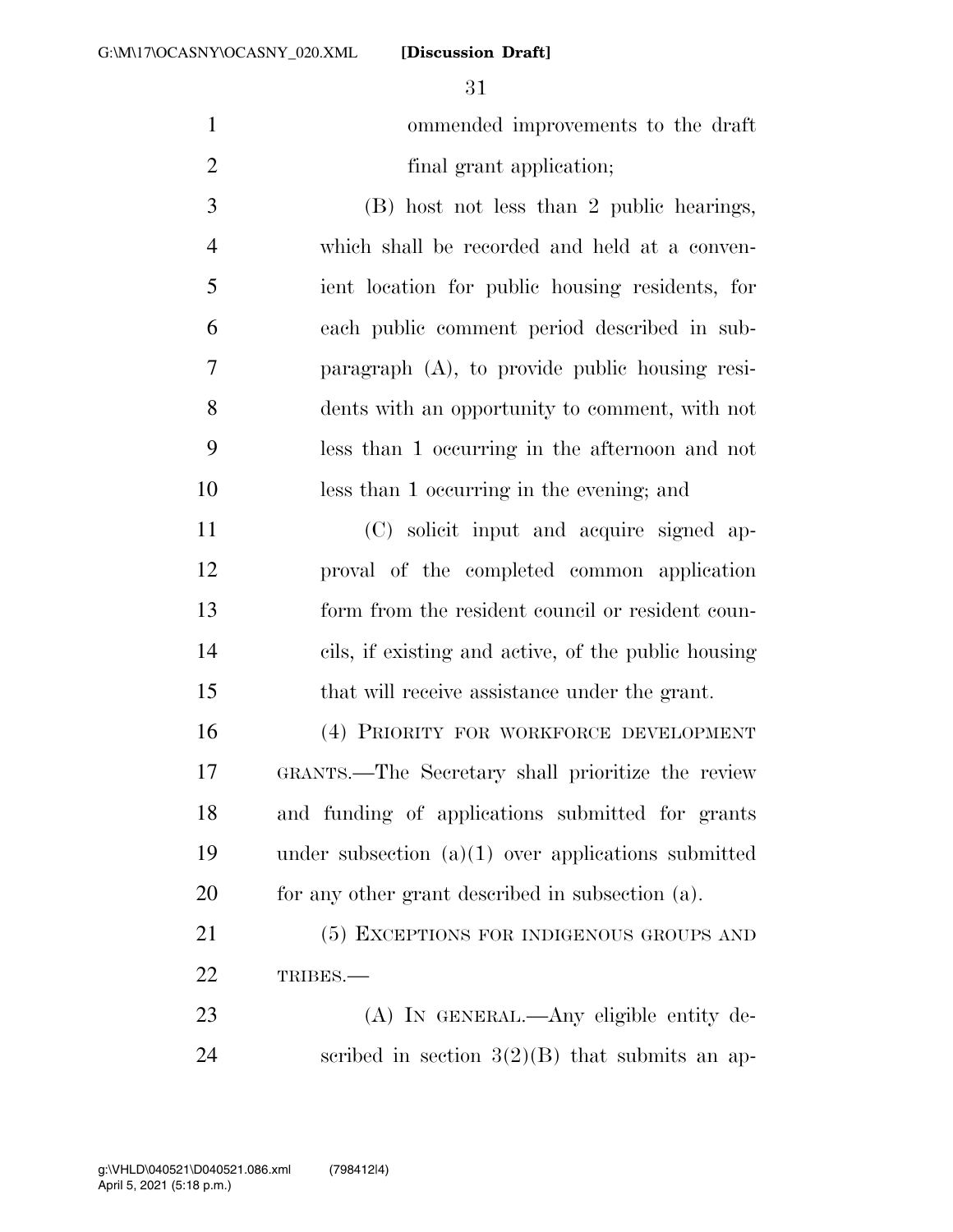plication for a grant program described in this subsection—

 (i) is exempt from compliance with subclauses (I), (II), and (III) of paragraph 5 (2)(A)(i) and paragraph  $(2)(A)(ii)(I)$ ; and (ii) is empowered to self-determine guidelines and standards pertaining to en- suring high-road labor standards, sup- porting United States manufacturing, and ensuring community and resident engage-ment.

 (B) SUBMISSION BY TRIBALLY DES- IGNATED HOUSING ENTITIES.—An application for a grant under subsection (a) for an Indian tribe may be prepared and submitted on behalf of the Indian tribe by the tribally designated housing entity for the Indian tribe, if the appli- cation contains a certification by the recognized tribal government of the grant beneficiary that 20 the Indian tribe—

 (i) has had an opportunity to review 22 the application and has authorized the sub- mission of the application by the tribally designated housing entity; or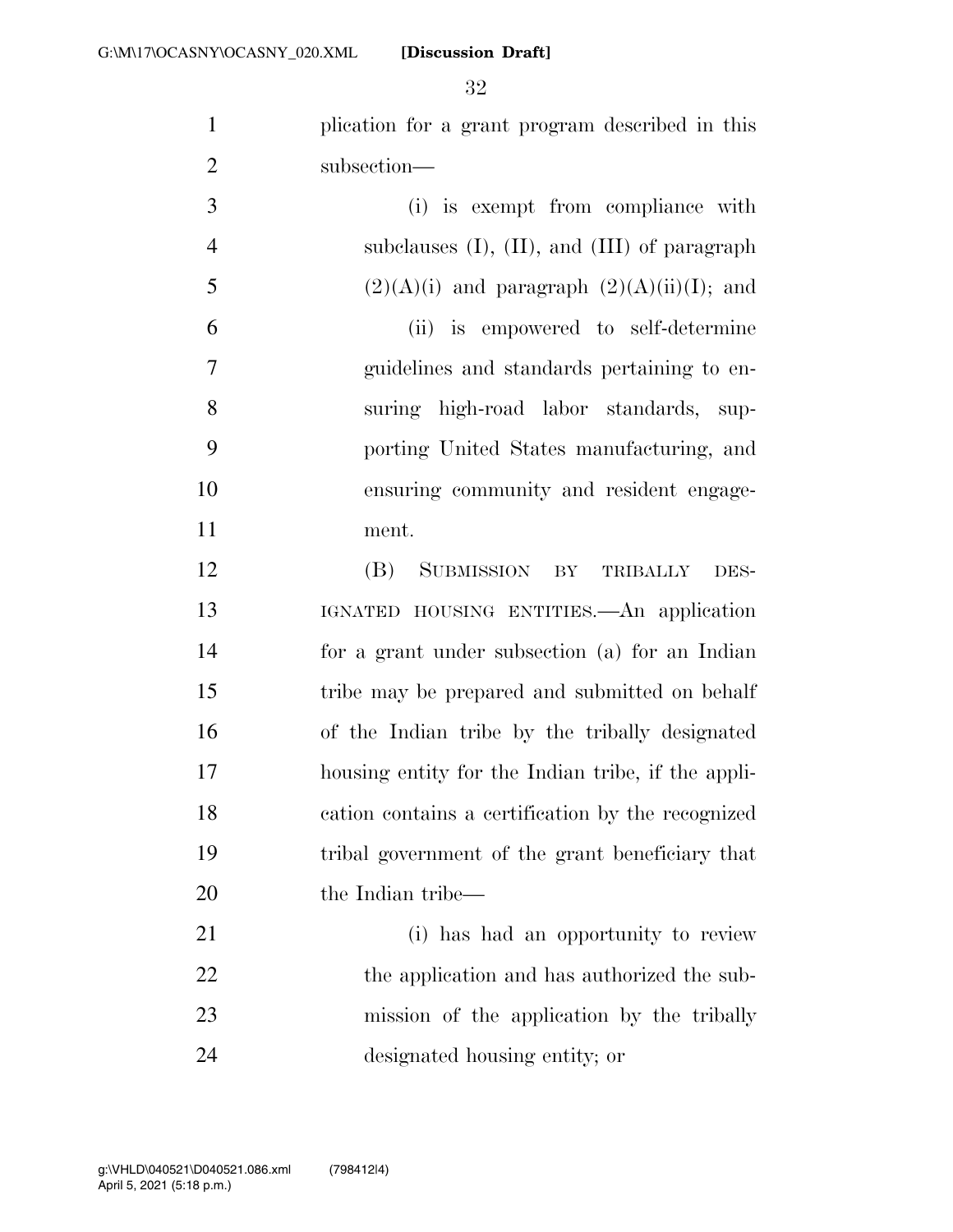(ii) has delegated to the tribally des- ignated housing entity the authority to submit an application on behalf of the In- dian tribe without prior review by the In- dian tribe. (c) SELECTION OF GRANT RECIPIENTS.— (1) IN GENERAL.—If an eligible entity submits to the Secretary an application for a grant under subsection (a) that complies with the requirements under subsection (b), the Secretary shall award the funds to the eligible entity that are required to com- plete the grant, as specified in the accounting sub-13 mitted under subsection  $(b)(2)(C)$ . (2) REAPPLICATION.—If the Secretary deter- mines that an application submitted by an eligible entity under this section does not comply with the requirements under subsection (b)— (A) the Secretary shall provide to the eligi- ble entity a summary of the requirements that the eligible entity has failed to meet; and (B) the eligible entity may reapply for the grant. (3) EXPEDITED REVIEW.—The Secretary shall

expedite the review of applications submitted by eli-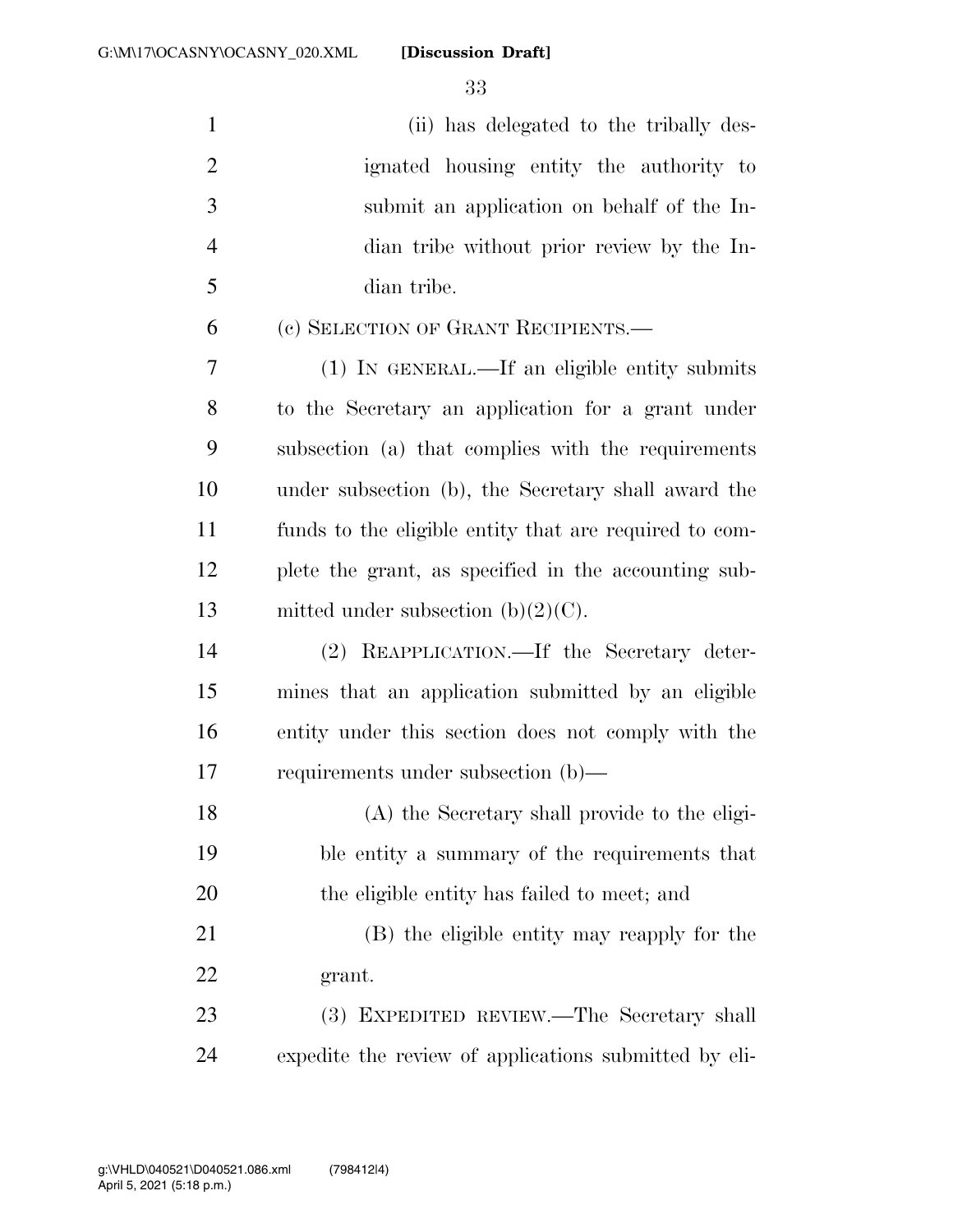| $\mathbf{1}$   | gible entities that own or manage public housing in             |
|----------------|-----------------------------------------------------------------|
| $\overline{2}$ | a congressional district—                                       |
| 3              | (A) with an aggregate total of not less                         |
| $\overline{4}$ | than 5,000 public housing residents;                            |
| 5              | $(B)$ in which—                                                 |
| 6              | (i) not less than 40 percent of the                             |
| $\tau$         | residents are not less than 62 years old;                       |
| 8              | (ii) not less than $25$ percent of the                          |
| 9              | residents are disabled; or                                      |
| 10             | (iii) not less than 5 percent of all                            |
| 11             | heads of household are not more than 24                         |
| 12             | years old; or                                                   |
| 13             | (C) with an average household income of                         |
| 14             | less than $$40,000$ .                                           |
| 15             | (d) USE OF GRANT AMOUNTS FOR CAPACITY BUILD-                    |
| 16             | ING.—An eligible entity may use not more than 5 percent         |
|                | 17 of grant funds received under this section for activities to |
|                | 18 expand the capacity of the eligible entity to carry out the  |
| 19             | grant activities, including—                                    |
| 20             | $(1)$ hiring staff;                                             |
| 21             | (2) training residents for staff positions;                     |
| 22             | (3) providing technical assistance;                             |
| 23             | (4) community engagement; and                                   |
| 24             | (5) other necessary administrative activities.                  |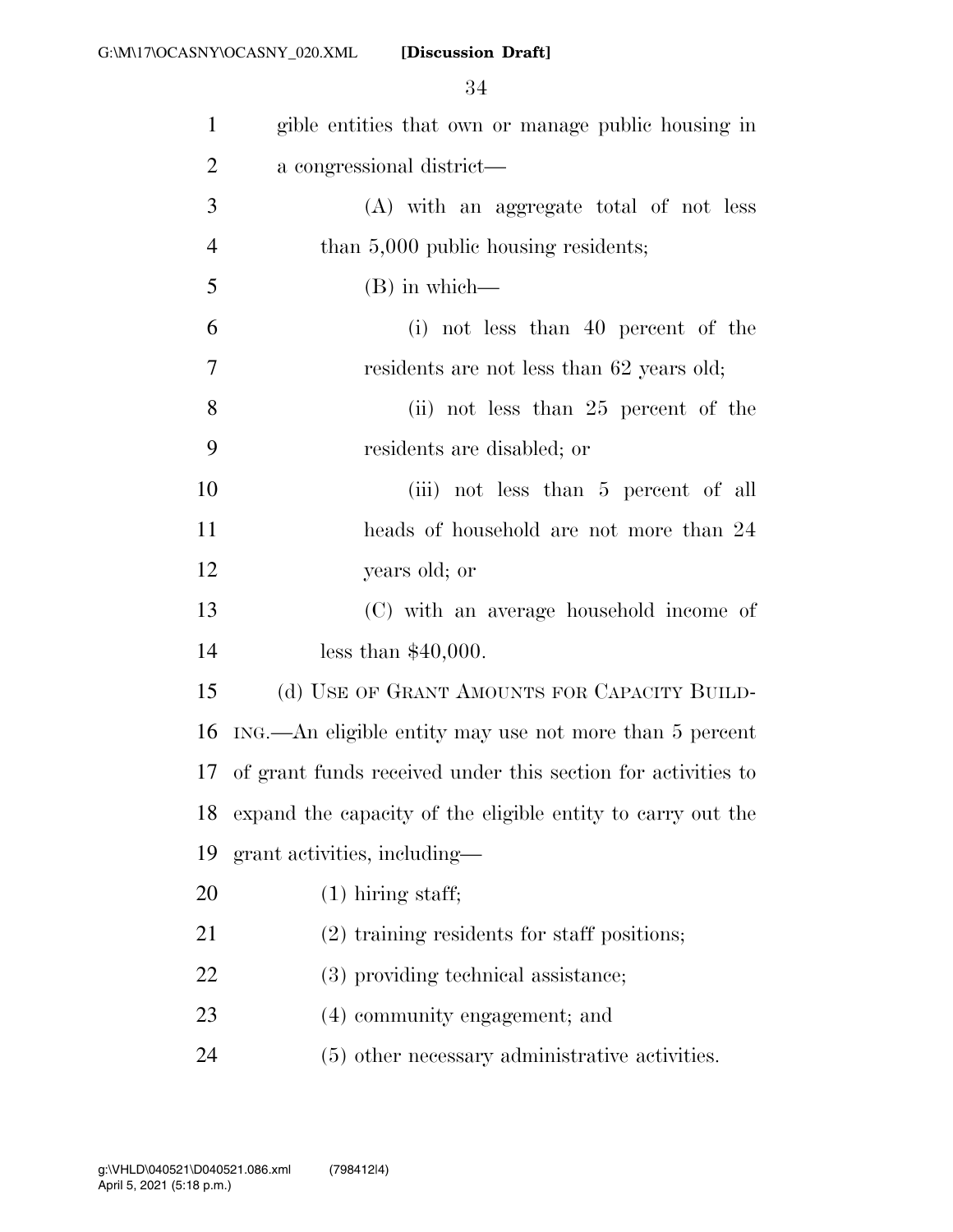(e) RESIDENT PROTECTION.—Each eligible entity that is the recipient of a grant under subsection (a) shall—

 (1) comply with the requirements under part 24 of title 49, Code of Federal Regulations, and provide relocation assistance for any and all residents of public housing managed by the eligible entity who may be displaced during construction, and ensure that all temporarily displaced residents can return to their homes once retrofitting is completed;

 (2) provide enhanced tenant protection vouchers under section 8(t) of the United States Housing Act of 1937 (42 U.S.C. 1437f(t)) to all displaced resi- dents during the period in which dwelling units are under construction; and

 (3) ensure that activities undertaken as part of the grant do not result in a reduction of total public housing dwelling units.

 (f) CONSULTATION WITH AGENCIES.—The Secretary shall—

21 (1) consult with the Secretary of Energy—

 (A) in developing criteria and assessing ap- plications for grants described in paragraphs (1) through (5) and paragraph (7) of sub-section (a); and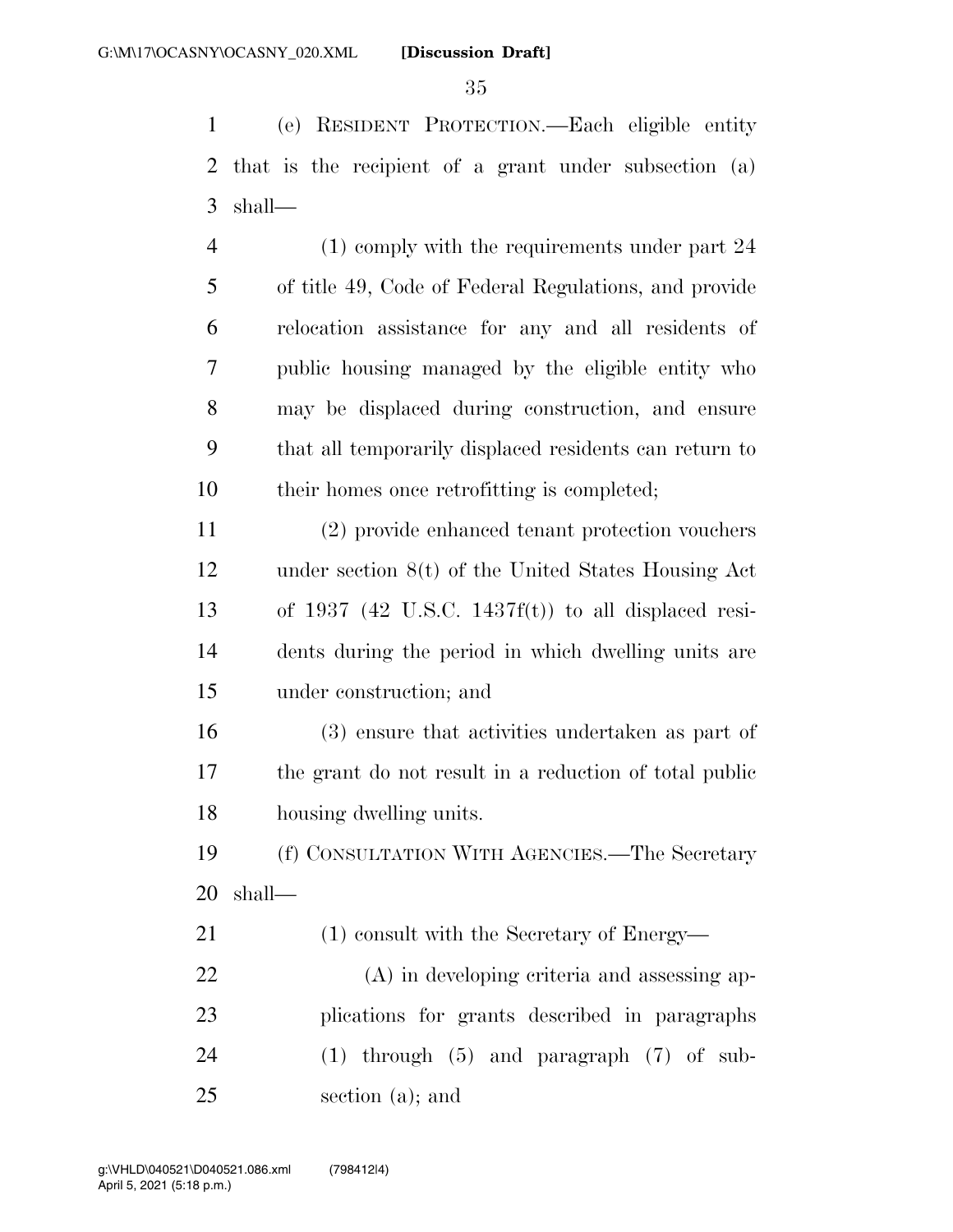| $\mathbf{1}$   | (B) to identify and verify state-of-the-art             |
|----------------|---------------------------------------------------------|
| $\overline{2}$ | building materials and appliances, made in the          |
| 3              | United States, that can be procured at scale for        |
| $\overline{4}$ | purposes of this Act;                                   |
| 5              | (2) consult with the Secretary of the Treasury          |
| 6              | to track alternative energy revenues that are re-       |
| 7              | turned to the Department of the Treasury under          |
| 8              | subsection $(a)(4)(C);$                                 |
| 9              | (3) consult with the Administrator of the Envi-         |
| 10             | ronmental Protection Agency—                            |
| 11             | (A) in developing criteria and assessing ap-            |
| 12             | plications for grants described in paragraphs           |
| 13             | $(2)$ through $(5)$ and $(7)$ of subsection $(a)$ ; and |
| 14             | (B) regarding testing air quality and water             |
| 15             | quality for purposes of grants described in sub-        |
| 16             | section $(a)(3);$                                       |
| 17             | (4) consult with the Secretary of Education in          |
| 18             | developing criteria and assessing applications for      |
| 19             | grants under subsection $(a)(1);$                       |
| 20             | (5) consult with the Secretary of Labor in de-          |
| 21             | veloping criteria and assessing applications for        |
| <u>22</u>      | grants under subsection $(a)(1);$                       |
| 23             | $(6)$ consult with the Administrator of the Small       |
| 24             | Business Administration in developing criteria and      |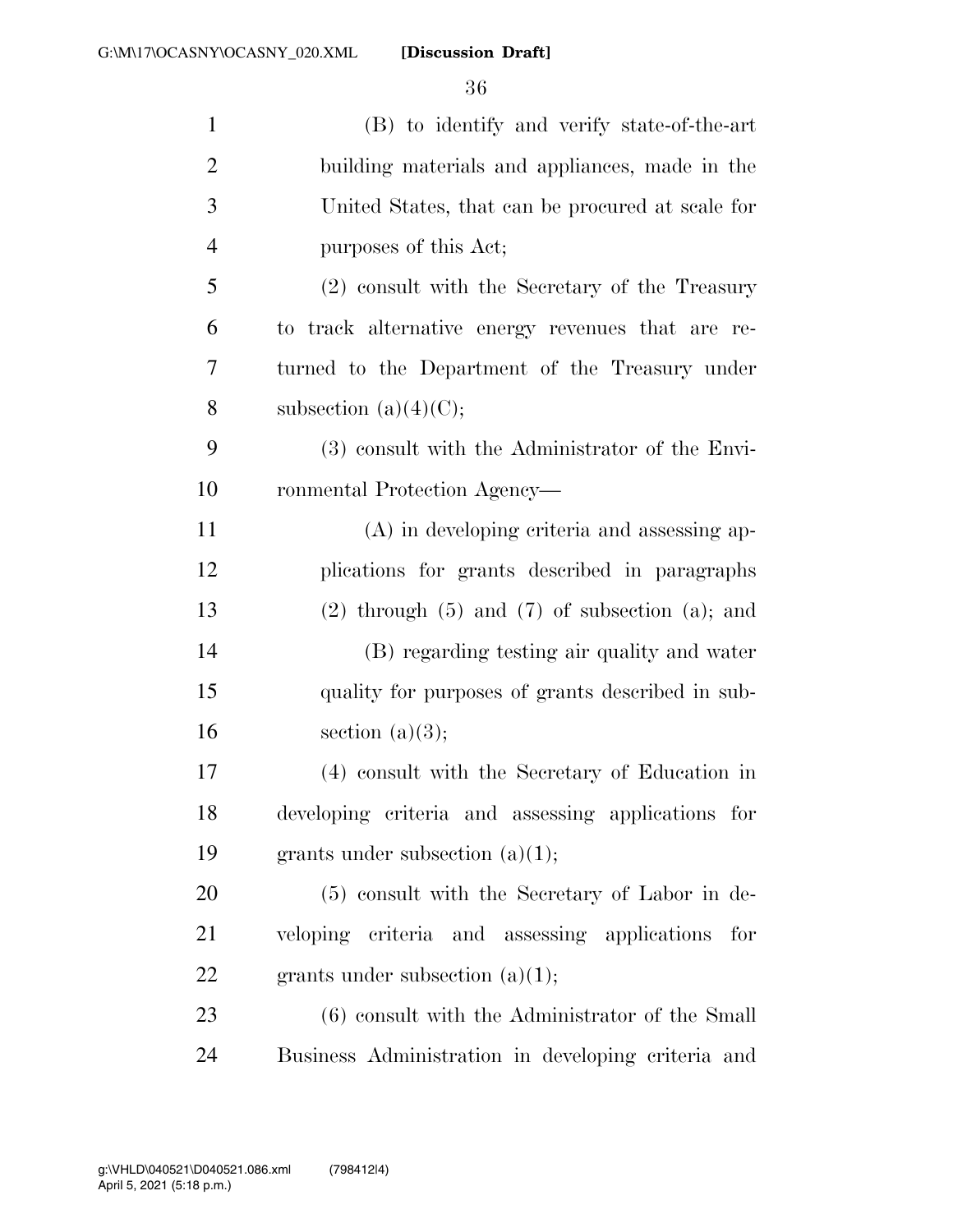| $\mathbf{1}$   | assessing applications for grants described in para-     |
|----------------|----------------------------------------------------------|
| $\overline{2}$ | graphs $(1)$ and $(6)$ of subsection $(a)$ ;             |
| 3              | (7) consult with the Secretary of Health and             |
| $\overline{4}$ | Human Services—                                          |
| 5              | $(A)$ in developing criteria and assessing ap-           |
| 6              | plications for grants described in subsection            |
| 7              | $(a)(6)$ ; and                                           |
| 8              | (B) regarding health trends related to all               |
| 9              | illnesses that disproportionately impact low-in-         |
| 10             | come people;                                             |
| 11             | (8) consult with the Administrator of the Fed-           |
| 12             | eral Emergency Management Agency in developing           |
| 13             | criteria and assessing applications for grants under     |
| 14             | subsection $(a)(7);$                                     |
| 15             | $(9)$ consult with the Secretary of the Interior to      |
| 16             | develop criteria and assess applications for grants      |
| 17             | under subsection $(a)(6)$ ; and                          |
| 18             | (10) consult with any entity described in para-          |
| 19             | graphs $(1)$ through $(9)$ for any other purpose as de-  |
| 20             | termined necessary by the Secretary to carry out         |
| 21             | this section and the purposes of this Act.               |
| 22             | (g) REPORTS.—The Secretary shall submit to Con-          |
| 23             | gress biannual reports on the impact that the grant pro- |
| 24             | grams established under subsection (a) have had on—      |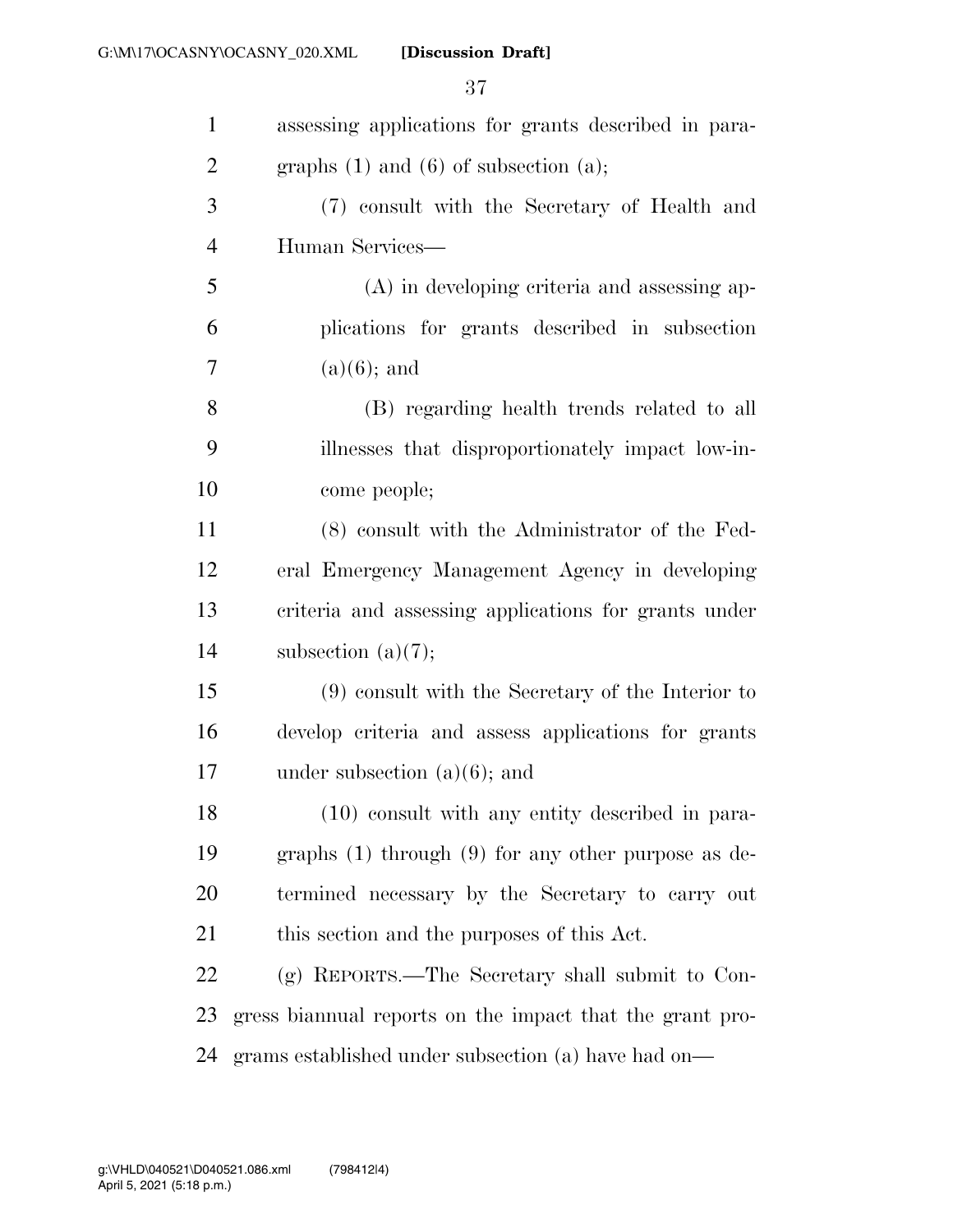| $\mathbf{1}$   | (1) the rehabilitation, upgrades, innovation, and    |
|----------------|------------------------------------------------------|
| $\overline{2}$ | transition of public housing in the United States;   |
| 3              | (2) total greenhouse gas emission output, and        |
| $\overline{4}$ | quarterly data on greenhouse gas emission reduc-     |
| 5              | tions from individual public housing developments,   |
| 6              | specifically as they relate to—                      |
| $\overline{7}$ | (A) home energy carbon pollution emis-               |
| 8              | sions in each public housing development, as         |
| 9              | calculated using the Carbon Footprint Calcu-         |
| 10             | lator from the Environmental Protection Agen-        |
| 11             | cy;                                                  |
| 12             | (B) waste-related carbon emissions in each           |
| 13             | public housing development, as calculated using      |
| 14             | the Carbon Footprint Calculator from the Envi-       |
| 15             | ronmental Protection Agency; and                     |
| 16             | (C) total greenhouse gas emissions released          |
| 17             | individual public housing buildings<br>and<br>by     |
| 18             | homes within a public housing development, as        |
| 19             | calculated using the Greenhouse Gas Equiva-          |
| 20             | lencies Calculator from the Environmental Pro-       |
| 21             | tection Agency;                                      |
| 22             | (3) the amount of Federal money saved due to         |
| 23             | energy cost savings at public housing projects, on a |
| 24             | quarterly basis;                                     |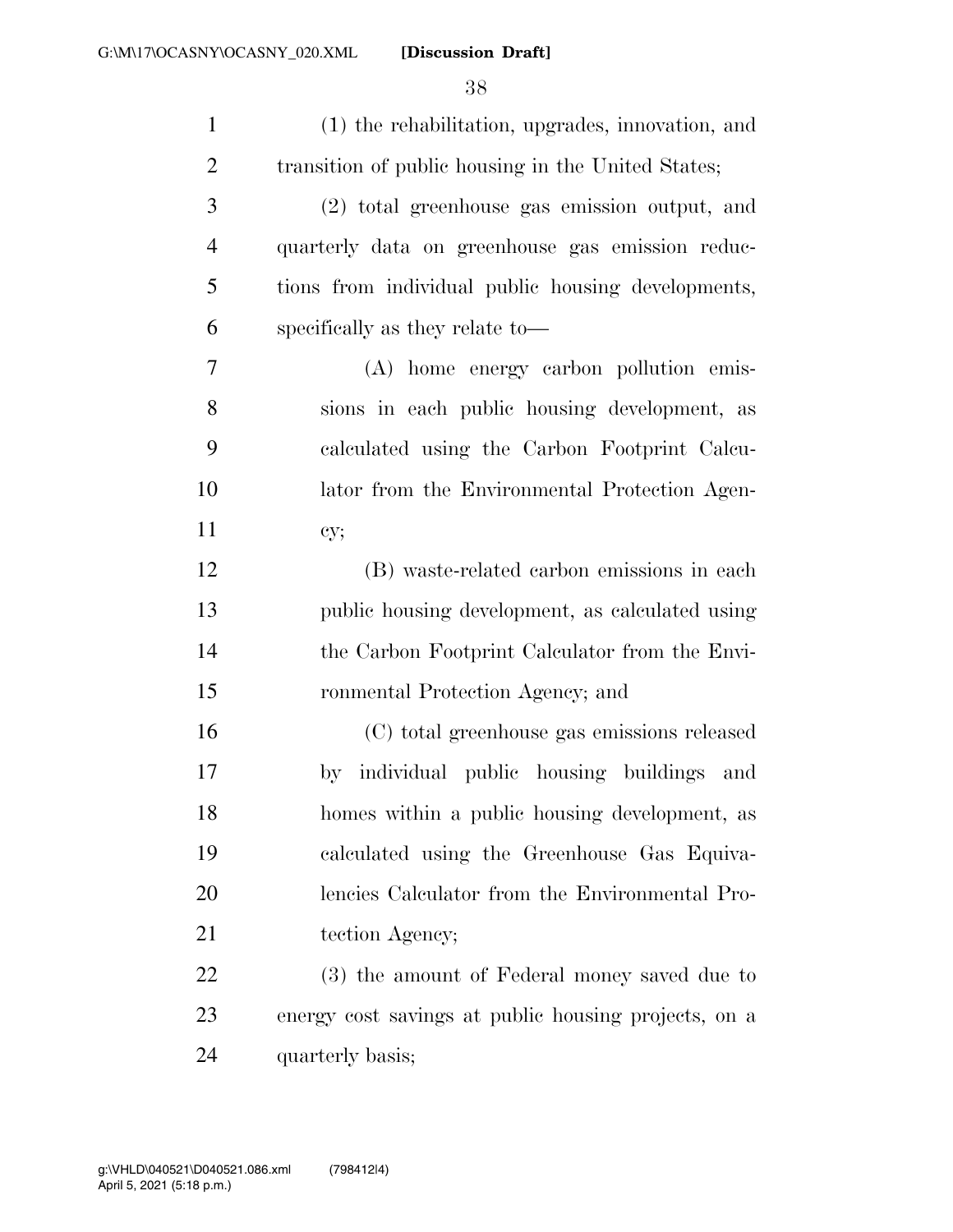| $\mathbf{1}$   | (4) the amount of energy savings per KwH at            |
|----------------|--------------------------------------------------------|
| $\overline{2}$ | each public housing project, on a quarterly basis;     |
| 3              | (5) public housing residents, including—               |
| $\overline{4}$ | access to economic opportunities<br>(A)                |
| 5              | through compliance with the hiring and con-            |
| 6              | tracting requirements described in subsections         |
| 7              | (c) and (d) of section 3 of the Housing and            |
| 8              | Urban Development Act of 1968 (12 U.S.C.               |
| 9              | 1701u);                                                |
| 10             | (B) the impacts, if any, those residents               |
| 11             | have experienced to their individual economic          |
| 12             | growth as measured by individual and house-            |
| 13             | hold income;                                           |
| 14             | (C) the specific career skills acquired;               |
| 15             | (D) the impacts, if any, those residents               |
| 16             | have experienced to their overall health; and          |
| 17             | (E) the specific educational or technical              |
| 18             | certifications acquired; and                           |
| 19             | $(6)$ changes to the overall community health in-      |
| 20             | dicators in public housing developments and their      |
| 21             | surrounding neighborhoods, including asthma rates,     |
| <u>22</u>      | air quality, water quality, and levels of lead and     |
| 23             | mold.                                                  |
| 24             | (h) ELIGIBILITY FOR THE CAPITAL AND OPERATING          |
| 25             | FUNDS.—The receipt of a grant under this section shall |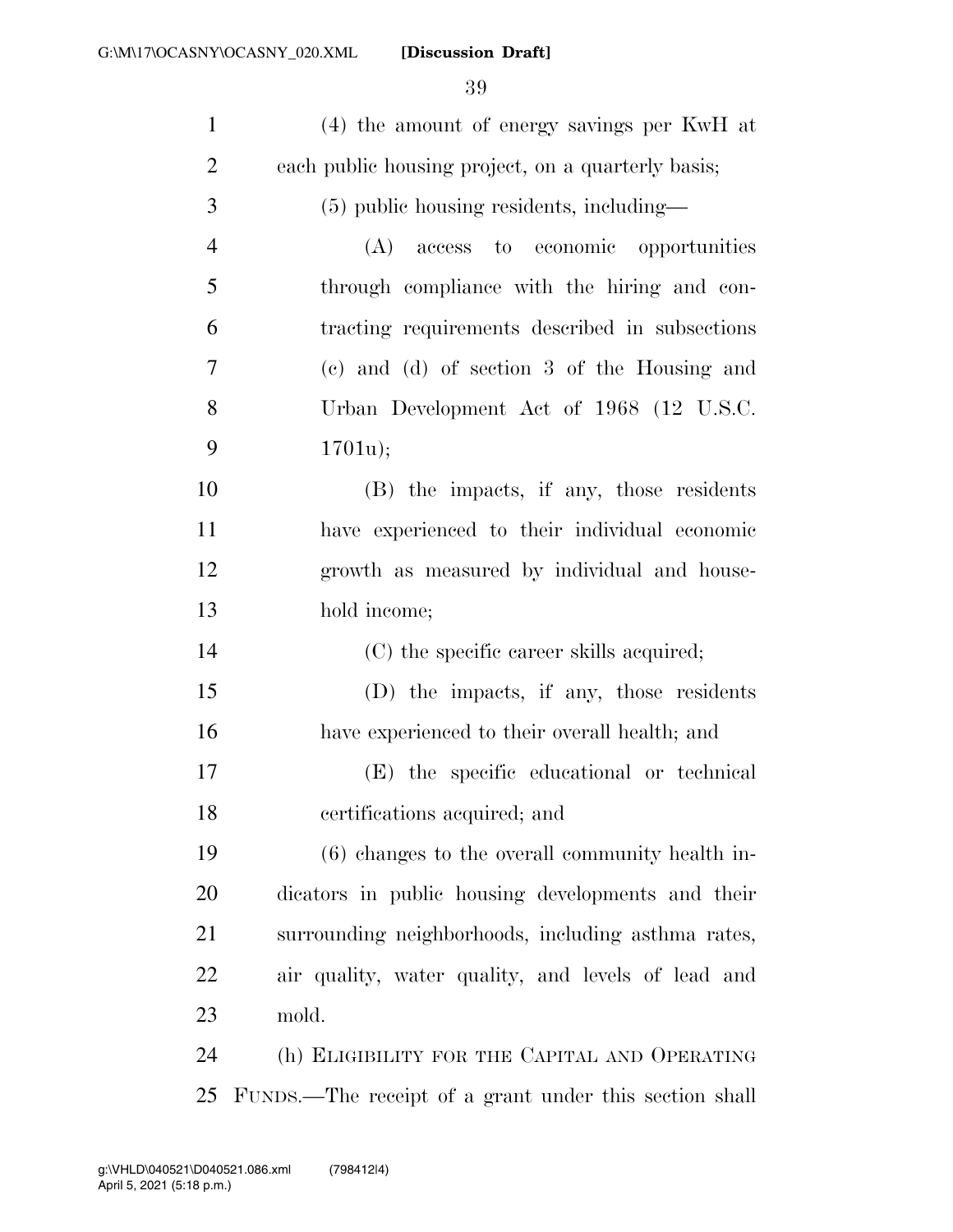not affect the eligibility of a public housing agency or a public housing dwelling unit to receive assistance under subsection (d) or (e) of section 9 of the United States Housing Act of 1937 (42 U.S.C. 1437g).

 (i) FUNDING.—Out of funds in the Treasury not oth- erwise appropriated, there are appropriated to carry out this section such sums as may be necessary for each of fiscal years 2022 through 2032.

# **SEC. 7. SECTION 3 PROGRAM FOR ECONOMIC OPPORTUNI-TIES.**

 Section 3 of the Housing and Urban Development Act of 1968 (12 U.S.C. 1701u) is amended—

13 (1) in subsection  $(c)(1)$ —

14 (A) in subparagraph  $(A)$ , by striking  $\degree$ , op- erating assistance provided pursuant to section 9 of that Act, and modernization grants pro- vided pursuant to section 14 of that Act'' and 18 inserting "(42 U.S.C. 1437c), assistance from the Operating Fund under section 9(e) of that 20 Act (42 U.S.C.  $1437g(e)$ ), assistance from the Capital Fund under section 9(d) of that Act  $(42 \text{ U.S.C. } 1437\text{g(d)})$ , and assistance provided under a grant awarded under section 6 of the Green New Deal for Public Housing Act of 2021''; and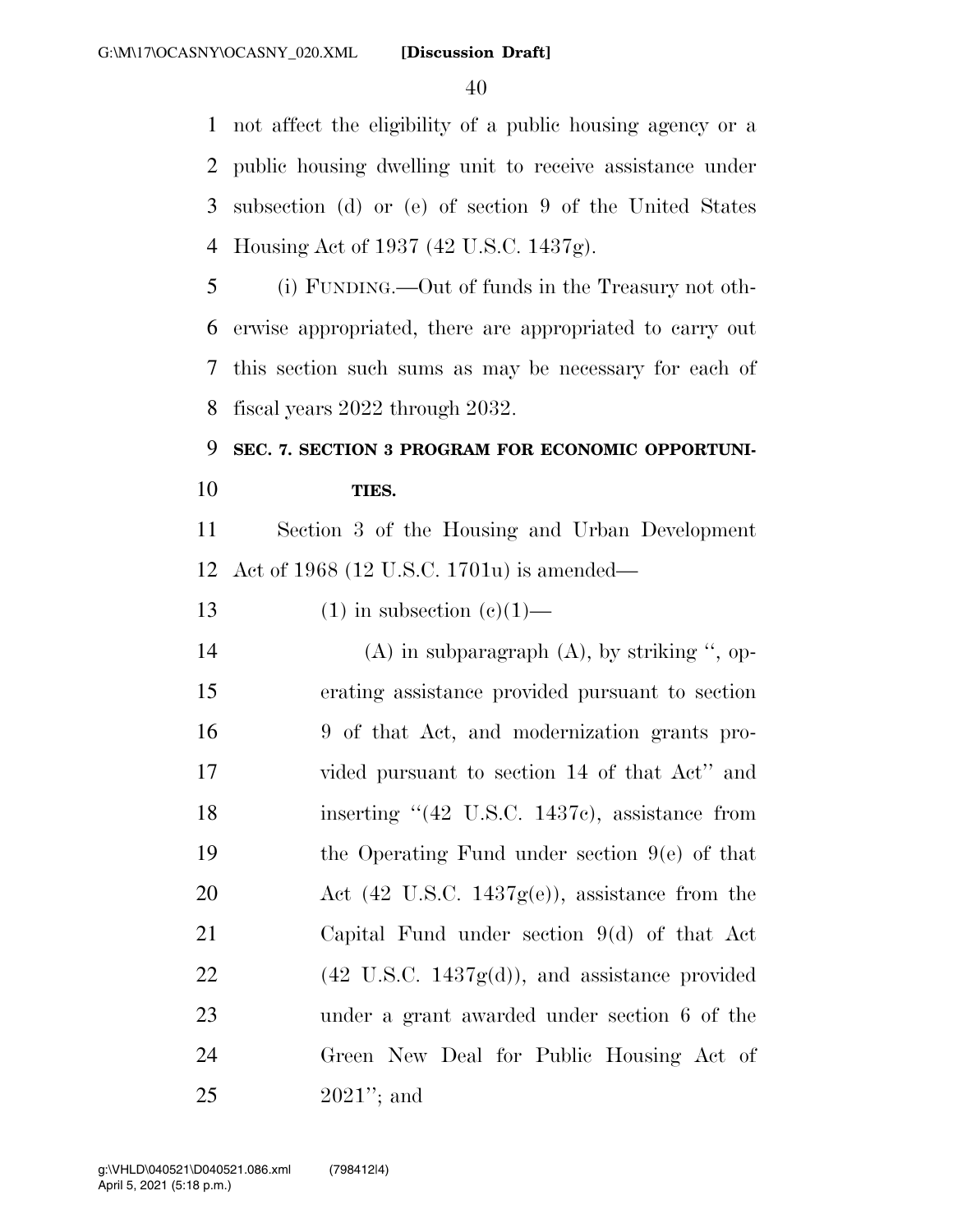(B) by adding at the end the following:

2 "'(C) HIRING REQUIREMENT.—The Sec- retary shall require that, of the employment po- sitions generated by development assistance provided pursuant to section 6 of the United States Housing Act of 1937 (42 U.S.C. 1437c), assistance from the Operating Fund under sec-8 tion 9(e) of that Act  $(42 \text{ U.S.C. } 1437\text{g}(e))$ , as- sistance from the Capital Fund under section 10 9(d) of that Act  $(42 \text{ U.S.C. } 1437\text{g(d)})$ , and as- sistance provided under a grant awarded under section 6 of the Green New Deal for Public Housing Act of 2021, public and Indian hous- ing agencies, and their contractors and sub- contractors, shall fill, to the greatest extent pos-sible—

17 ''(i) not less than 40 percent of those positions generated during the 1-year pe- riod beginning 1 year after the initial re- ceipt of grant funds awarded, with low-21 and very low-income persons;

22 ''(ii) not less than 50 percent of those positions generated during the 1-year pe-riod beginning 2 years after the initial re-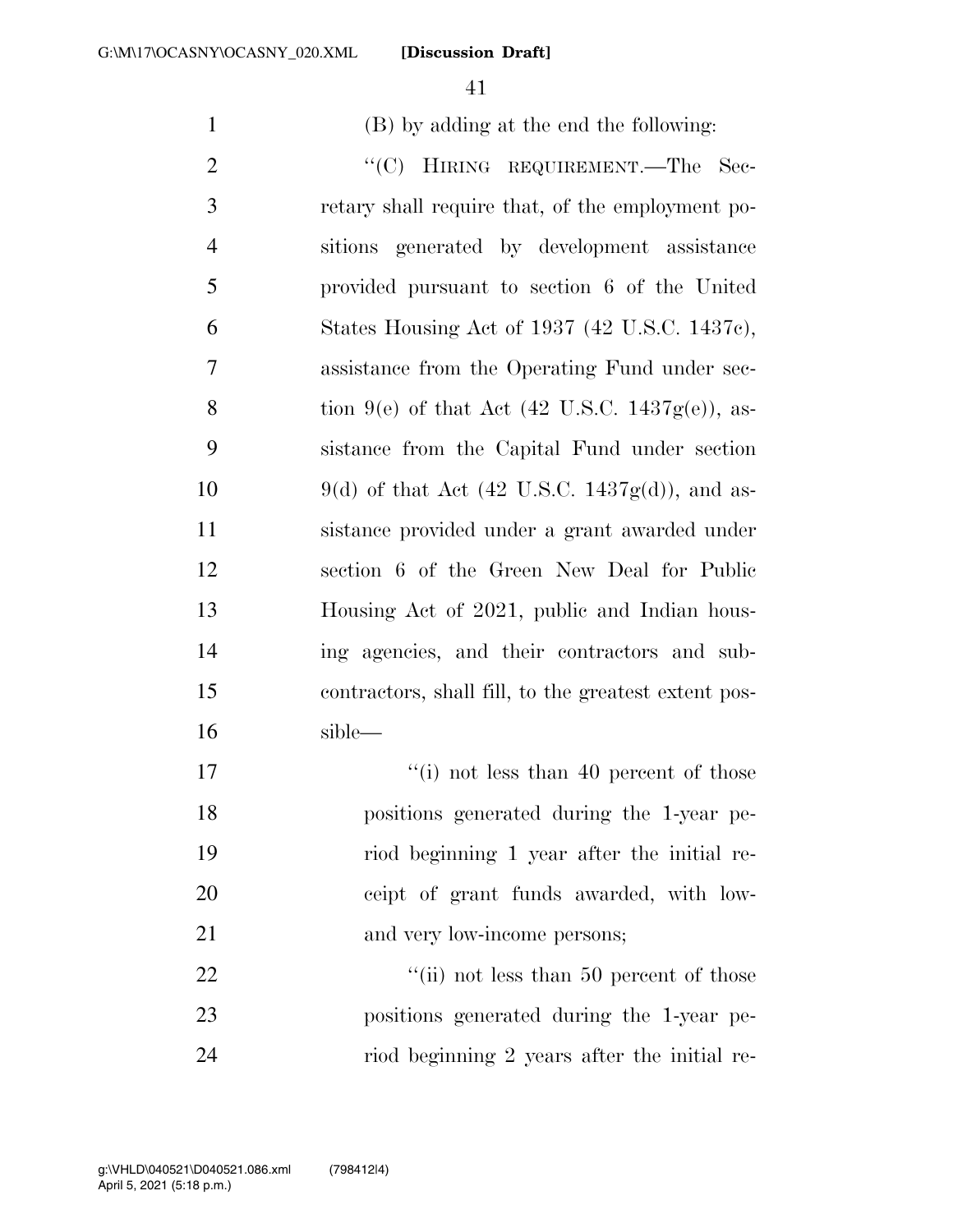| $\mathbf{1}$   | ceipt of grant funds awarded, with low-                          |
|----------------|------------------------------------------------------------------|
| $\overline{2}$ | and very low-income persons; and                                 |
| 3              | "(iii) not less than 90 percent of those                         |
| $\overline{4}$ | positions generated after the expiration of                      |
| 5              | the period described in clause (ii) with low-                    |
| 6              | and very low-income persons.";                                   |
| 7              | $(2)$ in subsection $(d)(1)$ —                                   |
| 8              | $(A)$ in subparagraph $(A)$ , by striking ", op-                 |
| 9              | erating assistance provided pursuant to section                  |
| 10             | 9 of that Act, and modernization grants pro-                     |
| 11             | vided pursuant to section 14 of that Act" and                    |
| 12             | inserting $(42 \text{ U.S.C. } 1437c)$ , assistance from         |
| 13             | the Operating Fund under section $9(e)$ of that                  |
| 14             | Act $(42 \text{ U.S.C. } 1437\text{g}(e))$ , assistance from the |
| 15             | Capital Fund under section $9(d)$ of that Act                    |
| 16             | $(42 \text{ U.S.C. } 1437\text{g(d)}),$ and assistance provided  |
| 17             | under a grant awarded under section 6 of the                     |
| 18             | Green New Deal for Public Housing Act of                         |
| 19             | $2021$ "; and                                                    |
| 20             | (B) by adding at the end the following:                          |
| 21             | "(C) CONTRACTING REQUIREMENT.—The                                |
| 22             | Secretary shall require that, of the aggregate                   |
| 23             | dollar amount of contracts awarded for work to                   |
| 24             | be performed in connection with assistance                       |
| 25             | from the Operating Fund under section $9(e)$ of                  |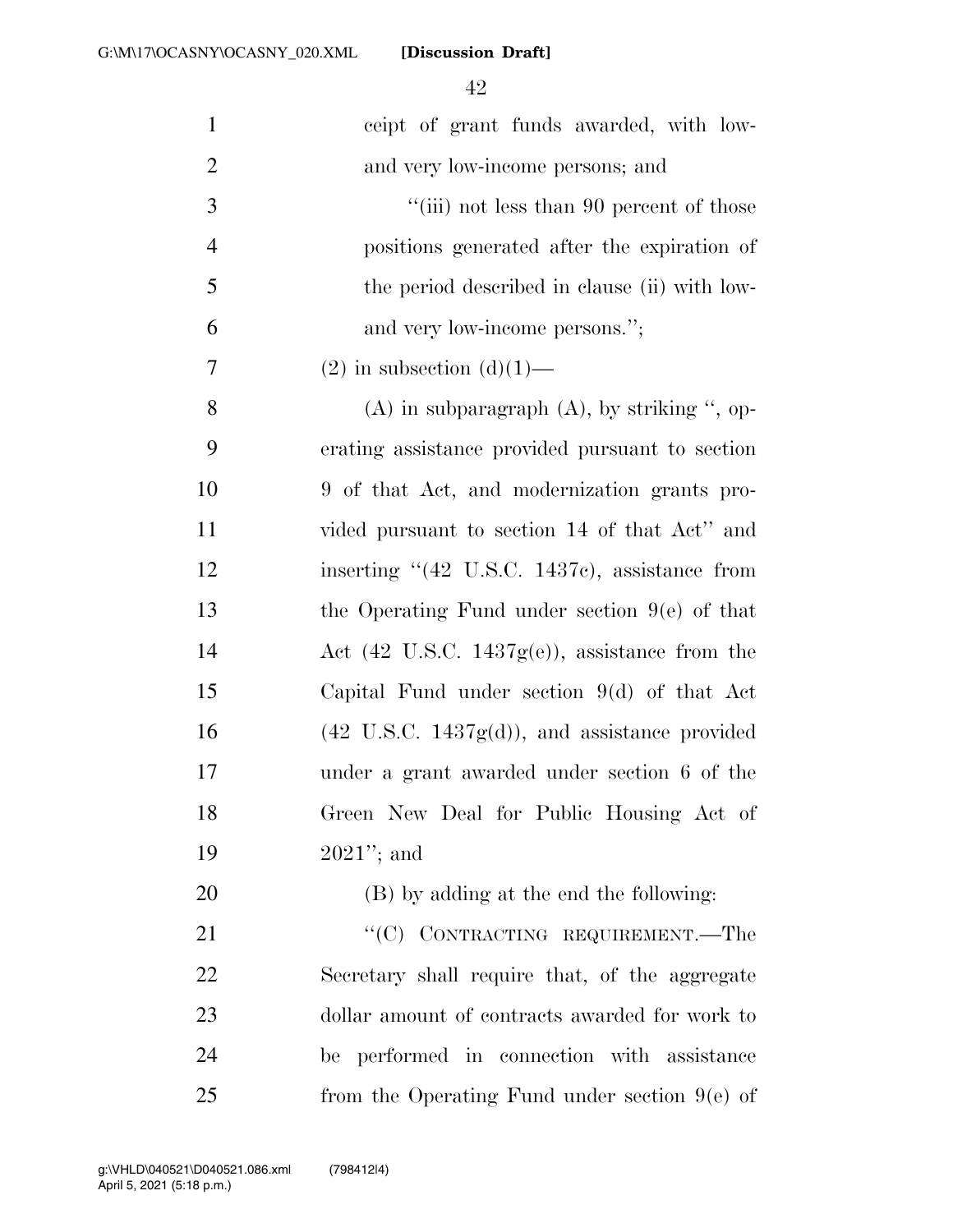1 the United States Housing Act of 1937 (42) U.S.C. 1437g(e)), assistance from the Capital Fund under section 9(d) of that Act (42 U.S.C.  $4 \qquad \qquad 1437g(d)$ , and assistance provided under a grant awarded under section 6 of the Green New Deal for Public Housing Act of 2021, pub- lic and Indian housing agencies, and their con- tractors and subcontractors, shall, to the great- est extent possible, certify that—  $\frac{10}{10}$  not less than 20 percent of the aggregate dollar amount of such contracts

 awarded during the 1-year period begin- ning 1 year after the initial receipt of grant funds awarded shall be awarded to public housing resident-owned businesses;

16 ''(ii) not less than 30 percent of the aggregate dollar amount of such contracts awarded during the 1-year period begin- ning 2 years after the initial receipt of grant funds awarded shall be awarded to 21 public housing resident-owned businesses; and

23 ''(iii) not less than 50 percent of the aggregate dollar amount of such contracts awarded after the expiration of the period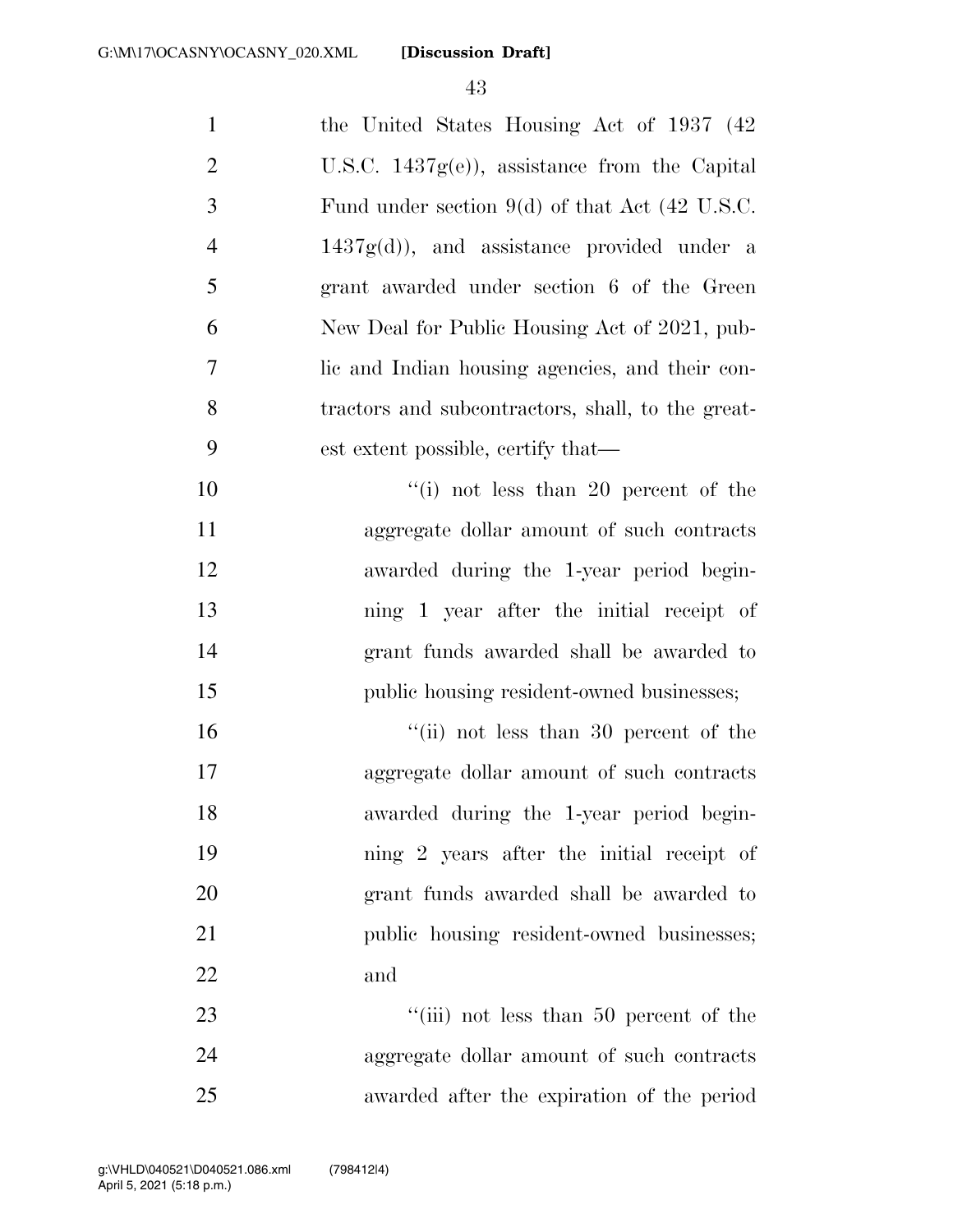| $\mathbf{1}$   | described in clause (ii) shall be awarded to         |
|----------------|------------------------------------------------------|
| $\overline{2}$ | public housing resident-owned<br>busi-               |
| 3              | nesses.";                                            |
| $\overline{4}$ | $(3)$ in subsection (e), by adding at the end the    |
| 5              | following:                                           |
| 6              | "(3) PUBLIC HOUSING RESIDENT-OWNED BUSI-             |
| $\overline{7}$ | NESS.—The term 'public housing resident-owned        |
| 8              | business' has the meaning given the term in section  |
| 9              | 3 of the Green New Deal for Public Housing Act of    |
| 10             | $2021$ .";                                           |
| 11             | $(4)$ by redesignating subsection $(g)$ as sub-      |
| 12             | section (i); and                                     |
| 13             | $(5)$ by inserting after subsection $(f)$ the fol-   |
| 14             | lowing:                                              |
| 15             | "(g) MEASURING ECONOMIC IMPACT.—                     |
| 16             | "(1) MONITORING, MEASURING, AND REPORT-              |
| 17             | ING REQUIREMENTS.—Before the start of the second     |
| 18             | fiscal year beginning after the date of enactment of |
| 19             | the Green New Deal for Public Housing Act of         |
| 20             | 2021, and quarterly thereafter, the Secretary shall  |
| 21             | require each public housing agency to monitor,       |
| 22             | measure, and report to the Secretary on the eco-     |
| 23             | nomic impacts of this section on the community in    |
| 24             | which housing developments of the public housing     |
| 25             | agency are located, including—                       |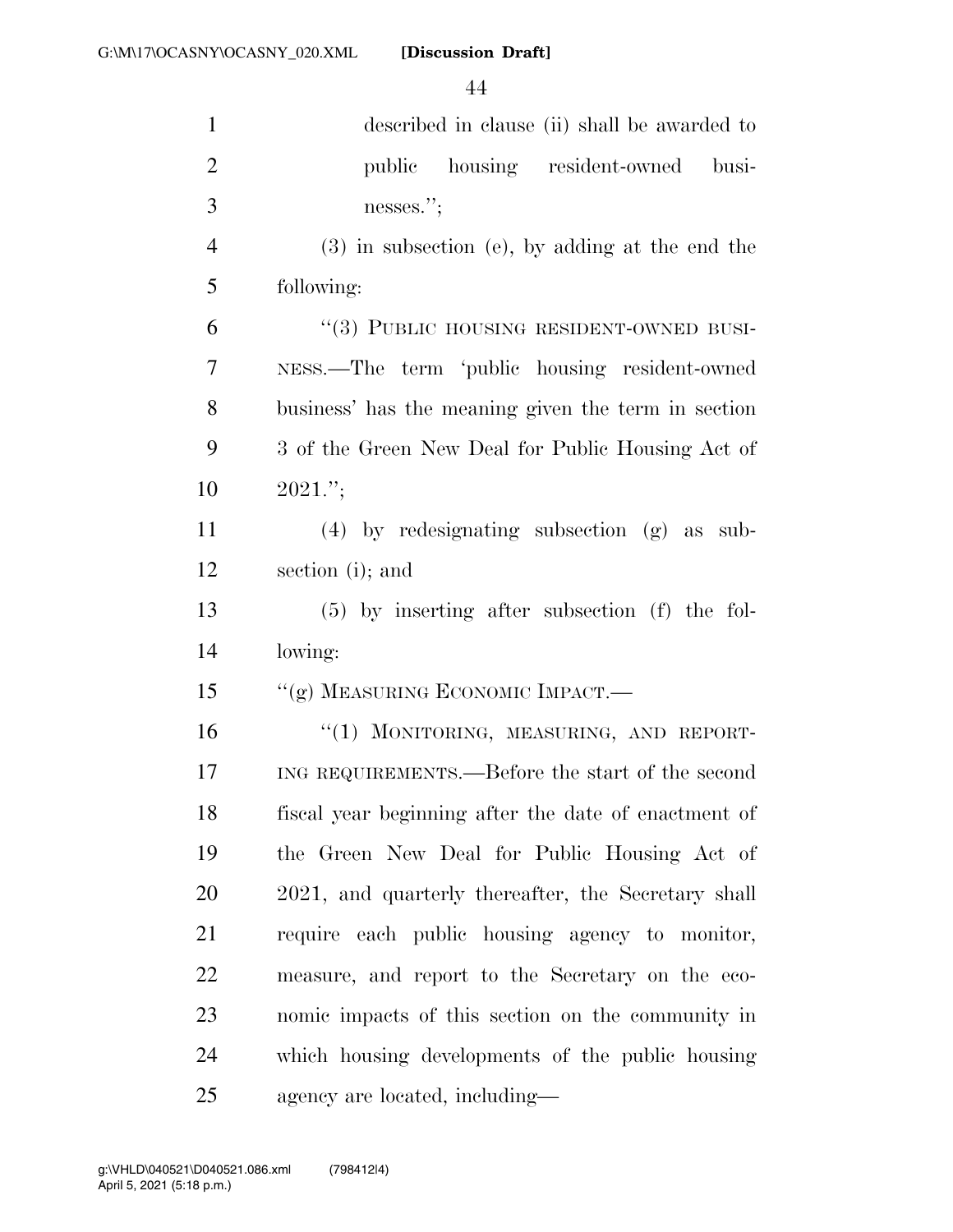| $\mathbf{1}$   | $\lq\lq$ the aggregate dollar amount of con-         |
|----------------|------------------------------------------------------|
| $\overline{2}$ | tracts awarded in compliance with this section;      |
| 3              | "(B) the aggregate dollar amount of wages            |
| $\overline{4}$ | and salaries paid for positions employed by low-     |
| 5              | and very low-income persons in accordance with       |
| 6              | this section;                                        |
| $\overline{7}$ | " $(C)$ the aggregate dollar amount ex-              |
| 8              | pended for training opportunities provided to        |
| 9              | low- and very low-income persons in accordance       |
| 10             | with this section; and                               |
| 11             | $\lq\lq$ (D) the aggregate dollar amount ex-         |
| 12             | pended for training and assisting public housing     |
| 13             | resident-owned businesses for compliance with        |
| 14             | this section.                                        |
| 15             | $``(2)$ TERMINATION OF SPEARS SYSTEM.—The            |
| 16             | Secretary shall terminate the Section 3 Performance  |
| 17             | Evaluation and Registration System of the Depart-    |
| 18             | ment of Housing and Urban Development and shall      |
| 19             | issue such notice and guidelines as may be necessary |
| 20             | to replace such system with the system for moni-     |
| 21             | toring, measuring, and reporting under this sub-     |
| 22             | section.                                             |
| 23             | "(h) WORKFORCE ROSTER.-                              |
| 24             | "(1) REQUIREMENT.—The Secretary shall re-            |

quire each public housing agency to establish and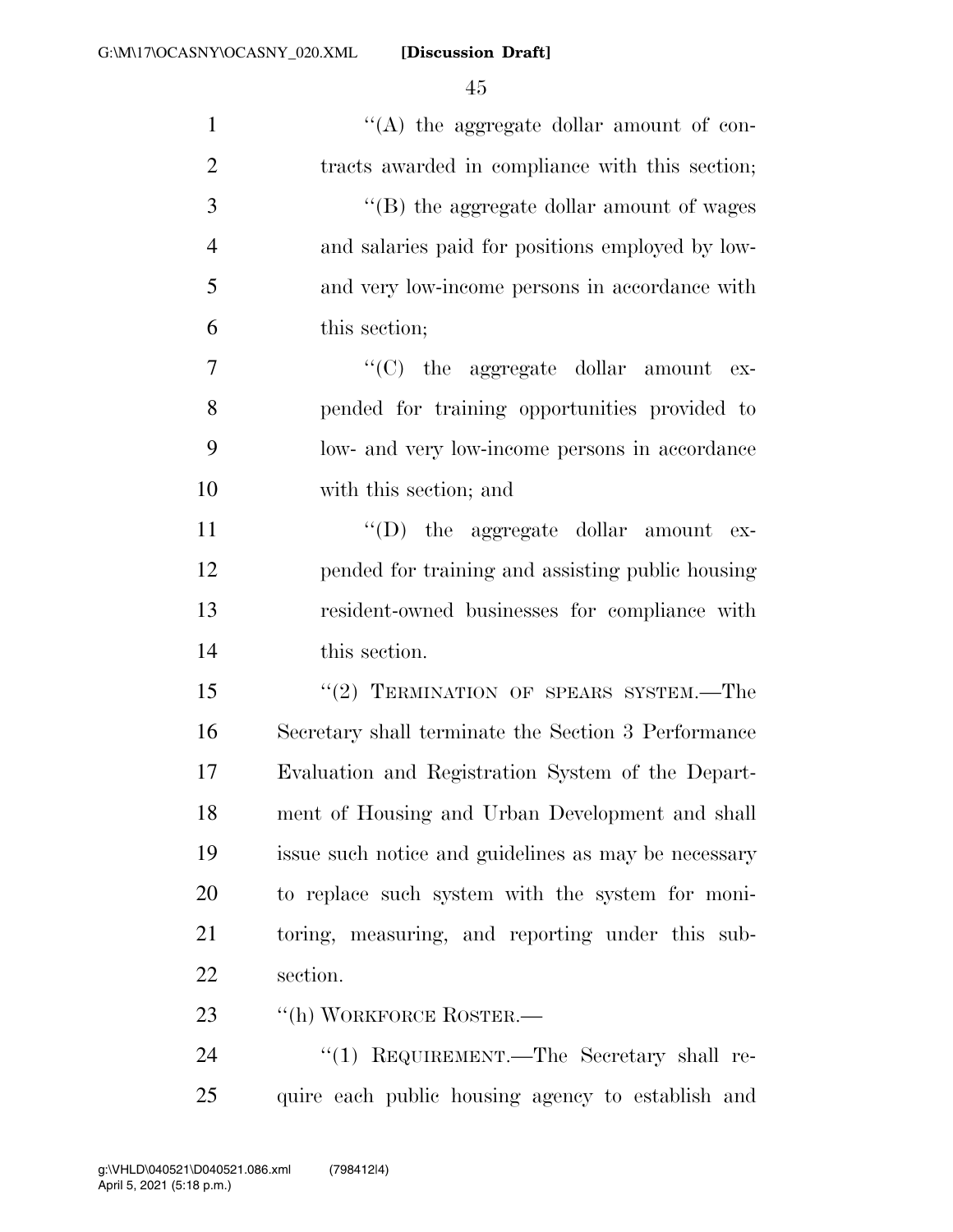| $\mathbf{1}$   | maintain a roster of the residents and public hous-     |
|----------------|---------------------------------------------------------|
| $\overline{2}$ | ing resident-owned businesses of the public housing     |
| 3              | agency in order to identify and spotlight talented      |
| $\overline{4}$ | local laborers and facilitate compliance with this sec- |
| 5              | tion.                                                   |
| 6              | "(2) INFORMATION.—The roster maintained by              |
| 7              | a public housing agency under paragraph (1) shall       |
| 8              | include information that is updated not less fre-       |
| 9              | quently than every 30 days, including—                  |
| 10             | $\lq\lq$ information for each public housing            |
| 11             | resident choosing to have their information re-         |
| 12             | corded that lists their occupational skills, career     |
| 13             | goals, and any workforce development programs           |
| 14             | they participate in; and                                |
| 15             | "(B) information for each public housing                |
| 16             | resident-owned business that lists the field of         |
| 17             | business they are in and the hiring opportuni-          |
| 18             | ties they currently have available.                     |
| 19             | "(3) AVAILABILITY.—In order to facilitate com-          |
| 20             | pliance with this subsection, the Secretary shall—      |
| 21             | "(A) require each public housing agency to              |
| 22             | submit to the Secretary the information main-           |
| 23             | tained by the public housing agency in the ros-         |
| 24             | ter under this subsection; and                          |

April 5, 2021 (5:18 p.m.) g:\VHLD\040521\D040521.086.xml (798412|4)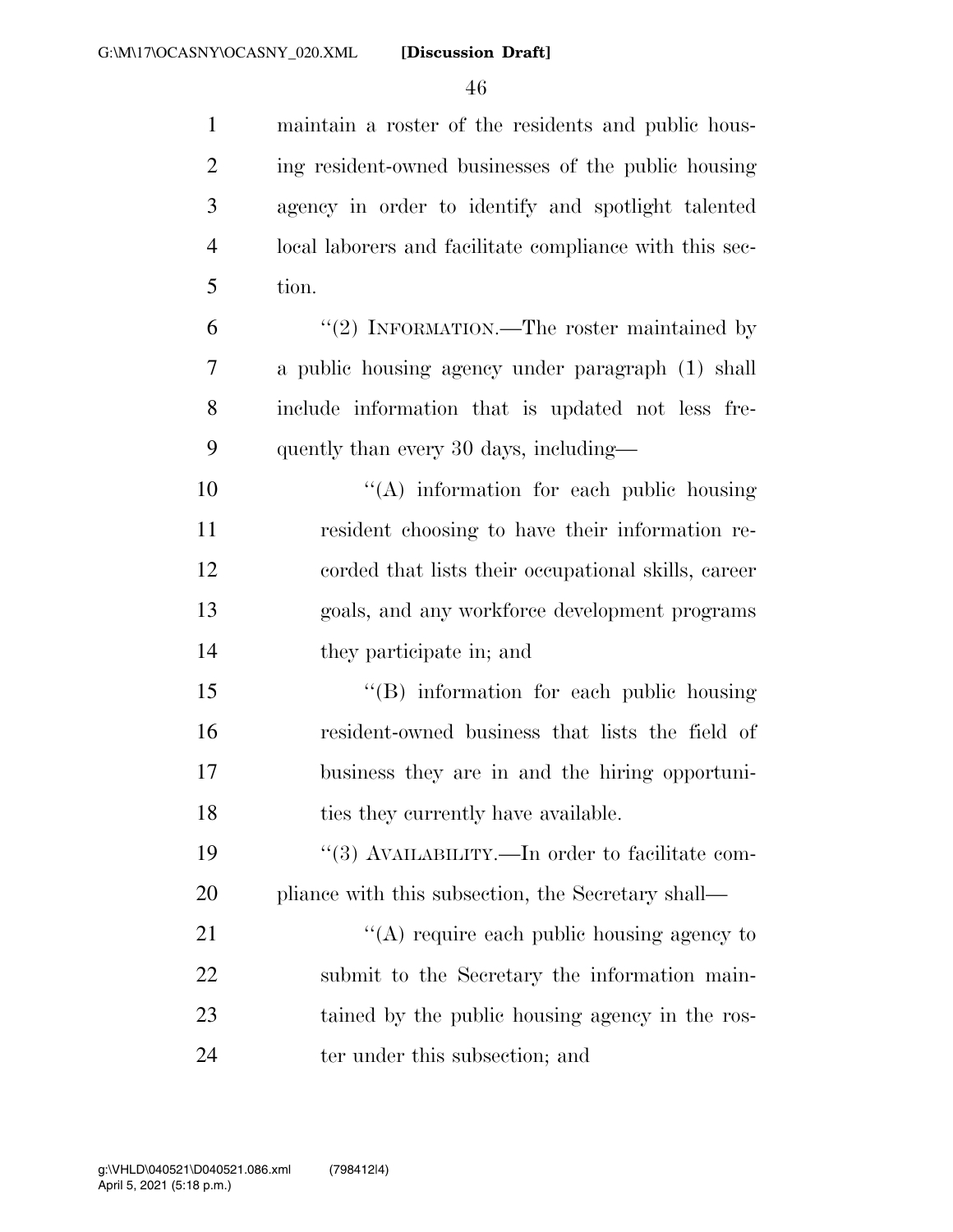1 ''(B) collect and make the data described 2 in subparagraph (A) available on the website of the Department of Housing and Urban Devel- opment, upon request, to contractors, sub- contractors, resident councils, resident manage- ment organizations, and YouthBuild pro-grams.''.

#### **SEC. 8. FAMILY SELF-SUFFICIENCY PROGRAM.**

 Section 23 of the United States Housing Act of 1937 (42 U.S.C. 1437u), as amended by section 306 of the Eco- nomic Growth, Regulatory Relief, and Consumer Protec- tion Act (Pub. L. 115–174; 132 Stat. 1339), is amend-ed—

14 (1) in subsection  $(c)(2)$ , by adding at the end the following:

16 "'(C) An Indian tribe or tribally designated housing entity, as defined in section 4 of the Native American Housing Assistance and Self- Determination Act of 1996 (25 U.S.C. 4103).''; 20 (2) in subsection  $(d)(2)$ — 21 (A) in subparagraph (J), by striking "and"

at the end;

 (B) by redesignating subparagraph (K) as subparagraph (M); and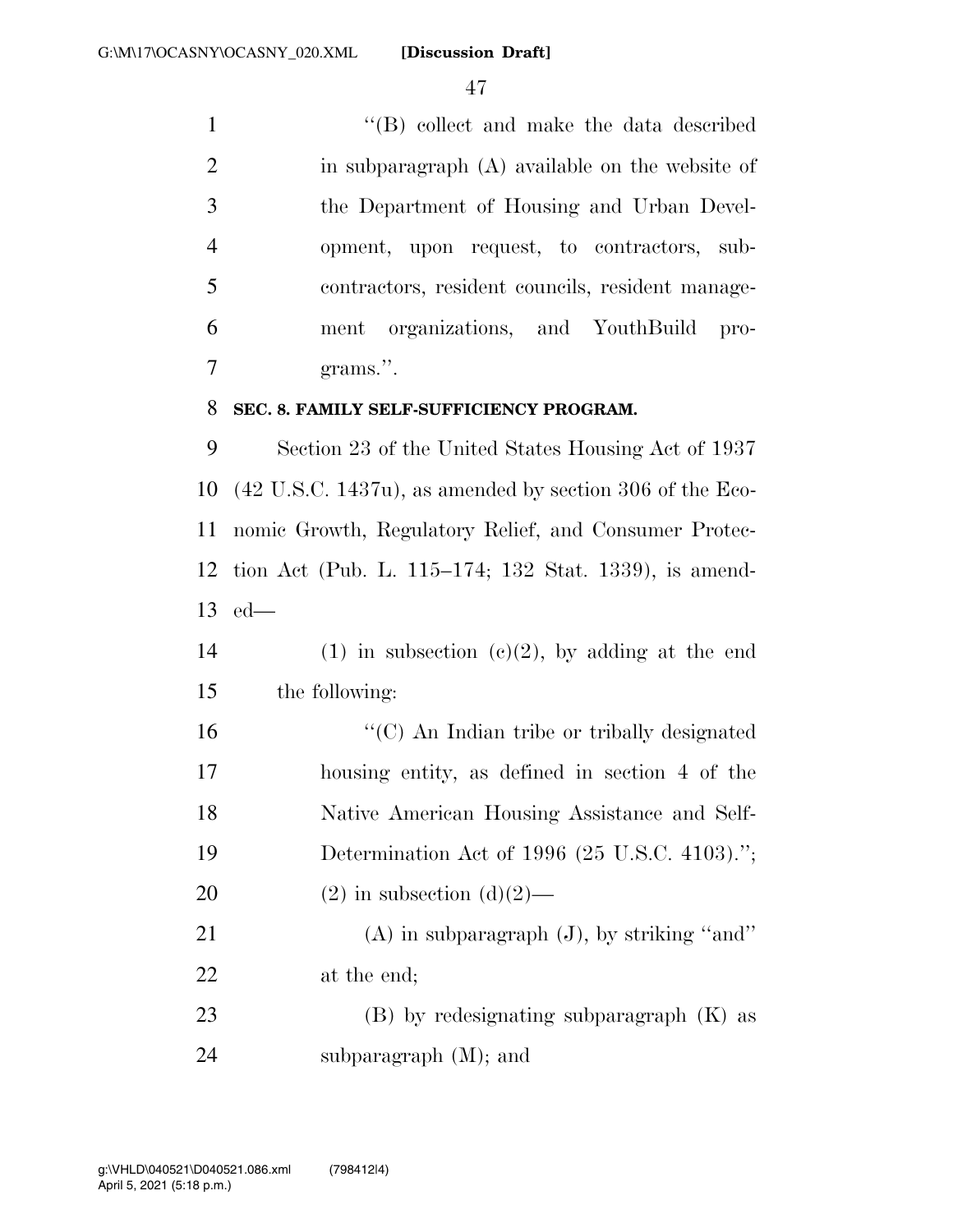| $\mathbf{1}$   | $(C)$ by inserting after subparagraph $(J)$           |
|----------------|-------------------------------------------------------|
| $\overline{2}$ | the following:                                        |
| 3              | $\lq\lq(K)$ digital literacy;                         |
| $\overline{4}$ | $\lq\lq$ (L) provision of a home health aide for el-  |
| 5              | derly and disabled members of participating           |
| 6              | families; and";                                       |
| 7              | $(3)$ in subsection $(g)(2)$ , by inserting after the |
| 8              | first sentence the following: "The program coordi-    |
| 9              | nating committee shall include representatives of any |
| 10             | resident council and any jurisdiction-wide resident   |
| 11             | council of the eligible entity.";                     |
| 12             | $(4)$ in subsection $(h)(3)$ —                        |
| 13             | $(A)$ in subparagraph $(H)$ , by striking             |
| 14             | "and" at the end;                                     |
| 15             | (B) by redesignating subparagraph (I) as              |
| 16             | subparagraph $(J)$ ; and                              |
| 17             | $(C)$ by inserting after subparagraph $(H)$           |
| 18             | the following:                                        |
| 19             | "(I) a description of how the local program           |
| 20             | will ensure that opportunities provided through       |
| 21             | the local program will maximize success in syn-       |
| 22             | chronizing the program with, and complying            |
| 23             | with, the requirements regarding employment           |
| 24             | and contracting under section 3 of the Housing        |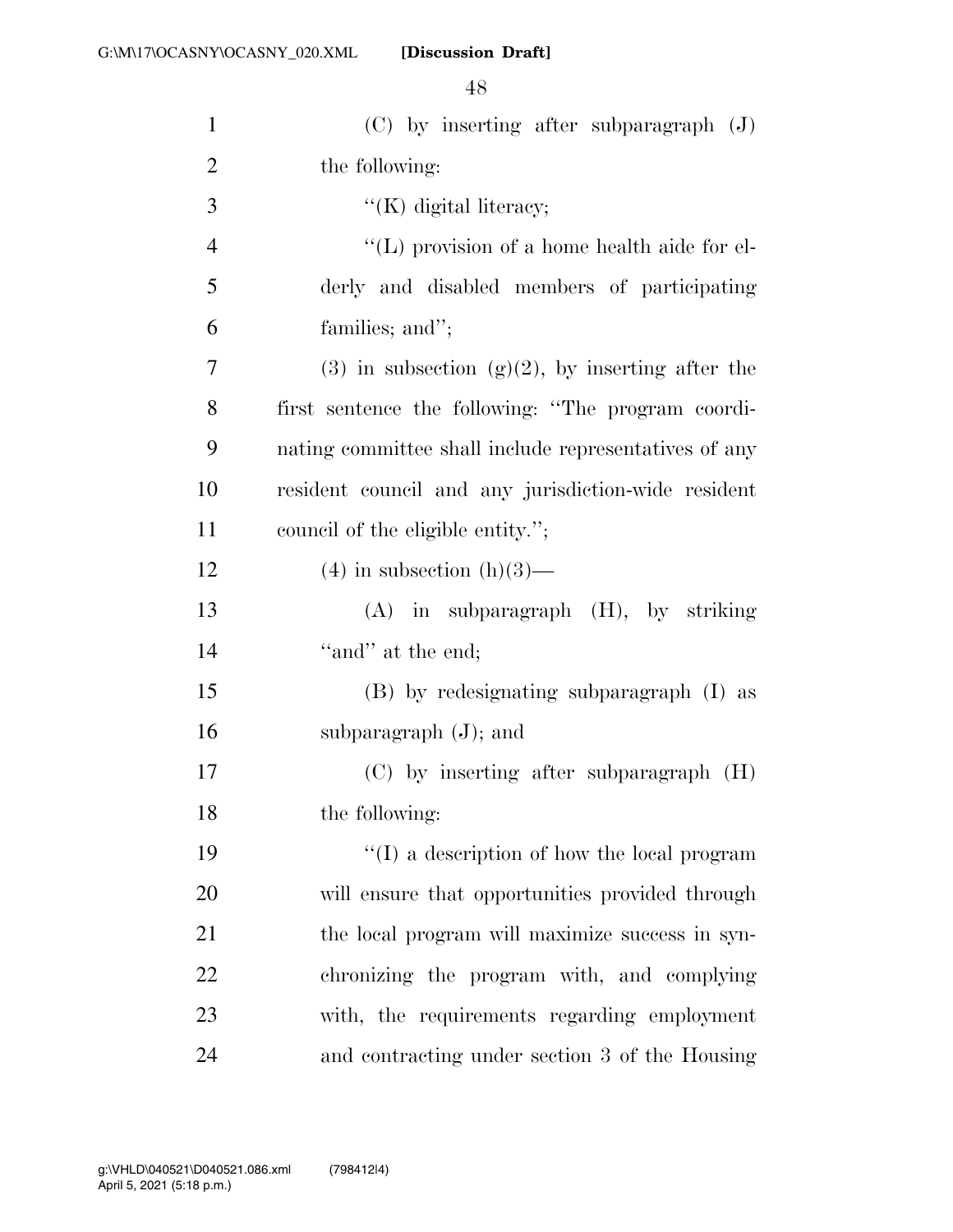| $\mathbf{1}$   | and Urban Development Act of 1968 (12                  |
|----------------|--------------------------------------------------------|
| $\overline{2}$ | U.S.C. $1701(u)$ ."; and                               |
| 3              | $(5)$ in subsection $(i)(2)$ —                         |
| $\overline{4}$ | $(A)$ in subparagraph $(A)$ , by inserting ",          |
| 5              | but not more than 35 participants," before "is         |
| 6              | eligible";                                             |
| 7              | $(B)$ in subparagraph $(B)$ —                          |
| 8              | (i) by striking " $75$ " and inserting                 |
| 9              | " $36$ "; and                                          |
| 10             | (ii) by striking " $50$ " and inserting                |
| 11             | " $35$ ";                                              |
| 12             | $(C)$ by redesignating subparagraphs $(C)$ ,           |
| 13             | $(D)$ , and $(E)$ as subparagraphs $(F)$ , $(G)$ , and |
| 14             | (H), respectively; and                                 |
| 15             | $(D)$ by inserting after subparagraph $(B)$            |
| 16             | the following:                                         |
| 17             | "(C) ADDITIONAL AWARD<br>FOR<br><b>PUBLIC</b>          |
| 18             | HOUSING GREEN NEW DEAL APPLICANTS.- An                 |
| 19             | eligible entity that is approved for a grant           |
| 20             | under section 6 of the Green New Deal for              |
| 21             | Public Housing Act of 2021 shall be eligible to        |
| 22             | receive an additional award under this subpara-        |
| 23             | graph to cover costs of filling an additional          |
| 24             | family self-sufficiency coordinator position, or       |
| 25             | additional such positions, responsible for-            |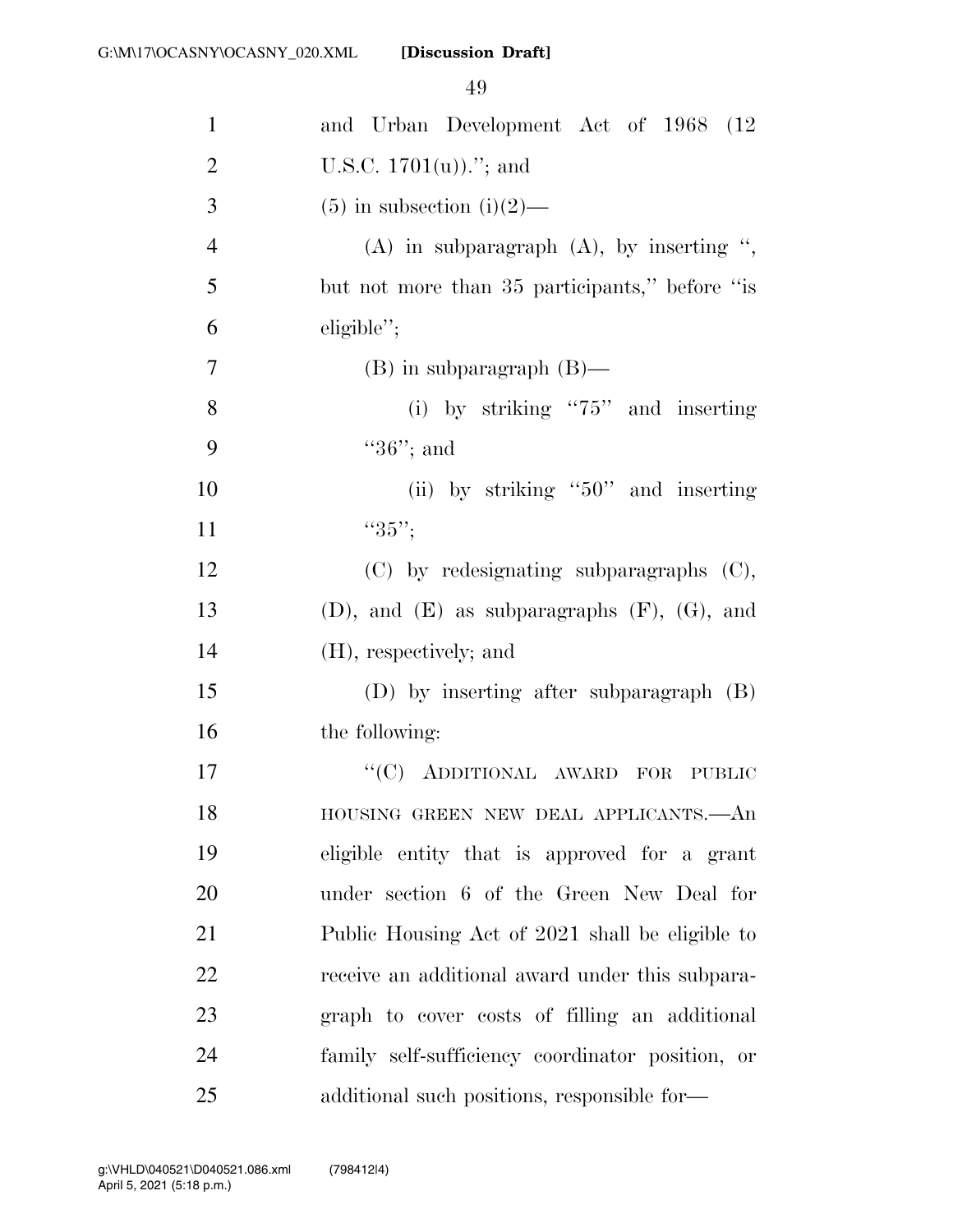$\frac{1}{1}$  coordinating participation in a local program under this section for par- ticipants seeking employment opportunities made available by the grant; and ''(ii) compliance by the eligible entity with section 3 of the Housing and Urban Development Act of 1968 (12 U.S.C. 1701u). 9 "(D) ADDITIONAL AWARD FOR SYNCHRO-10 NIZATION WITH SECTION 3 REQUIREMENTS. An eligible entity that meets such criteria as the Secretary shall establish regarding success- ful synchronization and compliance of a local program under this section with the require- ments regarding employment and contracting under section 3 of the Housing and Urban De- velopment Act of 1968 (12 U.S.C. 1701u) shall be eligible to receive an additional award under this subparagraph to cover costs relating to a family self-sufficiency coordinator position re- sponsible for such synchronization and compli-ance.

23 "(E) AWARDS TO ASSIST ELIGIBLE ENTI-24 TIES TO ESTABLISH FAMILY SELF-SUFFICIENCY PROGRAMS.—An eligible entity that is not ad-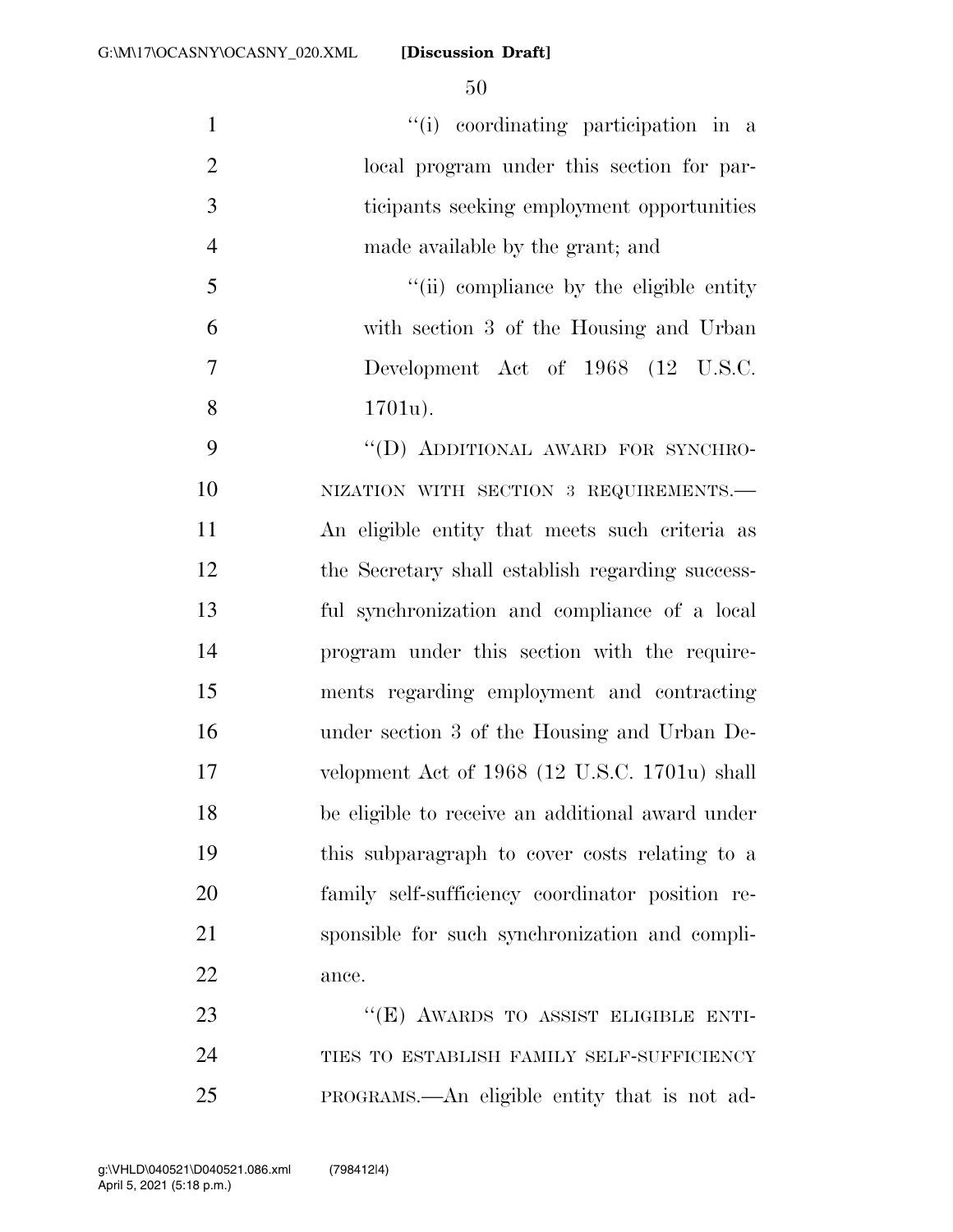ministering a local program under this section and that meets such standards as the Secretary shall establish shall be eligible to receive an award under this subparagraph to cover costs relating to a family self-sufficiency coordinator position responsible for assisting in preparing and submitting an application to establish such a local program.''. **SEC. 9. RESIDENT COUNCILS.** 

 Section 2 of the United States Housing Act of 1937 (42 U.S.C. 1437) is amended by adding at the end the following:

13 "(c) RESIDENT COUNCILS.—

 ''(1) IN GENERAL.—Each public housing project with not less than 50 dwelling units shall form a resident council to—

17  $\langle (A) \rangle$  improve residents' quality of life and resident satisfaction; and

 ''(B) establish self-help initiatives to enable residents to create a positive living environment for families living in public housing.

22 "(2) PARTICIPATION.—Each resident council formed under this subsection may actively partici-pate through working partnerships with a public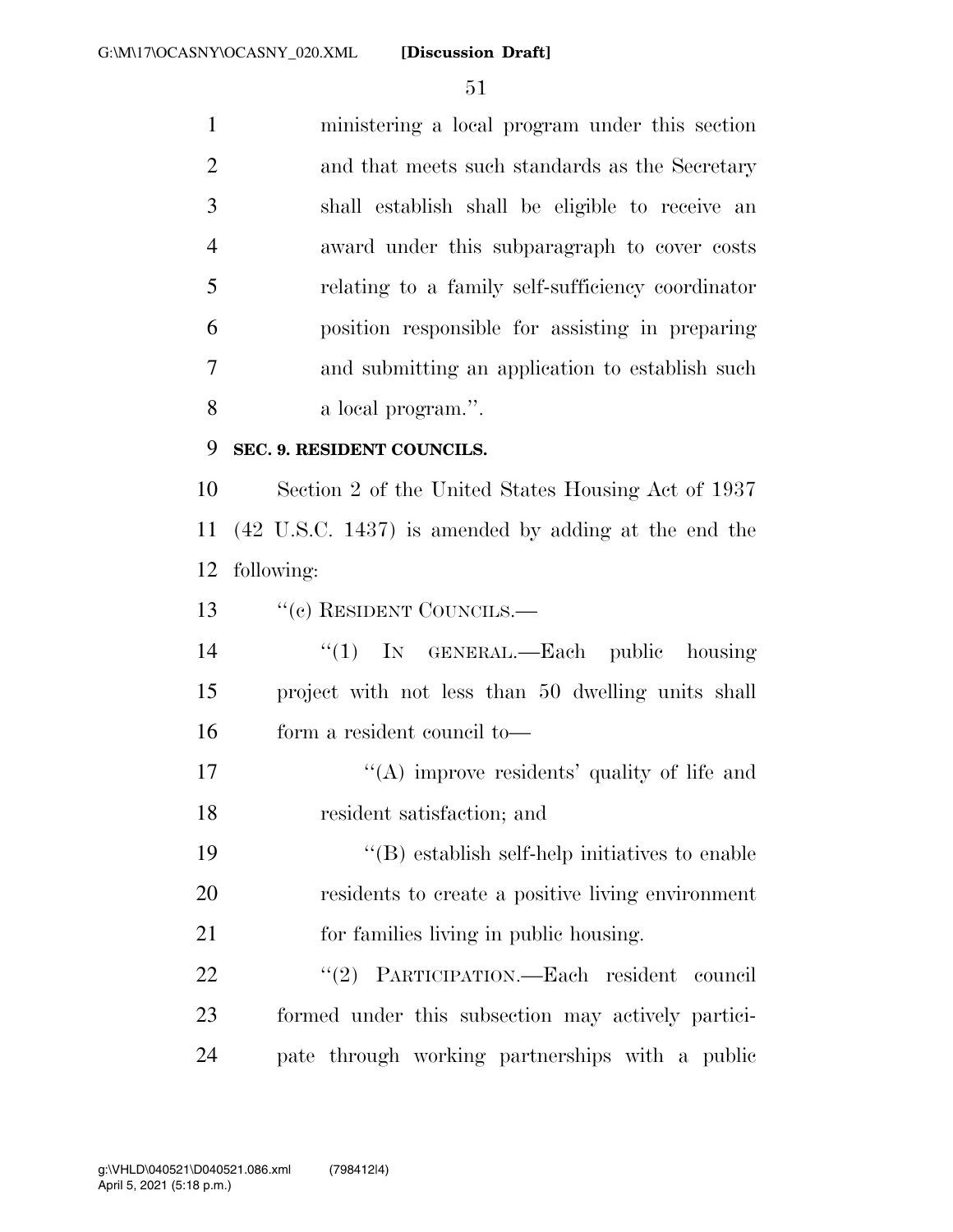| $\mathbf{1}$   | housing agency to advise and assist in all aspects of |
|----------------|-------------------------------------------------------|
| $\overline{2}$ | public housing operations.                            |
| 3              | $"(3)$ REQUIREMENTS.—                                 |
| $\overline{4}$ | "(A) IN GENERAL.—A resident council                   |
| 5              | shall consist of individuals residing in public       |
| 6              | housing and shall meet the requirements de-           |
| 7              | scribed in this paragraph in order to-                |
| 8              | "(i) receive official recognition from                |
| 9              | the public housing agency and the Sec-                |
| 10             | retary;                                               |
| 11             | "(ii) be eligible to receive funds for                |
| 12             | resident council activities; and                      |
| 13             | "(iii) be eligible to receive stipends for            |
| 14             | officers for their related costs in connec-           |
| 15             | tion with volunteer work in public housing.           |
| 16             | "(B) RESIDENTS REPRESENTED.—A resi-                   |
| 17             | dent council may represent residents residing         |
| 18             | $m$ —                                                 |
| 19             | "(i) scattered site buildings;                        |
| 20             | "(ii) areas of contiguous row houses;                 |
| 21             | "(iii) 1 or more contiguous buildings;                |
| 22             | $``(iv)$ a development; or                            |
| 23             | $f'(v)$ any combination of clauses (i)                |
| 24             | through (iv).                                         |
| 25             | $``(C)$ ELECTIONS.—                                   |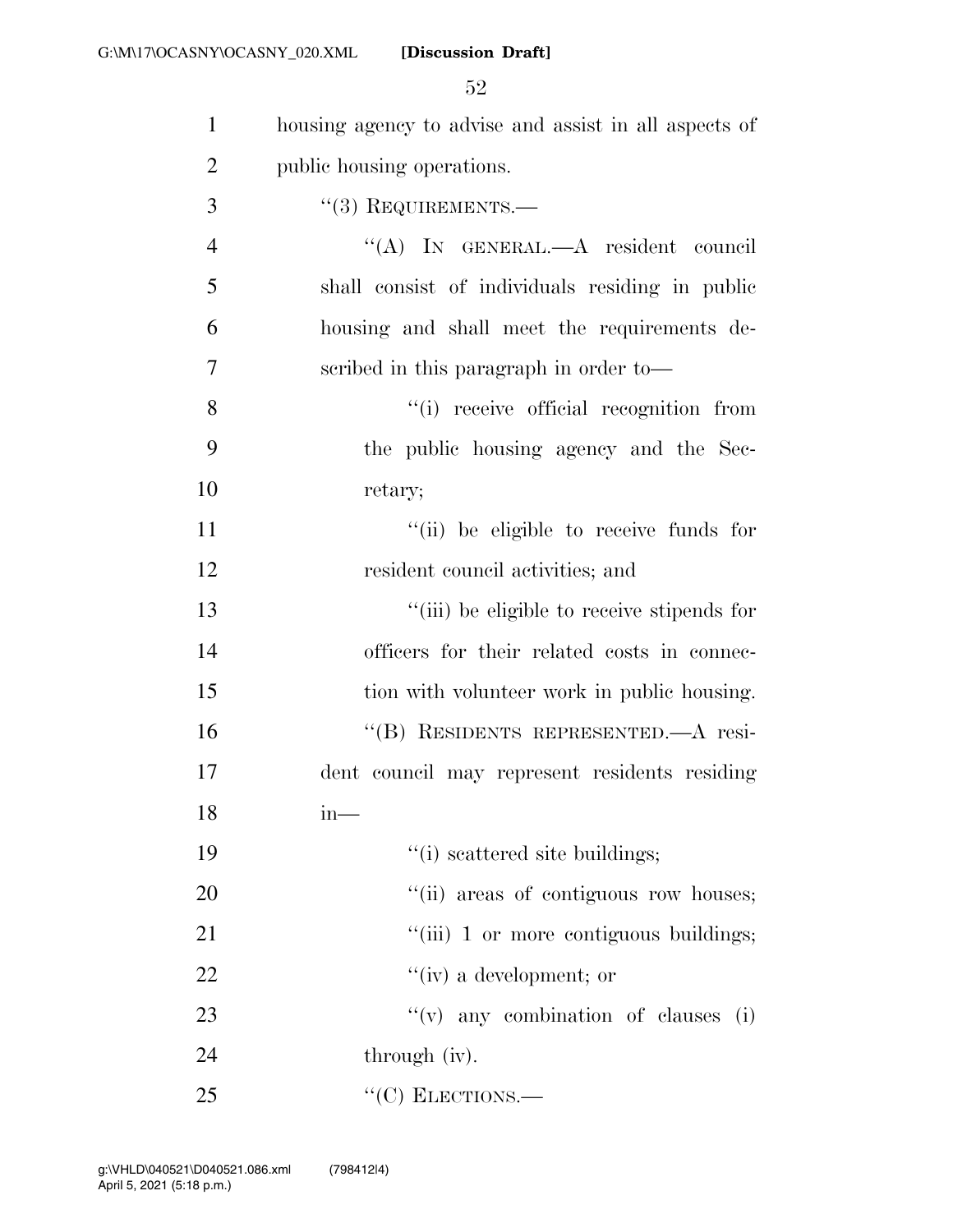| $\mathbf{1}$   | "(i) WRITTEN PROCEDURES .- A resi-          |
|----------------|---------------------------------------------|
| $\overline{2}$ | dent council shall adopt written proce-     |
| 3              | dures, such as by-laws or a constitution,   |
| $\overline{4}$ | which shall—                                |
| 5              | "(I) provide for a democratically           |
| 6              | elected governing board that—               |
| $\overline{7}$ | "(aa) consists of not less                  |
| 8              | than 5 members; and                         |
| 9              | "(bb) is elected—                           |
| 10             | "(AA) by the voting                         |
| 11             | membership of the residents                 |
| 12             | of the public housing; and                  |
| 13             | $\lq\lq$ (BB) in elections that             |
| 14             | occur on a regular basis not                |
| 15             | $\text{less}$ frequently than every 2       |
| 16             | years; and                                  |
| 17             | $\lq\lq$ (II) provide for the recall of the |
| 18             | resident council by the voting mem-         |
| 19             | bership through a petition or other ex-     |
| 20             | pression of the desire of the voting        |
| 21             | membership for a recall election and        |
| 22             | set the threshold percentage of voting      |
| 23             | membership who are required to be in        |
| 24             | agreement in order to hold a recall         |
| 25             | election, which percentage shall be not     |